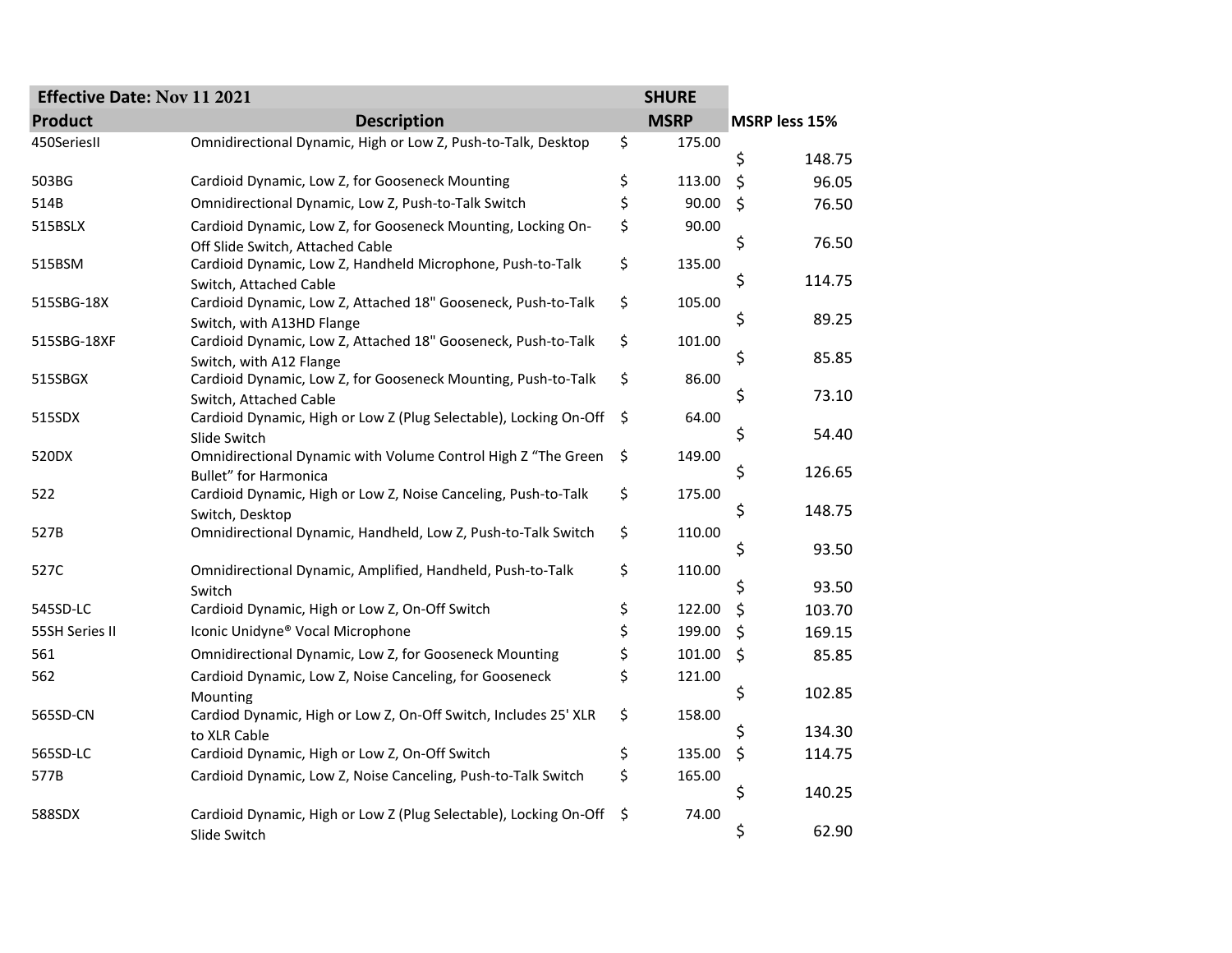| 596LB              | Omnidirectional Handheld Dynamic, Low-Cost Microphone, Push-<br>To-Talk                            | \$<br>60.00    | \$<br>51.00    |
|--------------------|----------------------------------------------------------------------------------------------------|----------------|----------------|
| <b>BETA 181/BI</b> | Ultra-Compact Side-Address Instrument Microphone with                                              | \$<br>624.00   |                |
|                    | <b>Bidirectional Polar Pattern Capsule</b>                                                         |                | \$<br>530.40   |
| <b>BETA 181/C</b>  | Ultra-Compact Side-Address Instrument Microphone with                                              | \$<br>624.00   | 530.40         |
|                    | Cardioid Polar Pattern Capsule                                                                     |                | \$             |
| Beta 181/KIT       | Ultra-Compact Side-Address Instrument Microphone comes with                                        | \$<br>1,249.00 |                |
|                    | four (4) different capsules, one (1) each of Cardiod, Supercardioid,                               |                |                |
|                    | <b>Omnidirectional and Bidirectional</b>                                                           |                | \$<br>1,061.65 |
| <b>BETA 181/O</b>  | Ultra-Compact Side-Address Instrument Microphone with                                              | \$<br>624.00   |                |
|                    | <b>Omnidirectional Polar Pattern Capsule</b>                                                       |                | \$<br>530.40   |
| <b>BETA 181/S</b>  | Ultra-Compact Side-Address Instrument Microphone with                                              | \$<br>624.00   |                |
|                    | Supercardioid Polar Pattern Capsule                                                                |                | \$<br>530.40   |
| BETA 27            | Supercardioid Side-Address Condenser Microphone for                                                | \$<br>499.00   |                |
|                    | <b>Instrument and Vocal Applications</b>                                                           |                | \$<br>424.15   |
| <b>BETA 52A</b>    | Dynamic Kick Drum Microphone with High Output Neodymium                                            | \$<br>236.00   |                |
|                    | Element                                                                                            |                | \$<br>200.60   |
| BETA 53            | Omnidirectional Condenser Headworn Microphone, 5' Attached                                         | \$<br>436.00   |                |
|                    | Cable with TA4F Connector. Includes In-Line Preamplifier                                           |                |                |
|                    |                                                                                                    |                | \$<br>370.60   |
| BETA 54            | Supercardioid Condenser Headworn Microphone, 5' Attached                                           | \$<br>436.00   |                |
|                    | Cable with TA4F Connector. Includes In-Line Preamplifier                                           |                |                |
|                    |                                                                                                    |                | \$<br>370.60   |
| <b>BETA 56A</b>    | Supercardioid Swivel-Mount Dynamic Microphone with High                                            | \$<br>199.00   |                |
|                    | Output Neodymium Element, for Instrument Applications                                              |                | \$<br>169.15   |
|                    |                                                                                                    | \$<br>174.00   |                |
| BETA 57A           | Supercardioid Dynamic with High Output Neodymium Element,                                          |                | \$<br>147.90   |
| <b>BETA 58A</b>    | for Vocal and Instrument Applications<br>Supercardioid Dynamic with High Output Neodymium Element, | \$<br>199.00   |                |
|                    | for Vocal and Instrument Applications                                                              |                | \$<br>169.15   |
| BETA 91A           | Half-Cardioid Condenser Kick-Drum Microphone. Includes                                             | \$<br>299.00   |                |
|                    | Integrated Preamplifier and XLR Connection                                                         |                | \$<br>254.15   |
| BETA 98A/C         | Miniature Cardioid Condenser Instrument Microphone. Includes                                       | \$<br>249.00   |                |
|                    | RPM626 In-Line Preamplifier, RK282 Shock Mount Swivel Adapter                                      |                |                |
|                    | and 15' Triple Flex Cable                                                                          |                | \$<br>211.65   |
| BETA 98AD/C        | Miniature Cardioid Condenser Drum Microphone. Includes                                             | \$<br>286.00   |                |
|                    | RPM626 In-Line Preamplifier, A98D Drum Mount and 25' Cable                                         |                |                |
|                    |                                                                                                    |                | \$<br>243.10   |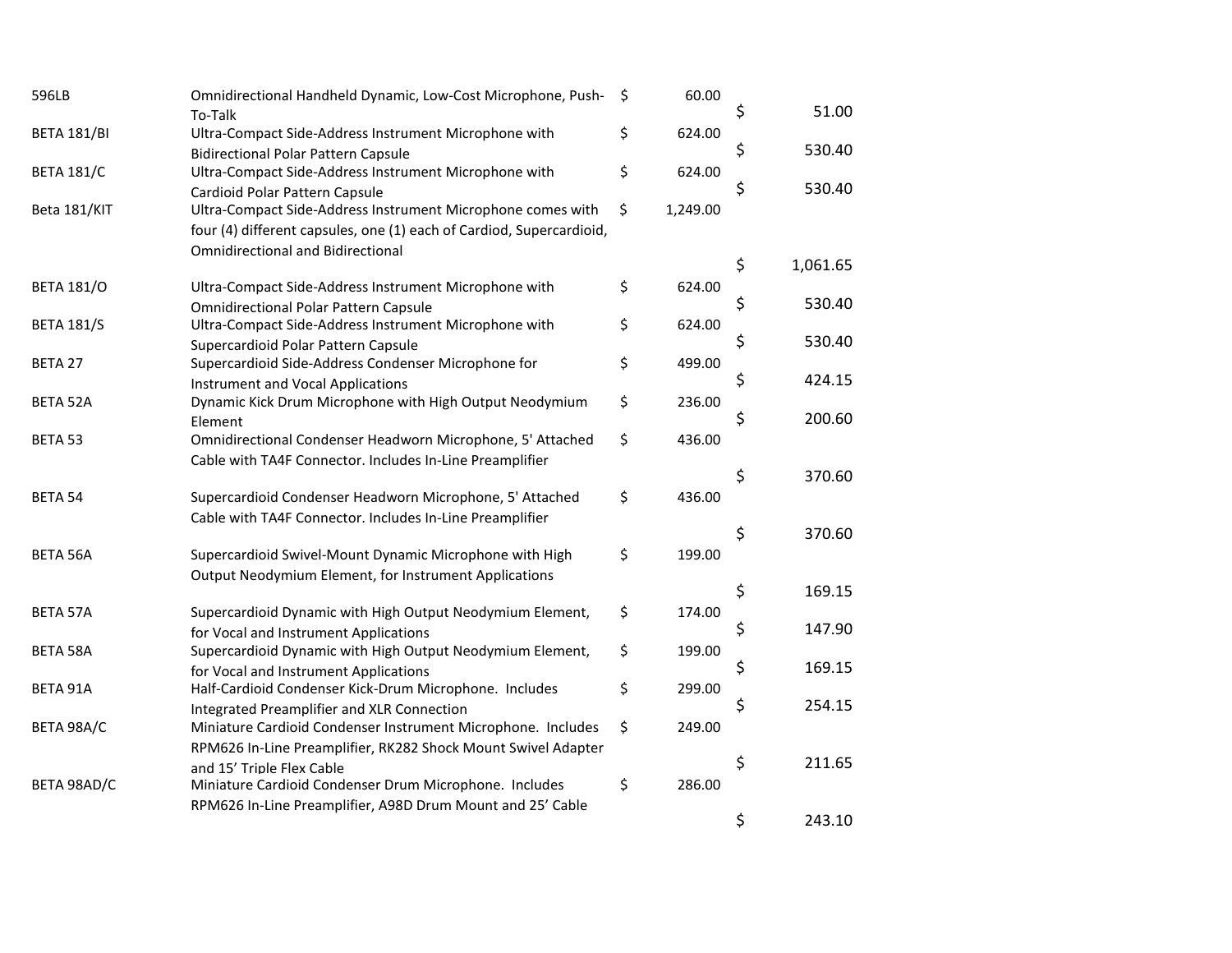| BETA 98AMP/C     | Miniature Cardioid Condenser Drum Microphone. Includes                               | \$<br>336.00 |              |
|------------------|--------------------------------------------------------------------------------------|--------------|--------------|
|                  | Integrated XLR Preamplifier and A75M Universal Stand Mount                           |              | \$<br>285.60 |
| BETA 98AMP/C-3PK | Includes Three Beta 98AMP/C Microphones and Three A75M                               | \$<br>874.00 |              |
|                  | <b>Universal Stand Mounts</b>                                                        |              | \$<br>742.90 |
| BETA 98H/C       | Clip-On Cardioid Condenser Instrument Microphone with                                | \$<br>261.00 |              |
|                  | Integrated Shock Mount and Attached Preamplifier                                     |              | \$<br>221.85 |
| BETA87A          | Supercardioid Condenser, for Handheld Vocal Applications                             | \$<br>311.00 | 264.35       |
|                  |                                                                                      |              | \$           |
| BETA87C          | Cardioid Condenser, for Handheld Vocal Applications                                  | \$<br>311.00 | \$<br>264.35 |
| BLX1288/CVL-H10  | BLX1288 COMBO W/CVL AND PG58                                                         | \$<br>686.00 | \$<br>583.10 |
| BLX1288/CVL-H9   | BLX1288 COMBO W/CVL AND PG58                                                         | \$<br>686.00 | \$<br>583.10 |
| BLX1288/CVL-J10  | BLX1288 COMBO W/CVL AND PG58                                                         | \$<br>686.00 | \$<br>583.10 |
| BLX1288/P31-H10  | BLX1288 COMBO W/PGA31 AND PG58                                                       | \$<br>686.00 | \$<br>583.10 |
| BLX1288/P31-H9   | BLX1288 COMBO W/PGA31 AND PG58                                                       | \$<br>686.00 | \$<br>583.10 |
| BLX1288/P31-J10  | BLX1288 COMBO W/PGA31 AND PG58                                                       | \$<br>686.00 | \$<br>583.10 |
| BLX14/B98 =- J10 | Instrument System with (1) BLX4 Wireless Receiver, (1) BLX1                          | \$<br>561.00 |              |
|                  | Bodypack Transmitter, and (1) WB98H/C Cardioid Condenser                             |              |              |
|                  | <b>Instrument Microphone</b>                                                         |              | \$<br>476.85 |
| BLX14/B98-H10    | Instrument System with (1) BLX4 Wireless Receiver, (1) BLX1                          | \$<br>561.00 |              |
|                  | Bodypack Transmitter, and (1) WB98H/C Cardioid Condenser                             |              | \$<br>476.85 |
| BLX14/B98-H9     | Instrument Microphone<br>Instrument System with (1) BLX4 Wireless Receiver, (1) BLX1 | \$<br>561.00 |              |
|                  | Bodypack Transmitter, and (1) WB98H/C Cardioid Condenser                             |              |              |
|                  | Instrument Microphone                                                                |              | \$<br>476.85 |
| BLX14/CVL-H10    | BLX14 LAV SYSTEM WITH CVL                                                            | \$<br>374.00 | \$<br>317.90 |
| BLX14/CVL-H9     | BLX14 LAV SYSTEM WITH CVL                                                            | \$<br>374.00 | \$<br>317.90 |
| BLX14/CVL-J10    | BLX14 LAV SYSTEM WITH CVL                                                            | \$<br>374.00 | \$<br>317.90 |
| BLX14/P31-H10    | BLX14 HEADSET SYSTEM W/PGA31                                                         | \$<br>374.00 | \$<br>317.90 |
| BLX14/P31-H9     | BLX14 HEADSET SYSTEM W/PGA31                                                         | \$<br>374.00 | \$<br>317.90 |
| BLX14/P31-J10    | BLX14 HEADSET SYSTEM W/PGA31                                                         | \$<br>374.00 | \$<br>317.90 |
| BLX14/SM31-H10   | BLX14 HEADSET SYSTEM W/SM31                                                          | \$<br>411.00 | \$<br>349.35 |
| BLX14/SM31-H9    | BLX14 HEADSET SYSTEM W/SM31                                                          | \$<br>411.00 | \$<br>349.35 |
| BLX14/SM31-J10   | BLX14 HEADSET SYSTEM W/SM31                                                          | \$<br>411.00 | \$<br>349.35 |
| BLX14 =- J10     | Guitar Wireless System with (1) BLX4 Wireless Receiver, (1) BLX1                     | \$<br>374.00 |              |
|                  | Bodypack Transmitter, and (1) WA302 Instrument Cable                                 |              |              |
|                  |                                                                                      |              | \$<br>317.90 |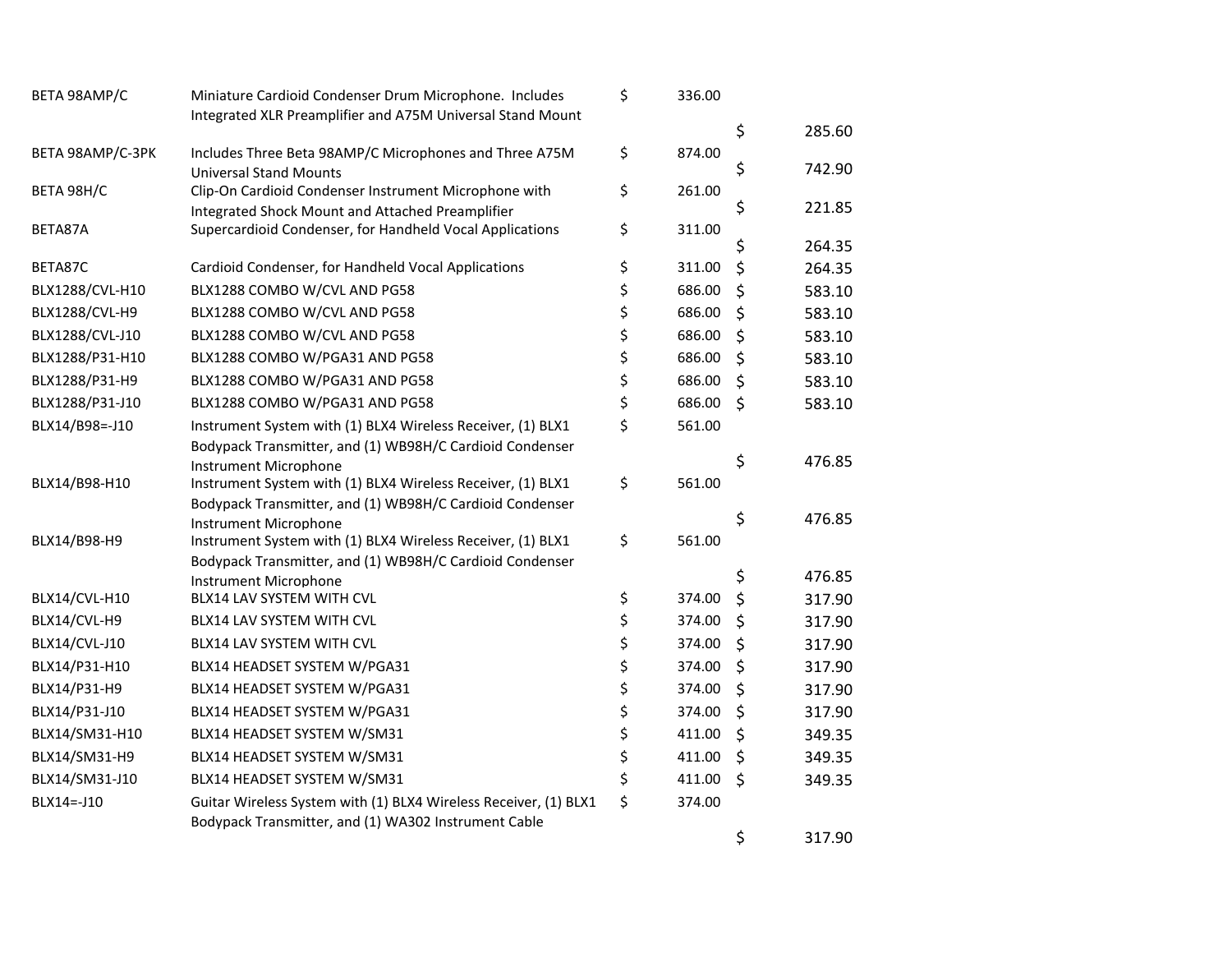| BLX14-H10         | Guitar Wireless System with (1) BLX4 Wireless Receiver, (1) BLX1                                                       | \$<br>374.00 |              |
|-------------------|------------------------------------------------------------------------------------------------------------------------|--------------|--------------|
|                   | Bodypack Transmitter, and (1) WA302 Instrument Cable                                                                   |              | 317.90       |
| <b>BLX14-H9</b>   | Guitar Wireless System with (1) BLX4 Wireless Receiver, (1) BLX1                                                       | \$<br>374.00 | \$           |
|                   | Bodypack Transmitter, and (1) WA302 Instrument Cable                                                                   |              |              |
|                   |                                                                                                                        |              | \$<br>317.90 |
| BLX14R/B98 =- J10 | Instrument System with (1) BLX4R Wireless Receiver, (1) BLX1                                                           | \$<br>624.00 |              |
|                   | Bodypack Transmitter, and (1) WB98H/C Cardioid Condenser                                                               |              | \$<br>530.40 |
|                   | Instrument Microphone                                                                                                  | 624.00       |              |
| BLX14R/B98-H10    | Instrument System with (1) BLX4R Wireless Receiver, (1) BLX1                                                           | \$           |              |
|                   | Bodypack Transmitter, and (1) WB98H/C Cardioid Condenser<br><b>Instrument Microphone</b>                               |              | \$<br>530.40 |
| BLX14R/B98-H9     | Instrument System with (1) BLX4R Wireless Receiver, (1) BLX1                                                           | \$<br>624.00 |              |
|                   | Bodypack Transmitter, and (1) WB98H/C Cardioid Condenser                                                               |              |              |
|                   | <b>Instrument Microphone</b>                                                                                           |              | \$<br>530.40 |
| BLX14R/MX53=-J10  | Headset System with (1) BLX4R Wireless Receiver, (1) BLX1                                                              | \$<br>686.00 |              |
|                   | Bodypack Transmitter, and (1) MX153 Headset Microphone                                                                 |              |              |
|                   |                                                                                                                        |              | \$<br>583.10 |
| BLX14R/MX53-H10   | Headset System with (1) BLX4R Wireless Receiver, (1) BLX1                                                              | \$<br>686.00 |              |
|                   | Bodypack Transmitter, and (1) MX153 Headset Microphone                                                                 |              |              |
|                   |                                                                                                                        | \$<br>686.00 | \$<br>583.10 |
| BLX14R/MX53-H9    | Headset System with (1) BLX4R Wireless Receiver, (1) BLX1                                                              |              |              |
|                   | Bodypack Transmitter, and (1) MX153 Headset Microphone                                                                 |              | \$<br>583.10 |
| BLX14R/SM35-H10   | BLX14R HEADSET SYSTEM W/SM35                                                                                           | \$<br>561.00 | \$<br>476.85 |
| BLX14R/SM35-H9    | BLX14R HEADSET SYSTEM W/SM35                                                                                           | \$<br>561.00 | \$<br>476.85 |
| BLX14R/SM35-J10   | BLX14R HEADSET SYSTEM W/SM35                                                                                           | \$<br>561.00 | \$<br>476.85 |
| BLX14R/W85=-J10   | Instrument System with (1) BLX4R Wireless Receiver, (1) BLX1                                                           | \$<br>561.00 |              |
|                   | Bodypack Transmitter, and (1) WL185 Lavalier Microphone                                                                |              |              |
|                   |                                                                                                                        |              | \$<br>476.85 |
| BLX14R/W85-H10    | Instrument System with (1) BLX4R Wireless Receiver, (1) BLX1                                                           | \$<br>561.00 |              |
|                   | Bodypack Transmitter, and (1) WL185 Lavalier Microphone                                                                |              |              |
|                   |                                                                                                                        |              | \$<br>476.85 |
| BLX14R/W85-H9     | Instrument System with (1) BLX4R Wireless Receiver, (1) BLX1                                                           | \$<br>561.00 |              |
|                   | Bodypack Transmitter, and (1) WL185 Lavalier Microphone                                                                |              | \$<br>476.85 |
|                   |                                                                                                                        | 536.00       |              |
| BLX14R/W93=-J10   | Instrument System with (1) BLX4R Wireless Receiver, (1) BLX1<br>Bodypack Transmitter, and (1) WL93 Lavalier Microphone | \$           |              |
|                   |                                                                                                                        |              | \$<br>455.60 |
|                   |                                                                                                                        |              |              |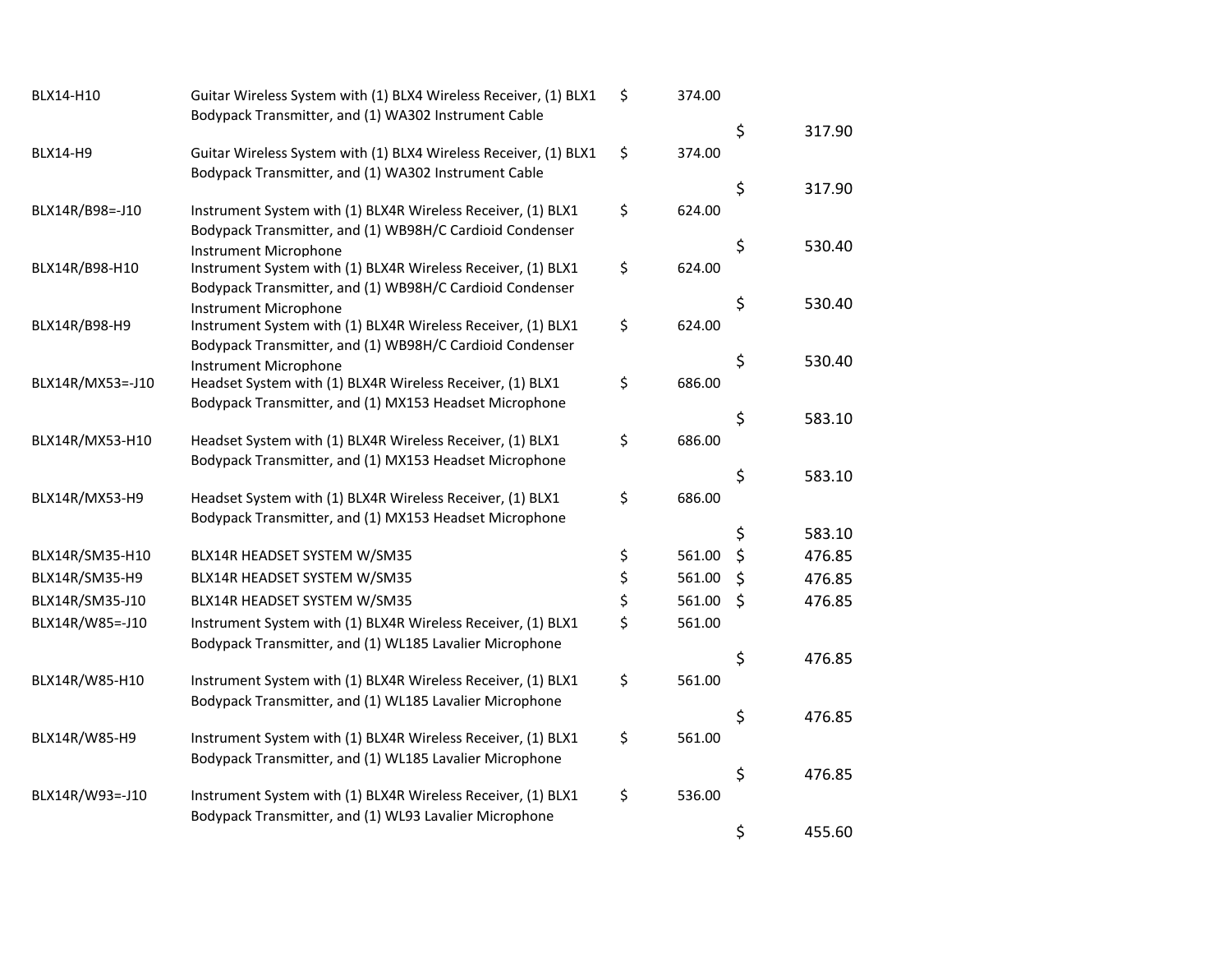| BLX14R/W93-H10    | Instrument System with (1) BLX4R Wireless Receiver, (1) BLX1                                      | \$<br>536.00 |         |        |
|-------------------|---------------------------------------------------------------------------------------------------|--------------|---------|--------|
|                   | Bodypack Transmitter, and (1) WL93 Lavalier Microphone                                            |              | \$      | 455.60 |
| BLX14R/W93-H9     | Instrument System with (1) BLX4R Wireless Receiver, (1) BLX1                                      | \$<br>536.00 |         |        |
|                   | Bodypack Transmitter, and (1) WL93 Lavalier Microphone                                            |              |         |        |
|                   |                                                                                                   |              | \$      | 455.60 |
| BLX14R=-J10       | Guitar Wireless System with (1) BLX4R Wireless Receiver, (1) BLX1 \$                              | 474.00       |         |        |
|                   | Bodypack Transmitter, and (1) WA302 Instrument Cable                                              |              | \$      | 402.90 |
| BLX14R-H10        | Guitar Wireless System with (1) BLX4R Wireless Receiver, (1) BLX1 \$                              | 474.00       |         |        |
|                   | Bodypack Transmitter, and (1) WA302 Instrument Cable                                              |              |         |        |
|                   |                                                                                                   |              | \$      | 402.90 |
| BLX14R-H9         | Guitar Wireless System with (1) BLX4R Wireless Receiver, (1) BLX1 \$                              | 474.00       |         |        |
|                   | Bodypack Transmitter, and (1) WA302 Instrument Cable                                              |              | \$      | 402.90 |
| BLX188/CVL-H10    | BLX188 DUAL LAV SYSTEM W/CVL                                                                      | \$<br>686.00 | \$      | 583.10 |
| BLX188/CVL-H9     | BLX188 DUAL LAV SYSTEM W/CVL                                                                      | \$<br>686.00 | \$      | 583.10 |
| BLX188/CVL-J10    | BLX188 DUAL LAV SYSTEM W/CVL                                                                      | \$<br>686.00 | $\zeta$ | 583.10 |
| BLX24/B58 =- J10  | Vocal System with (1) BLX4 Wireless Receiver and (1) Handheld                                     | \$<br>499.00 |         |        |
|                   | Transmitter with BETA 58 Microphone                                                               |              | \$      | 424.15 |
| BLX24/B58-H10     | Vocal System with (1) BLX4 Wireless Receiver and (1) Handheld                                     | \$<br>499.00 |         |        |
|                   | Transmitter with BETA 58 Microphone                                                               |              | \$      | 424.15 |
| BLX24/B58-H9      | Vocal System with (1) BLX4 Wireless Receiver and (1) Handheld                                     | \$<br>499.00 |         |        |
|                   | Transmitter with BETA 58 Microphone                                                               |              | \$      | 424.15 |
| BLX24/PG58 =- J10 | Vocal System with (1) BLX4 Wireless Receiver and (1) Handheld                                     | \$<br>374.00 |         |        |
|                   | Transmitter with PG58 Microphone                                                                  |              | \$      | 317.90 |
| BLX24/PG58-H10    | Vocal System with (1) BLX4 Wireless Receiver and (1) Handheld                                     | \$<br>374.00 | \$      | 317.90 |
| BLX24/PG58-H9     | Transmitter with PG58 Microphone<br>Vocal System with (1) BLX4 Wireless Receiver and (1) Handheld | \$<br>374.00 |         |        |
|                   | Transmitter with PG58 Microphone                                                                  |              | \$      | 317.90 |
| BLX24/SM58=-J10   | Vocal System with (1) BLX4 Wireless Receiver and (1) Handheld                                     | \$<br>436.00 |         |        |
|                   | Transmitter with SM58 Microphone                                                                  |              | \$      | 370.60 |
| BLX24/SM58-H10    | Vocal System with (1) BLX4 Wireless Receiver and (1) Handheld                                     | \$<br>436.00 |         |        |
|                   | Transmitter with SM58 Microphone                                                                  |              | \$      | 370.60 |
| BLX24/SM58-H9     | Vocal System with (1) BLX4 Wireless Receiver and (1) Handheld                                     | \$<br>436.00 |         |        |
|                   | Transmitter with SM58 Microphone                                                                  |              | \$      | 370.60 |
| BLX24R/B58=-J10   | Vocal System with (1) BLX4R Rack Mount Wireless Receiver and                                      | \$<br>561.00 |         |        |
|                   | (1) BLX2 Handheld Transmitter with BETA 58 Microphone                                             |              | \$      | 476.85 |
|                   |                                                                                                   |              |         |        |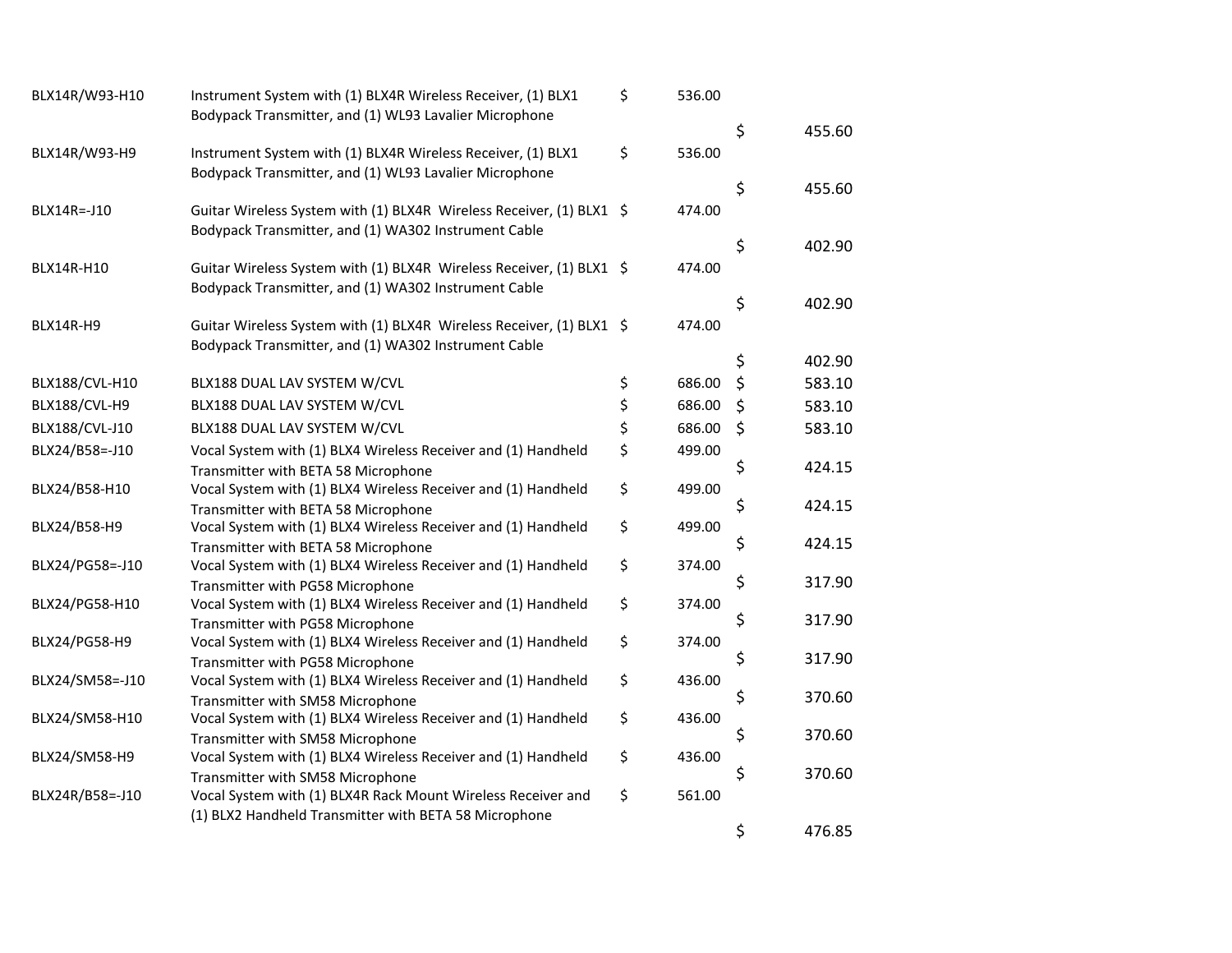| BLX24R/B58-H10   | Vocal System with (1) BLX4R Rack Mount Wireless Receiver and      | \$<br>561.00 |              |
|------------------|-------------------------------------------------------------------|--------------|--------------|
|                  | (1) BLX2 Handheld Transmitter with BETA 58 Microphone             |              |              |
|                  |                                                                   |              | \$<br>476.85 |
| BLX24R/B58-H9    | Vocal System with (1) BLX4R Rack Mount Wireless Receiver and      | \$<br>561.00 |              |
|                  | (1) BLX2 Handheld Transmitter with BETA 58 Microphone             |              |              |
|                  |                                                                   |              | \$<br>476.85 |
| BLX24R/SM58=-J10 | Vocal System with (1) BLX4R Rack Mount Wireless Receiver and      | \$<br>499.00 |              |
|                  | (1) BLX2 Handheld Transmitter with SM58 Microphone                |              | \$<br>424.15 |
| BLX24R/SM58-H10  | Vocal System with (1) BLX4R Rack Mount Wireless Receiver and      | \$<br>499.00 |              |
|                  | (1) BLX2 Handheld Transmitter with SM58 Microphone                |              | \$<br>424.15 |
| BLX24R/SM58-H9   | Vocal System with (1) BLX4R Rack Mount Wireless Receiver and      | \$<br>499.00 |              |
|                  | (1) BLX2 Handheld Transmitter with SM58 Microphone                |              | \$<br>424.15 |
| BLX288/PG58=-J10 | Dual Vocal System with (1) BLX88 Dual Wireless Receiver and (2)   | \$<br>686.00 |              |
|                  | BLX2 Handheld Transmitters with PG58 microphone                   |              |              |
|                  |                                                                   |              | \$<br>583.10 |
| BLX288/PG58-H10  | Dual Vocal System with (1) BLX88 Dual Wireless Receiver and (2)   | \$<br>686.00 |              |
|                  | BLX2 Handheld Transmitters with PG58 microphone                   |              |              |
|                  |                                                                   |              | \$<br>583.10 |
| BLX288/PG58-H9   | Dual Vocal System with (1) BLX88 Dual Wireless Receiver and (2)   | \$<br>686.00 |              |
|                  | BLX2 Handheld Transmitters with PG58 microphone                   |              |              |
|                  |                                                                   |              | \$<br>583.10 |
| CBL-M+-K-EFS     | Music Phone Cable with Remote + Mic features an inline            | \$<br>59.99  |              |
|                  | microphone and three-button remote for advanced control.          |              |              |
|                  | Compatible with iPod, iPhone and iPad. (Clear, sealable bag)      |              |              |
|                  |                                                                   |              | \$<br>50.99  |
| CBL-M-K          | Music Phone Cable features an inline microphone and one-button \$ | 59.99        |              |
|                  | control. Compatible with most music enabled phones with a         |              |              |
|                  | 3.5mm jack (Clear, sealable bag)                                  |              | \$<br>50.99  |
| $CVB-B/C$        | Cardioid, Low Profile Boundary Condenser Microphone, Attached     | \$<br>124.00 |              |
|                  | 12' Cable, Black                                                  |              | \$<br>105.40 |
| $CVB-B/O$        | Omnidirectional, Low Profile Boundary Condenser Microphone,       | \$<br>124.00 |              |
|                  | Attached 12' Cable, Black                                         |              | \$<br>105.40 |
| CVD-B            | Desktop Base, supports 12" and 18" Gooseneck Microphones,         | \$<br>64.00  |              |
|                  | <b>Black</b>                                                      |              | \$<br>54.40  |
| $CVG12-B/C$      | Cardioid-12" Dual-Section Gooseneck Condenser Microphone,         | \$<br>124.00 |              |
|                  | Inline Preamplifier, Flange Mount, Black                          |              | \$<br>105.40 |
| $CVG18-B/C$      | Cardioid-18" Dual-Section Gooseneck Condenser Microphone,         | \$<br>124.00 |              |
|                  | Inline Preamplifier, Flange Mount, Black                          |              | \$<br>105.40 |
| CVL-B/C-TQG      | CVL Centraverse Lavalier Condenser Microphone                     | \$<br>49.00  | \$<br>41.65  |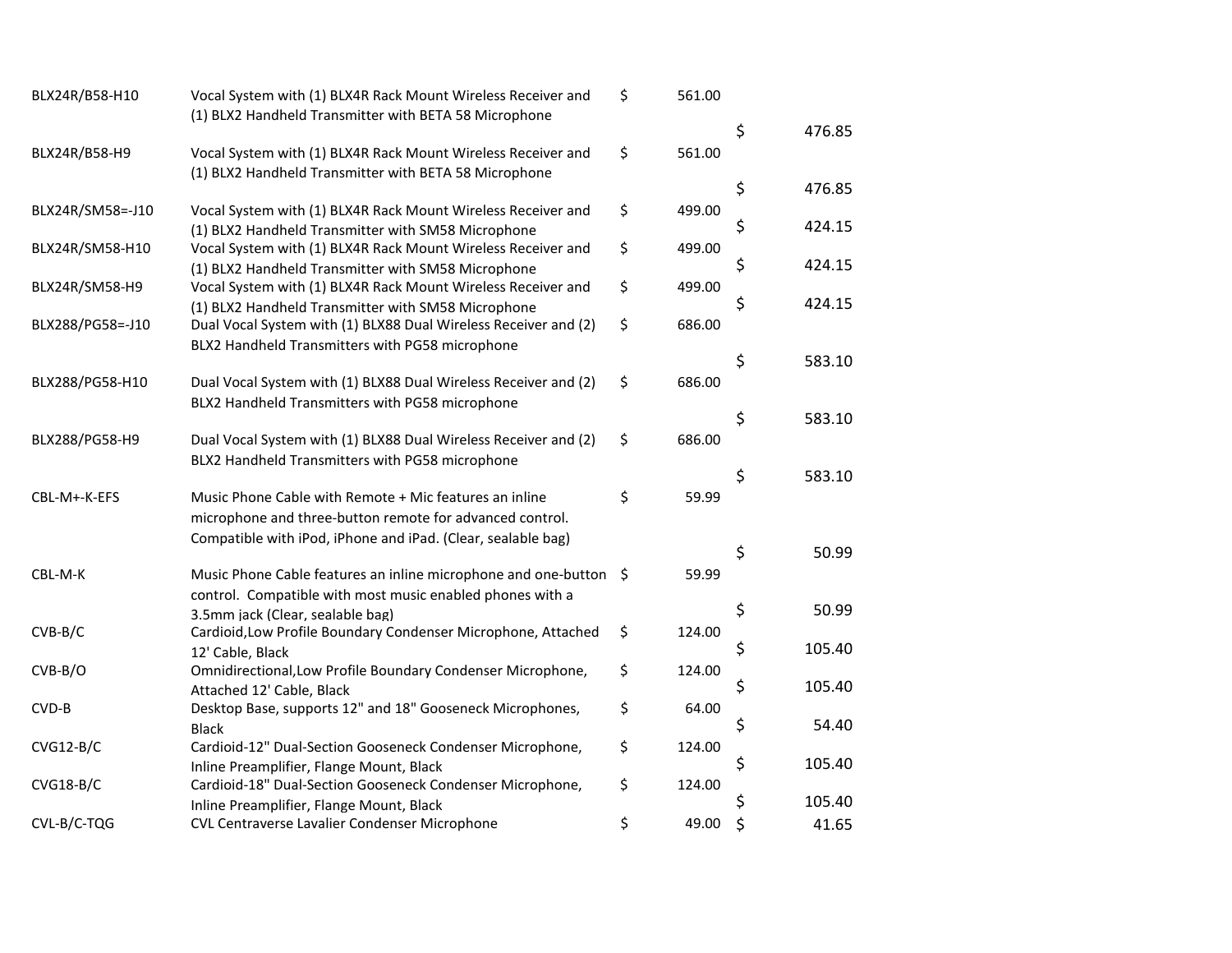| $CVO-B/C$        | Cardioid, Low Profile Overhead Condenser Microphone, Attached                                         | \$<br>111.00 | \$<br>94.35  |
|------------------|-------------------------------------------------------------------------------------------------------|--------------|--------------|
|                  | 25' Cable, Inline Preamplifier, Black                                                                 |              |              |
| CVO-W/C          | Cardioid, Low Profile Overhead Condenser Microphone, Attached                                         | \$<br>111.00 | \$<br>94.35  |
|                  | 25' Cable, Inline Preamplifier, White                                                                 | 936.00       |              |
| FP125/83SM58=-G4 | Includes FP1 Bodypack Transmitter, FP2 Handheld SM58 <sup>®</sup>                                     | \$           |              |
|                  | Microphone, FP5 Portable Receiver, and WL183 Microflex®                                               |              | \$<br>795.60 |
| FP125/83SM58=-G5 | <b>Omnidirectional Lavalier Microphone</b><br>Includes FP1 Bodypack Transmitter, FP2 Handheld SM58®   | \$<br>936.00 |              |
|                  |                                                                                                       |              |              |
|                  | Microphone, FP5 Portable Receiver, and WL183 Microflex®<br><b>Omnidirectional Lavalier Microphone</b> |              | \$<br>795.60 |
| FP125/83SM58=-H5 | Includes FP1 Bodypack Transmitter, FP2 Handheld SM58®                                                 | \$<br>936.00 |              |
|                  | Microphone, FP5 Portable Receiver, and WL183 Microflex®                                               |              |              |
|                  | <b>Omnidirectional Lavalier Microphone</b>                                                            |              | \$<br>795.60 |
| FP125/83SM58=-J3 | Includes FP1 Bodypack Transmitter, FP2 Handheld SM58®                                                 | \$<br>936.00 |              |
|                  | Microphone, FP5 Portable Receiver, and WL183 Microflex®                                               |              |              |
|                  | <b>Omnidirectional Lavalier Microphone</b>                                                            |              | \$<br>795.60 |
| FP15/83=-G4      | Includes FP1 Bodypack Transmitter, FP5 Portable Receiver, and                                         | \$<br>624.00 |              |
|                  | WL183 Microflex® Omnidirectional Lavalier Microphone                                                  |              |              |
|                  |                                                                                                       |              | \$<br>530.40 |
| FP15/83=-G5      | Includes FP1 Bodypack Transmitter, FP5 Portable Receiver, and                                         | \$<br>624.00 |              |
|                  | WL183 Microflex® Omnidirectional Lavalier Microphone                                                  |              |              |
|                  |                                                                                                       |              | \$<br>530.40 |
| FP15/83=-H5      | Includes FP1 Bodypack Transmitter, FP5 Portable Receiver, and                                         | \$<br>624.00 |              |
|                  | WL183 Microflex® Omnidirectional Lavalier Microphone                                                  |              |              |
|                  |                                                                                                       |              | \$<br>530.40 |
| FP15/83=-J3      | Includes FP1 Bodypack Transmitter, FP5 Portable Receiver, and                                         | \$<br>624.00 |              |
|                  | WL183 Microflex® Omnidirectional Lavalier Microphone                                                  |              |              |
|                  |                                                                                                       |              | \$<br>530.40 |
| FP15=-G4         | Includes FP1 Bodypack Transmitter and FP5 Portable Receiver                                           | \$<br>581.00 |              |
|                  |                                                                                                       |              | \$<br>493.85 |
| FP15=-G5         | Includes FP1 Bodypack Transmitter and FP5 Portable Receiver                                           | \$<br>581.00 |              |
|                  |                                                                                                       |              | \$<br>493.85 |
| FP15=-H5         | Includes FP1 Bodypack Transmitter and FP5 Portable Receiver                                           | \$<br>581.00 |              |
|                  |                                                                                                       |              | \$<br>493.85 |
| FP15=-J3         | Includes FP1 Bodypack Transmitter and FP5 Portable Receiver                                           | \$<br>581.00 |              |
|                  |                                                                                                       |              | \$<br>493.85 |
| FP25/SM58=-G4    | Includes FP2 Handheld SM58 <sup>®</sup> Microphone and FP5 Portable                                   | \$<br>624.00 |              |
|                  | Receiver                                                                                              |              | \$<br>530.40 |
| FP25/SM58=-G5    | Includes FP2 Handheld SM58 <sup>®</sup> Microphone and FP5 Portable                                   | \$<br>624.00 |              |
|                  | Receiver                                                                                              |              | \$<br>530.40 |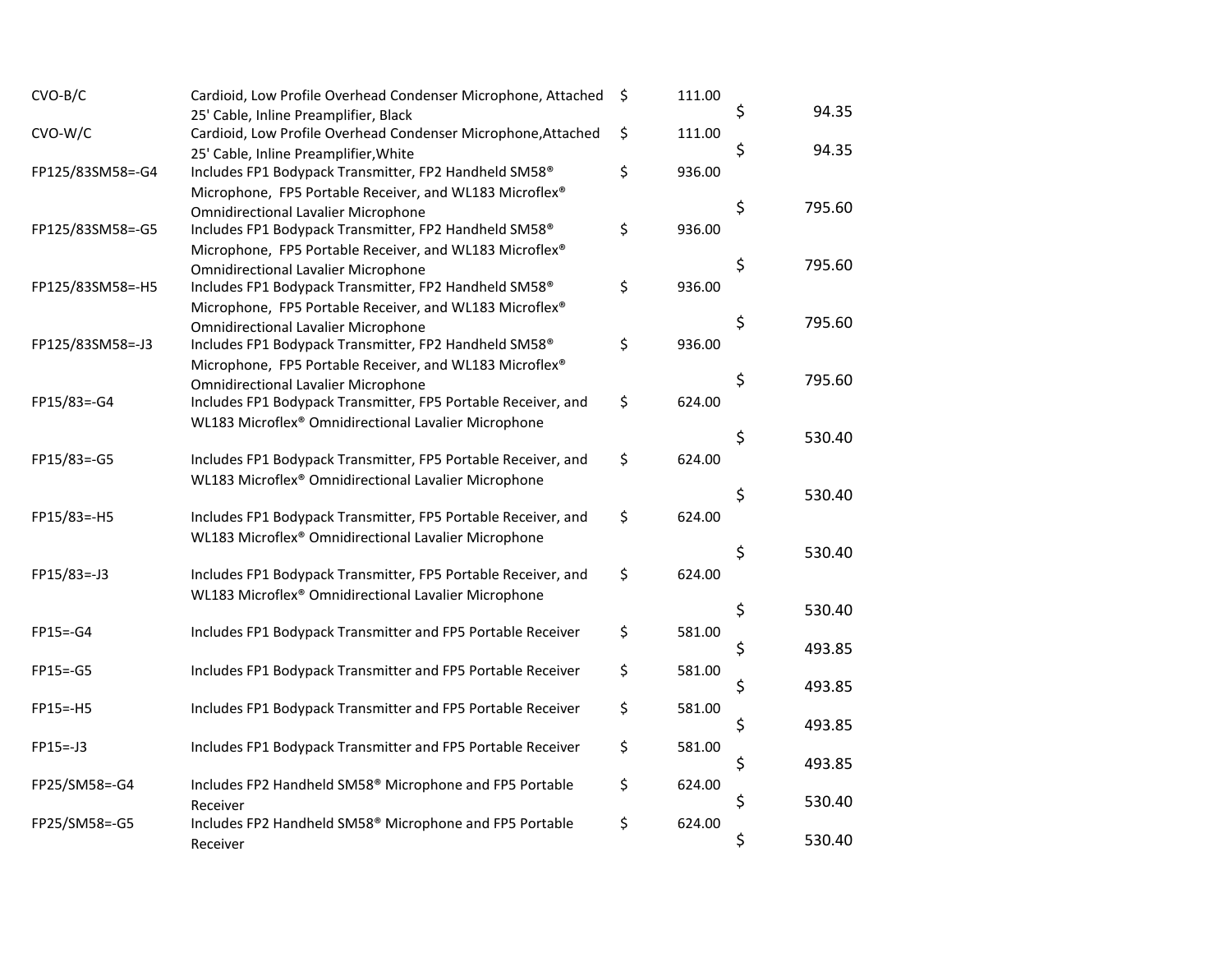| FP25/SM58=-H5    | Includes FP2 Handheld SM58 <sup>®</sup> Microphone and FP5 Portable             | \$<br>624.00 |              |
|------------------|---------------------------------------------------------------------------------|--------------|--------------|
|                  | Receiver                                                                        |              | \$<br>530.40 |
| FP25/SM58=-J3    | Includes FP2 Handheld SM58 <sup>®</sup> Microphone and FP5 Portable<br>Receiver | \$<br>624.00 | \$<br>530.40 |
| $G-12$           | 12" Gooseneck, Chrome                                                           | \$<br>15.00  | \$<br>12.75  |
| G12B             | 12" Black Gooseneck for 503BG, 515BSL and 515BSLX, Black                        | \$<br>21.00  | \$<br>17.85  |
| <b>G12-CN</b>    | 12" Gooseneck with Attached Female XLR Connector, Chrome                        | \$<br>26.00  |              |
|                  |                                                                                 |              | \$<br>22.10  |
| $G-18$           | 18" Gooseneck, Chrome                                                           | \$<br>17.00  | \$<br>14.45  |
| G18A             | 18" Gooseneck-Side Vent, Chrome                                                 | \$<br>18.00  | \$<br>15.30  |
| G18-CN           | 18" Gooseneck with Attached Female XLR Connector, Chrome                        | \$<br>27.00  | \$<br>22.95  |
| G27B             | 27" Black Gooseneck for 503BG, 515BSL, and 515BSLX, Black                       | \$<br>32.00  |              |
|                  |                                                                                 |              | \$<br>27.20  |
| G6A              | 6" Gooseneck-Side Vent, Chrome                                                  | \$<br>11.00  | \$<br>9.35   |
| GLXD1 =- Z2      | Wireless Bodypack Transmitter (SB902 Battery included)                          | \$<br>286.00 | \$<br>243.10 |
| GLXD14/85=-Z2    | Lavalier System with GLXD4 Wireless Receiver, GLXD1 Bodypack                    | \$<br>686.00 |              |
|                  | Transmitter and WL185 Lavalier                                                  |              | \$<br>583.10 |
| GLXD14/93 =- Z2  | Lavalier System with GLXD4 Wireless Receiver, GLXD1 Bodypack                    | \$<br>649.00 |              |
|                  | Transmitter and WL93 Lavalier Microphone (SB902 Battery                         |              | \$<br>551.65 |
| GLXD14/B98 =- Z2 | included)<br>Instrument System with GLXD4 Wireless Receiver, GLXD1              | \$<br>736.00 |              |
|                  | Bodypack Transmitter and WB98H/C Microphone (SB902 Battery                      |              |              |
|                  | included)                                                                       |              | \$<br>625.60 |
| GLXD14/PGA31-Z2  | GLX-D Digital Wireless Headset System                                           | \$<br>649.00 | \$<br>551.65 |
| GLXD14/SM35-Z2   | GLXD14 HEADSET SYSTEM W/SM35                                                    | \$<br>686.00 | \$<br>583.10 |
| GLXD14 =- Z2     | Guitar Wireless System with GLXD4 Wireless Receiver, GLXD1                      | \$<br>561.00 |              |
|                  | Bodypack Transmitter, and WA302 Instrument Cable (SB902                         |              |              |
|                  | Battery included)                                                               |              | \$<br>476.85 |
| GLXD2/B58=-Z2    | Handheld Transmitter with Beta 58 Microphone (SB902 Battery                     | \$<br>411.00 |              |
|                  | included)                                                                       |              | \$<br>349.35 |
| GLXD2/B87A =- Z2 | Handheld Transmitter with Beta 87A Microphone (SB902 Battery                    | \$<br>486.00 | \$<br>413.10 |
| GLXD2/SM58=-Z2   | included)<br>Handheld Transmitter with SM58® Cardioid Microphone (SB902         | \$<br>349.00 |              |
|                  | Battery included)                                                               |              | \$<br>296.65 |
| GLXD2/SM86=-Z2   | Handheld Transmitter with SM86 Microphone (SB902 Battery                        | \$<br>411.00 |              |
|                  | included)                                                                       |              | \$<br>349.35 |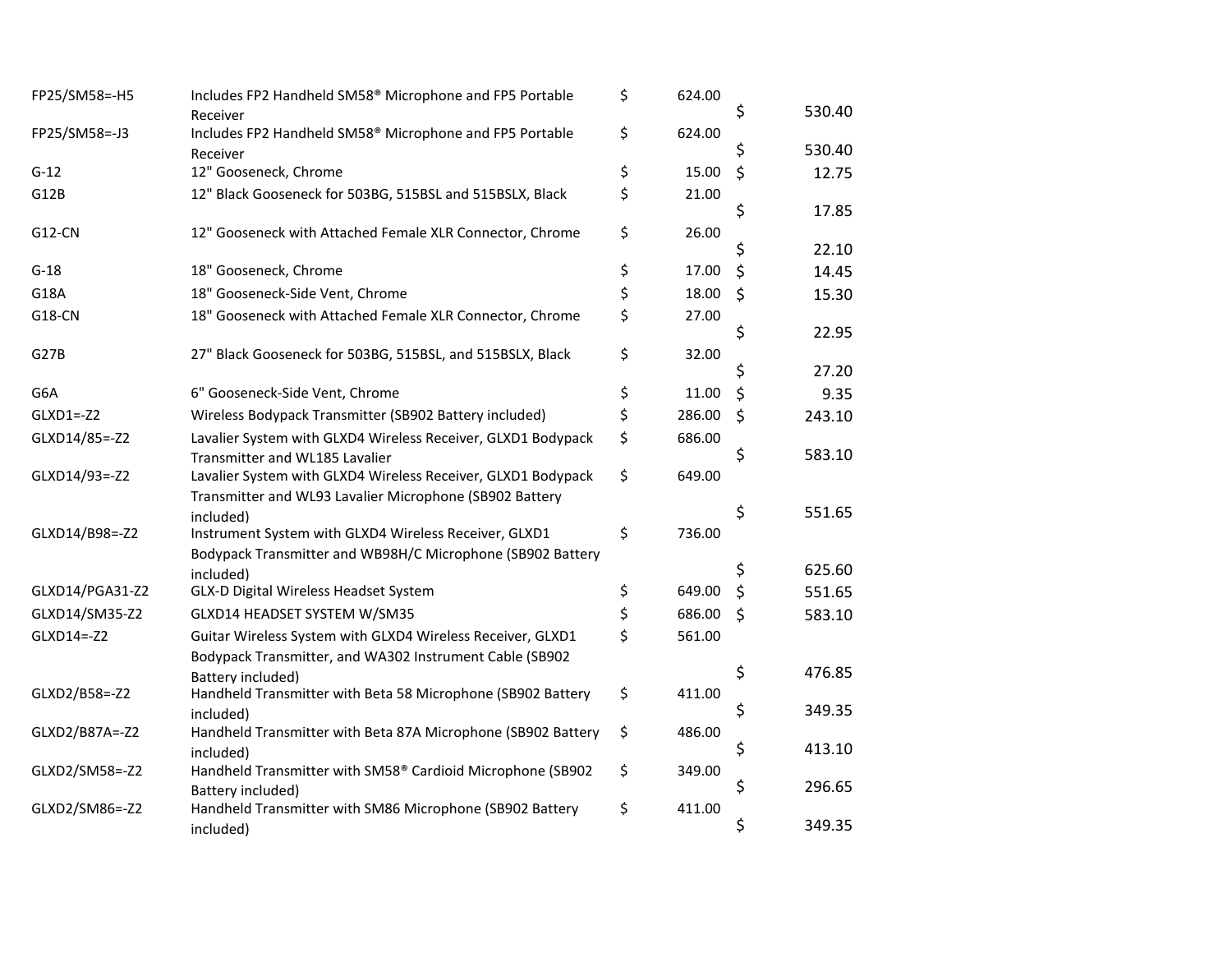| GLXD24/B58=-Z2    | Vocal System with GLXD4 Wireless Receiver, GLXD2 Handheld                                                     | \$<br>686.00   |                |
|-------------------|---------------------------------------------------------------------------------------------------------------|----------------|----------------|
|                   | Transmitter with BETA 58 Microphone (SB902 Battery included)                                                  |                |                |
|                   |                                                                                                               |                | \$<br>583.10   |
| GLXD24/B87A =- Z2 | Vocal System with GLXD4 Wireless Receiver, GLXD2 Handheld                                                     | \$<br>736.00   |                |
|                   | Transmitter with BETA 87A Microphone (SB902 Battery included)                                                 |                | \$<br>625.60   |
| GLXD24/SM58=-Z2   | Vocal System with GLXD4 Wireless Receiver, GLXD2 Handheld                                                     | \$<br>624.00   |                |
|                   | Transmitter with SM58 Microphone (SB902 Battery included)                                                     |                |                |
|                   |                                                                                                               |                | \$<br>530.40   |
| GLXD24/SM86=-Z2   | Vocal System with GLXD4 Wireless Receiver, GLXD2 Handheld                                                     | \$<br>686.00   |                |
|                   | Transmitter with SM86 Microphone (SB902 Battery included)                                                     |                |                |
|                   |                                                                                                               |                | \$<br>583.10   |
| <b>KSM137/SL</b>  | Cardioid Studio Condenser Microphone (Champagne), Foam                                                        | \$<br>374.00   | \$<br>317.90   |
|                   | Windscreen and Carrying Case                                                                                  | \$             |                |
| KSM137/SL Stereo  | KSM137 Stereo Pair, includes two KSM137, two Foam<br>Windscreens, A27M Stereo Microphone Adapter and Carrying | 832.00         |                |
|                   | Case                                                                                                          |                | \$<br>707.20   |
| KSM141/SL         | Dual-Pattern (Cardioid/Omnidirectional) Studio Condenser                                                      | \$<br>499.00   |                |
|                   | Microphone (Champagne), Foam Windscreen and Carrying Case                                                     |                |                |
|                   |                                                                                                               |                | \$<br>424.15   |
| KSM141/SL Stereo  | KSM141 Stereo Pair, includes two KSM141, two Foam                                                             | \$<br>1,088.00 |                |
|                   | Windscreens, A27M Stereo Microphone Adapter and Carrying                                                      |                |                |
|                   | Case                                                                                                          |                | \$<br>924.80   |
| <b>KSM313/NE</b>  | Dual-Voice Ribbon Microphone with Roswellite™ Ribbon                                                          | \$<br>1,619.00 |                |
|                   | Technology                                                                                                    |                | \$<br>1,376.15 |
| KSM32/CG          | Cardioid Studio Condenser Microphone-Stage Model (Charcoal                                                    | \$<br>624.00   | \$<br>530.40   |
| KSM32/SL          | Gray)<br>Cardioid Studio Condenser Microphone-Studio Model                                                    | \$<br>686.00   |                |
|                   | (Champagne), with A32SM and Aluminum Case                                                                     |                | \$<br>583.10   |
| <b>KSM353/ED</b>  | Premier Bi-Directional Ribbon Microphone with Roswellite™                                                     | \$<br>3,369.00 |                |
|                   | Ribbon Technology                                                                                             |                | \$<br>2,863.65 |
| KSM42/SG          | Large Dual-Diaphragm, Side-Address Condenser Vocal                                                            | \$<br>999.00   |                |
|                   | Microphone (Sable Gray)                                                                                       |                | \$<br>849.15   |
| KSM44A/SL         | Multi-Pattern, Large Diagphragm, Side-Address Condenser Studio                                                | \$<br>1,249.00 |                |
|                   | Microphone (Cristal)                                                                                          |                | \$<br>1,061.65 |
| KSM8/B            | Dualdyne Dynamic Handheld Vocal Microphone, Black                                                             | \$<br>624.00   | \$<br>530.40   |
| KSM8/N            | Dualdyne Dynamic Handheld Vocal Microphone, Nickel                                                            | \$<br>624.00   | \$<br>530.40   |
| KSM9/CG           | Dual Pattern (Cardiod/Supercardiod) Condenser Handheld Vocal                                                  | \$<br>874.00   |                |
|                   | Microphone (Charcoal)                                                                                         |                | \$<br>742.90   |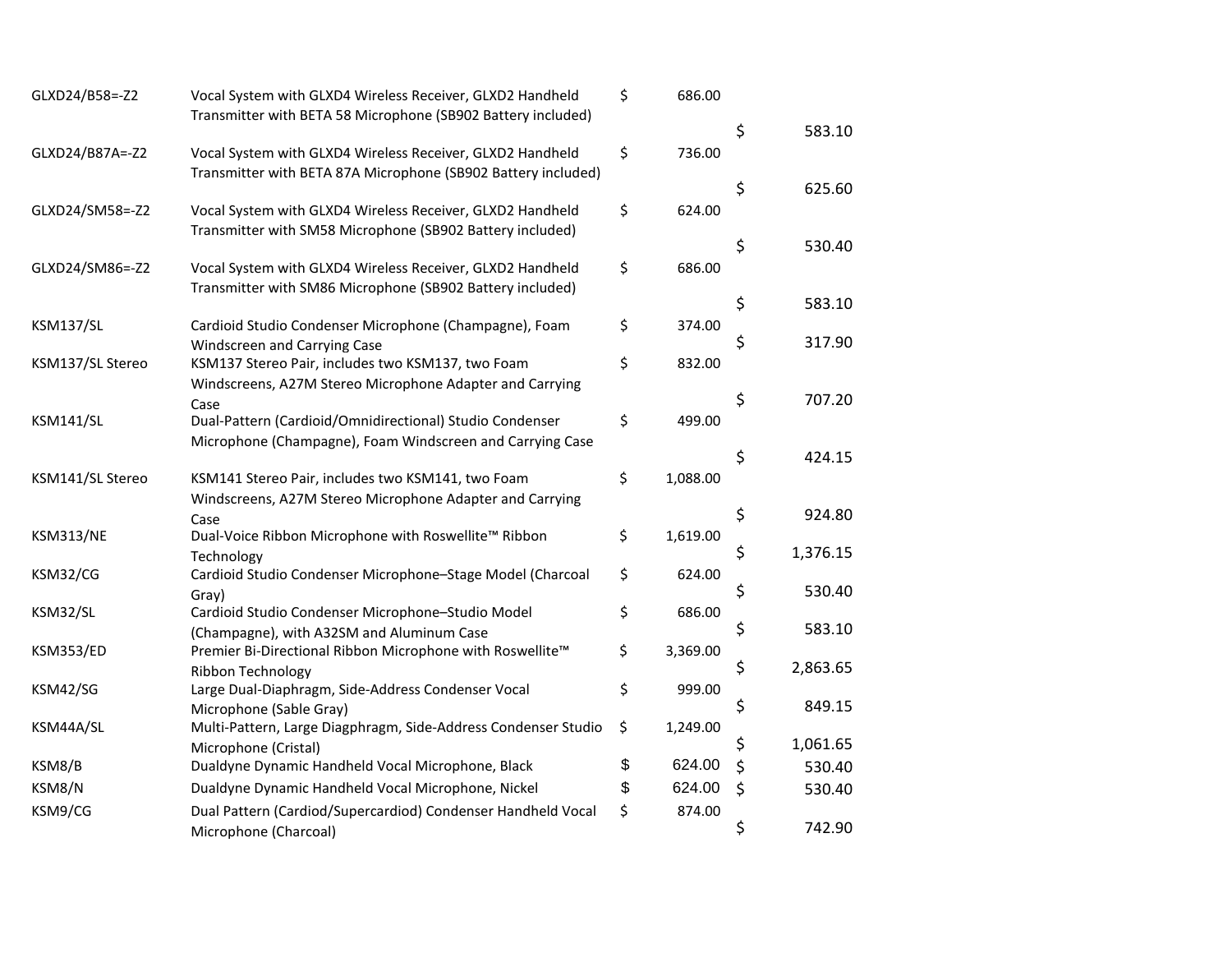| KSM9/SL             | Dual Pattern (Cardiod/Supercardiod) Condenser Handheld Vocal                            | \$   | 874.00 |              |
|---------------------|-----------------------------------------------------------------------------------------|------|--------|--------------|
|                     | Microphone (Champagne)                                                                  |      |        | \$<br>742.90 |
| KSM9HS              | Dual Pattern (Hypercardioid/Subcardioid) Condenser Handheld                             | \$   | 874.00 | \$<br>742.90 |
| MV51                | Vocal Microphone (Black)<br>MV51 Digital Large-Diaphragm Condenser Microphone + USB &   | \$   | 249.00 |              |
|                     | <b>Lightning Cable</b>                                                                  |      |        | \$<br>211.65 |
| MV5-B-LTG           | MV5 Digital Condenser Microphone (Black) + USB & Lightning                              | \$   | 124.00 |              |
|                     | Cable                                                                                   |      |        | \$<br>105.40 |
| MV5-LTG             | MV5 Digital Condenser Microphone (Gray) + USB & Lightning                               | \$   | 124.00 |              |
|                     | Cable                                                                                   |      |        | \$<br>105.40 |
| <b>MV88</b>         | MV88 iOS Digital Stereo Condenser Microphone                                            | \$   | 186.00 | \$<br>158.10 |
| MVi-LTG             | MVi Digital Audio Interface + USB & Lightning Cable                                     | \$   | 161.00 | \$<br>136.85 |
| <b>MVL</b>          | MVL Omnidirectional Condenser Lavalier Microphone [1/8"                                 | \$   | 86.00  |              |
|                     | (3.5MM)] + windscreen, tie-clip mount and carrying pouch                                |      |        |              |
|                     |                                                                                         |      |        | \$<br>73.10  |
| MX150B/C-TQG        | Cardioid 5mm Subminiature Lavalier Microphone, TQG for Shure                            | \$   | 283.00 |              |
|                     | Bodypacks, Black                                                                        |      |        | \$<br>240.55 |
| MX150B/C-XLR        | Cardioid 5mm Subminiature Lavalier Microphone with XLR                                  | \$   | 425.00 | \$<br>361.25 |
| MX150B/O-TQG        | Preamp, Black<br>Omnidirectional 5mm Subminiature Lavalier Microphone, TQG for          | - \$ | 283.00 |              |
|                     | Shure Bodypacks, Black                                                                  |      |        | \$<br>240.55 |
| <b>MX150B/O-XLR</b> | Omnidirectional 5mm Subminiature Lavalier Microphone with XLR \$                        |      | 425.00 |              |
|                     | Preamp, Black                                                                           |      |        | \$<br>361.25 |
| MX153B/O-TQG        | Omnidirectional Earset Headworn Microphone, Black                                       | \$   | 283.00 | \$<br>240.55 |
| MX153C/O-TQG        | Omnidirectional Earset Headworn Microphone, Cocoa                                       | \$   | 283.00 | \$<br>240.55 |
| MX153T/O-TQG        | Omnidirectional Earset Headworn Microphone, Tan                                         | \$   | 283.00 | \$<br>240.55 |
| MX180/N             | Lavalier Microphone Housing, In-Line Preamp with XLR, *No                               | \$   | 205.00 |              |
|                     | Cartridge                                                                               |      |        | \$<br>174.25 |
| MX183               | Omnidirectional Condenser Lavalier Microphone with 4' (1.2m)                            | \$   | 269.00 |              |
|                     | attached cable, Belt-Clip Preamp with XLR, Rotable Tie Clip, Dual                       |      |        |              |
|                     | Tie Clip, Snap-Fit Windscreen                                                           |      |        | \$<br>228.65 |
| MX184               | Supercardioid Condenser Lavalier Microphone with 4' (1.2m)                              | \$   | 269.00 |              |
|                     | attached cable, Belt-Clip Preamp with XLR, Rotable Tie Clip, Dual                       |      |        |              |
|                     | Tie Clip, Snap-Fit Windscreen                                                           |      |        | \$<br>228.65 |
| MX185               | Cardioid Condenser Lavalier Microphone with 4' (1.2m) attached                          | \$   | 269.00 |              |
|                     | cable, Belt-Clip Preamp with XLR, Rotable Tie Clip, Dual Tie Clip,                      |      |        | \$<br>228.65 |
| MX202B/C            | Snap-Fit Windscreen<br>Cardioid Black Mini-Condenser for Overhead Miking, 30 Cable, In- | \$   | 255.00 |              |
|                     | Line Preamp with XLR Microphone Stand Adapter                                           |      |        | \$<br>216.75 |
|                     |                                                                                         |      |        |              |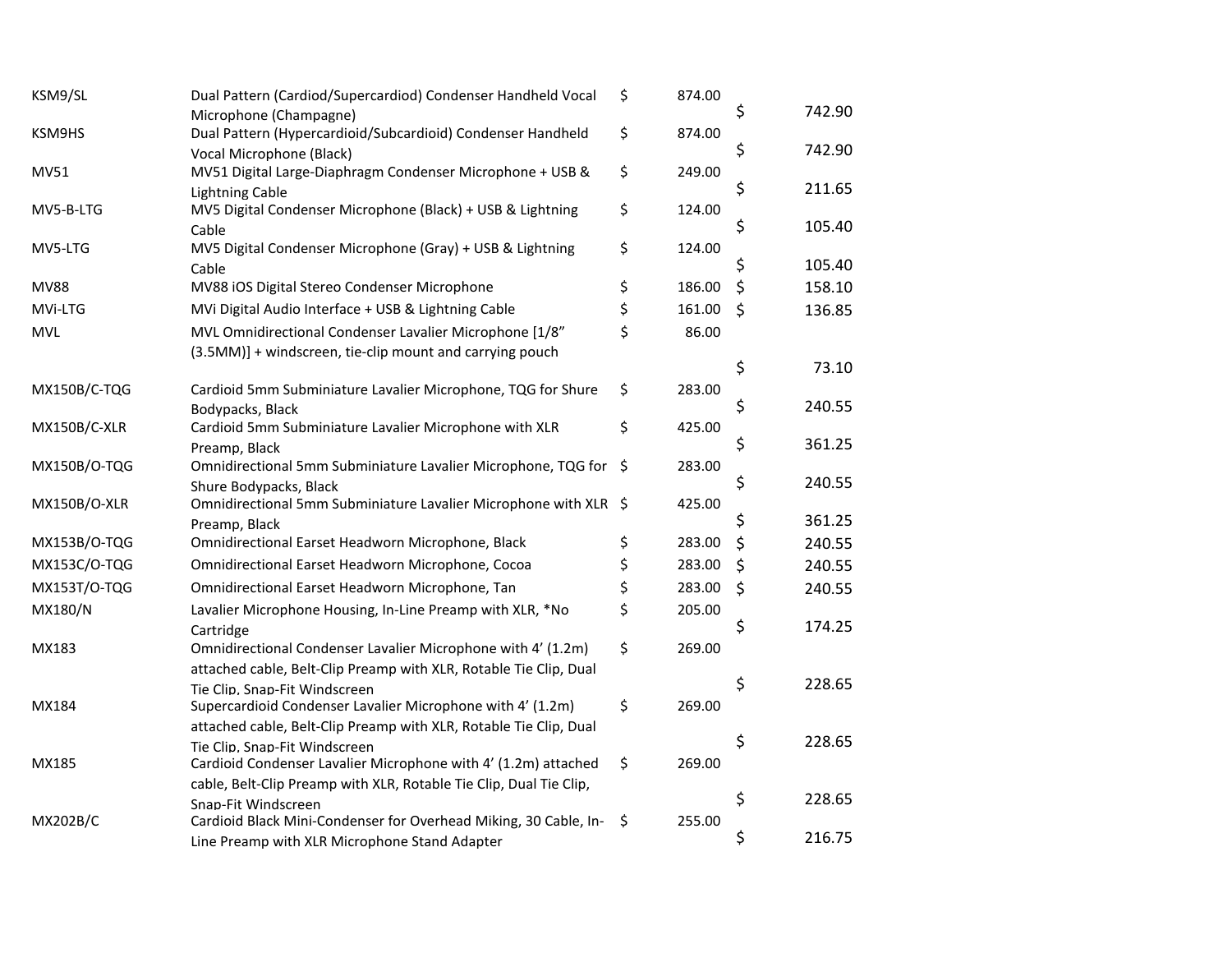| MX202B/N         | No Cartridge - Black Mini-Condenser for Overhead Miking, 30<br>Cable, In-Line Preamp with XLR Microphone Stand Adapter | \$<br>187.00 |              |
|------------------|------------------------------------------------------------------------------------------------------------------------|--------------|--------------|
|                  |                                                                                                                        |              | \$<br>158.95 |
| MX202B/S         | Supercardioid - Black Mini-Condenser for Overhead Miking, 30                                                           | \$<br>255.00 |              |
|                  | Cable, In-Line Preamp with XLR Microphone Stand Adapter                                                                |              |              |
|                  |                                                                                                                        |              | \$<br>216.75 |
| MX202BP/C        | Cardioid - Black Mini-Condenser for Overhead Miking, 30'                                                               | \$<br>255.00 |              |
|                  | Unterminated Cable, Plate Mount Preamp with Screw Terminals                                                            |              |              |
|                  |                                                                                                                        |              | \$<br>216.75 |
| <b>MX202BP/N</b> | No Cartridge - Black Mini-Condenser for Overhead Miking, 30'                                                           | \$<br>187.00 |              |
|                  | Unterminated Cable, Plate Mount Preamp with Screw Terminals                                                            |              |              |
|                  |                                                                                                                        |              | \$<br>158.95 |
| MX202BP/S        | Supercardioid - Black Mini-Condenser for Overhead Miking, 30'                                                          | \$<br>255.00 |              |
|                  | Unterminated Cable, Plate Mount Preamp with Screw Terminals                                                            |              | \$<br>216.75 |
| MX202W/C         | Cardioid - White Mini-Condenser for Overhead Miking, 30' Cable,                                                        | 255.00       |              |
|                  | In-Line Preamp with XLR                                                                                                | \$           | \$<br>216.75 |
| MX202W/N         | No Cartridge - White Mini-Condenser for Overhead Miking, 30'                                                           | \$<br>187.00 |              |
|                  | Cable, In-Line Preamp with XLR                                                                                         |              | \$<br>158.95 |
| MX202W/S         | Supercardioid - White Mini-Condenser for Overhead Miking, 30'                                                          | \$<br>255.00 |              |
|                  | Cable, In-Line Preamp with XLR                                                                                         |              | \$<br>216.75 |
| MX202WP/C        | Cardioid - White Mini-Condenser for Overhead Miking                                                                    | \$<br>255.00 |              |
|                  | Supercardioid 30' Unterminated Cable, Plate Mount Preamp with                                                          |              |              |
|                  | <b>Screw Terminals</b>                                                                                                 |              | \$<br>216.75 |
| <b>MX202WP/N</b> | No Cartridge - White Mini-Condenser for Overhead Miking                                                                | \$<br>187.00 |              |
|                  | Supercardioid 30' Unterminated Cable, Plate Mount Preamp with                                                          |              |              |
|                  | <b>Screw Terminals</b>                                                                                                 |              | \$<br>158.95 |
| <b>MX202WP/S</b> | Supercardioid - White Mini-Condenser for Overhead Miking                                                               | \$<br>255.00 |              |
|                  | Supercardioid 30' Unterminated Cable, Plate Mount Preamp with                                                          |              |              |
|                  | <b>Screw Terminals</b>                                                                                                 |              | \$<br>216.75 |
| MX391/C          | Cardioid - Miniature Black Condenser Boundary Microphone, 12'                                                          | \$<br>250.00 |              |
|                  | Attached Cable Detachable preamp with XLR                                                                              |              |              |
|                  |                                                                                                                        |              | \$<br>212.50 |
| MX391/0          | <b>Omnidirectional - Miniature Black Condenser Boundary</b>                                                            | \$<br>250.00 |              |
|                  | Microphone, 12' Attached Cable Detachable preamp with XLR                                                              |              | \$<br>212.50 |
| MX391/S          | Supercardioid - Miniature Black Condenser Boundary                                                                     | \$<br>250.00 |              |
|                  | Microphone, 12' Attached Cable Detachable preamp with XLR                                                              |              |              |
|                  |                                                                                                                        |              | \$<br>212.50 |
|                  |                                                                                                                        |              |              |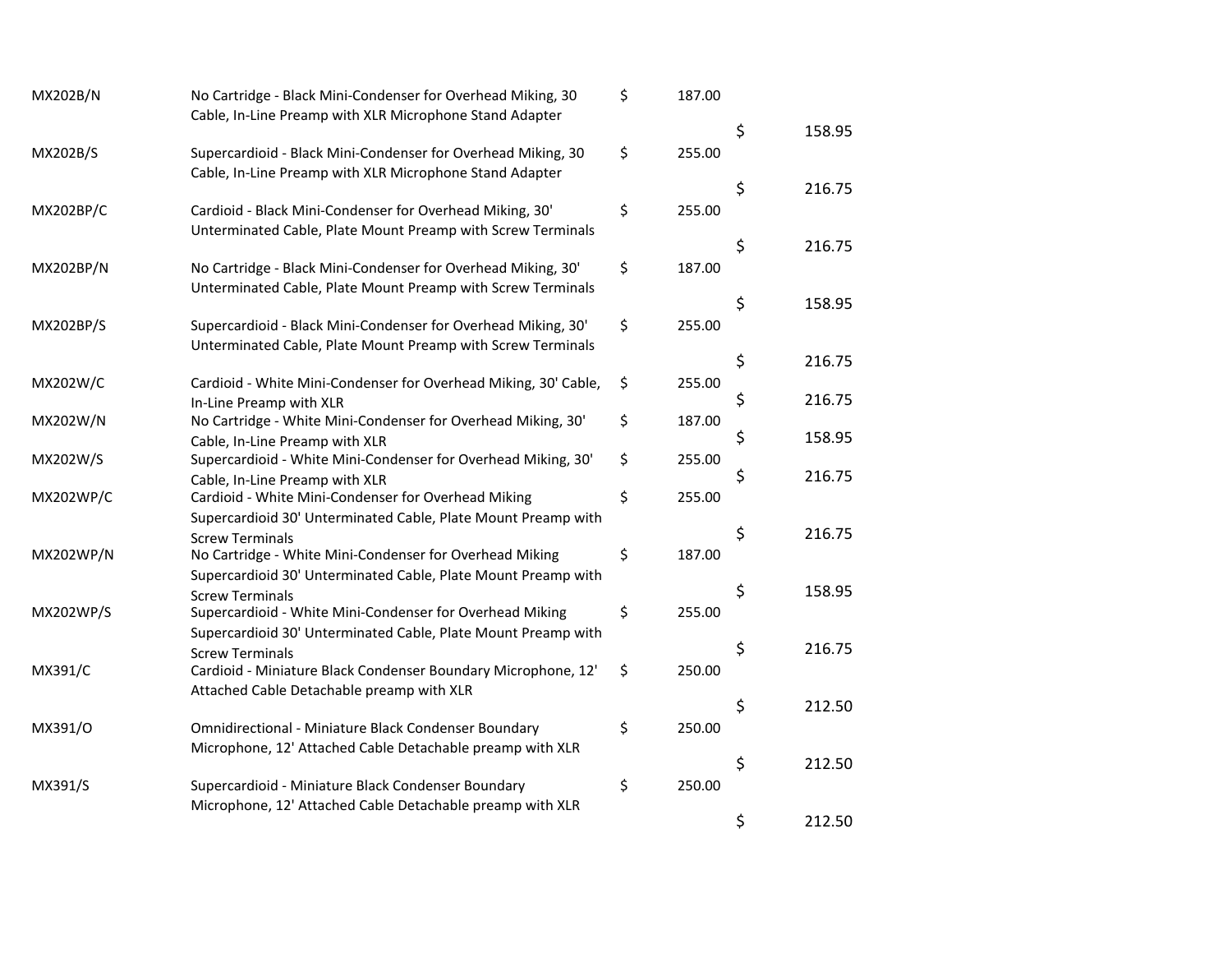|                                                                |                                                                                                                                                                                                                                                                                                                                                                                                                                                                                                                                                                                                                                                                                                                                                                                                                                                                                                                                                                                                                                                                                                                                                                                                                    | 250.00                                                                                                           |                                                                              |                                                    |
|----------------------------------------------------------------|--------------------------------------------------------------------------------------------------------------------------------------------------------------------------------------------------------------------------------------------------------------------------------------------------------------------------------------------------------------------------------------------------------------------------------------------------------------------------------------------------------------------------------------------------------------------------------------------------------------------------------------------------------------------------------------------------------------------------------------------------------------------------------------------------------------------------------------------------------------------------------------------------------------------------------------------------------------------------------------------------------------------------------------------------------------------------------------------------------------------------------------------------------------------------------------------------------------------|------------------------------------------------------------------------------------------------------------------|------------------------------------------------------------------------------|----------------------------------------------------|
|                                                                |                                                                                                                                                                                                                                                                                                                                                                                                                                                                                                                                                                                                                                                                                                                                                                                                                                                                                                                                                                                                                                                                                                                                                                                                                    |                                                                                                                  | \$                                                                           | 212.50                                             |
| <b>Omnidirectional - Miniature White Condenser Boundary</b>    | \$                                                                                                                                                                                                                                                                                                                                                                                                                                                                                                                                                                                                                                                                                                                                                                                                                                                                                                                                                                                                                                                                                                                                                                                                                 | 250.00                                                                                                           |                                                                              |                                                    |
| Microphone, 12' Attached Cable, Detachable Preamp with XLR     |                                                                                                                                                                                                                                                                                                                                                                                                                                                                                                                                                                                                                                                                                                                                                                                                                                                                                                                                                                                                                                                                                                                                                                                                                    |                                                                                                                  |                                                                              |                                                    |
|                                                                |                                                                                                                                                                                                                                                                                                                                                                                                                                                                                                                                                                                                                                                                                                                                                                                                                                                                                                                                                                                                                                                                                                                                                                                                                    |                                                                                                                  |                                                                              | 212.50                                             |
|                                                                |                                                                                                                                                                                                                                                                                                                                                                                                                                                                                                                                                                                                                                                                                                                                                                                                                                                                                                                                                                                                                                                                                                                                                                                                                    |                                                                                                                  |                                                                              |                                                    |
|                                                                |                                                                                                                                                                                                                                                                                                                                                                                                                                                                                                                                                                                                                                                                                                                                                                                                                                                                                                                                                                                                                                                                                                                                                                                                                    |                                                                                                                  | \$                                                                           | 212.50                                             |
| Cardioid - Condenser Boundary Microphone, Built-in Preamp,     | \$                                                                                                                                                                                                                                                                                                                                                                                                                                                                                                                                                                                                                                                                                                                                                                                                                                                                                                                                                                                                                                                                                                                                                                                                                 | 315.00                                                                                                           |                                                                              |                                                    |
| Attached 12' Unterminated Cable, Logic Functions, Programmable |                                                                                                                                                                                                                                                                                                                                                                                                                                                                                                                                                                                                                                                                                                                                                                                                                                                                                                                                                                                                                                                                                                                                                                                                                    |                                                                                                                  |                                                                              |                                                    |
| Switch and LED Indicator                                       |                                                                                                                                                                                                                                                                                                                                                                                                                                                                                                                                                                                                                                                                                                                                                                                                                                                                                                                                                                                                                                                                                                                                                                                                                    |                                                                                                                  |                                                                              | 267.75                                             |
|                                                                |                                                                                                                                                                                                                                                                                                                                                                                                                                                                                                                                                                                                                                                                                                                                                                                                                                                                                                                                                                                                                                                                                                                                                                                                                    |                                                                                                                  |                                                                              |                                                    |
|                                                                |                                                                                                                                                                                                                                                                                                                                                                                                                                                                                                                                                                                                                                                                                                                                                                                                                                                                                                                                                                                                                                                                                                                                                                                                                    |                                                                                                                  |                                                                              | 267.75                                             |
|                                                                |                                                                                                                                                                                                                                                                                                                                                                                                                                                                                                                                                                                                                                                                                                                                                                                                                                                                                                                                                                                                                                                                                                                                                                                                                    |                                                                                                                  |                                                                              |                                                    |
|                                                                |                                                                                                                                                                                                                                                                                                                                                                                                                                                                                                                                                                                                                                                                                                                                                                                                                                                                                                                                                                                                                                                                                                                                                                                                                    |                                                                                                                  |                                                                              |                                                    |
|                                                                |                                                                                                                                                                                                                                                                                                                                                                                                                                                                                                                                                                                                                                                                                                                                                                                                                                                                                                                                                                                                                                                                                                                                                                                                                    |                                                                                                                  | \$                                                                           | 267.75                                             |
| Cardioid - Condenser Boundary Microphone, Built-in Preamp,     | \$                                                                                                                                                                                                                                                                                                                                                                                                                                                                                                                                                                                                                                                                                                                                                                                                                                                                                                                                                                                                                                                                                                                                                                                                                 | 269.00                                                                                                           |                                                                              |                                                    |
| Attached 12' Unterminated Bottom-exit Cable, Logic Functions,  |                                                                                                                                                                                                                                                                                                                                                                                                                                                                                                                                                                                                                                                                                                                                                                                                                                                                                                                                                                                                                                                                                                                                                                                                                    |                                                                                                                  |                                                                              |                                                    |
| Programmable Switch and LED Indicator                          |                                                                                                                                                                                                                                                                                                                                                                                                                                                                                                                                                                                                                                                                                                                                                                                                                                                                                                                                                                                                                                                                                                                                                                                                                    |                                                                                                                  |                                                                              | 228.65                                             |
|                                                                |                                                                                                                                                                                                                                                                                                                                                                                                                                                                                                                                                                                                                                                                                                                                                                                                                                                                                                                                                                                                                                                                                                                                                                                                                    |                                                                                                                  |                                                                              |                                                    |
|                                                                |                                                                                                                                                                                                                                                                                                                                                                                                                                                                                                                                                                                                                                                                                                                                                                                                                                                                                                                                                                                                                                                                                                                                                                                                                    |                                                                                                                  |                                                                              | 215.05                                             |
|                                                                |                                                                                                                                                                                                                                                                                                                                                                                                                                                                                                                                                                                                                                                                                                                                                                                                                                                                                                                                                                                                                                                                                                                                                                                                                    |                                                                                                                  |                                                                              |                                                    |
|                                                                |                                                                                                                                                                                                                                                                                                                                                                                                                                                                                                                                                                                                                                                                                                                                                                                                                                                                                                                                                                                                                                                                                                                                                                                                                    |                                                                                                                  |                                                                              |                                                    |
|                                                                |                                                                                                                                                                                                                                                                                                                                                                                                                                                                                                                                                                                                                                                                                                                                                                                                                                                                                                                                                                                                                                                                                                                                                                                                                    |                                                                                                                  |                                                                              | 235.45                                             |
|                                                                |                                                                                                                                                                                                                                                                                                                                                                                                                                                                                                                                                                                                                                                                                                                                                                                                                                                                                                                                                                                                                                                                                                                                                                                                                    |                                                                                                                  |                                                                              |                                                    |
| 3-pin Mini Connector (TA3F) to XLR Cable, Programmable Switch  |                                                                                                                                                                                                                                                                                                                                                                                                                                                                                                                                                                                                                                                                                                                                                                                                                                                                                                                                                                                                                                                                                                                                                                                                                    |                                                                                                                  |                                                                              |                                                    |
| and LED Indicator                                              |                                                                                                                                                                                                                                                                                                                                                                                                                                                                                                                                                                                                                                                                                                                                                                                                                                                                                                                                                                                                                                                                                                                                                                                                                    |                                                                                                                  |                                                                              | 267.75                                             |
| Omnidirectional - Condenser Boundary Microphone, Built-in      | \$                                                                                                                                                                                                                                                                                                                                                                                                                                                                                                                                                                                                                                                                                                                                                                                                                                                                                                                                                                                                                                                                                                                                                                                                                 | 315.00                                                                                                           |                                                                              |                                                    |
| Preamp, 12' 3-pin Mini Connector (TA3F) to XLR Cable,          |                                                                                                                                                                                                                                                                                                                                                                                                                                                                                                                                                                                                                                                                                                                                                                                                                                                                                                                                                                                                                                                                                                                                                                                                                    |                                                                                                                  |                                                                              |                                                    |
|                                                                |                                                                                                                                                                                                                                                                                                                                                                                                                                                                                                                                                                                                                                                                                                                                                                                                                                                                                                                                                                                                                                                                                                                                                                                                                    |                                                                                                                  |                                                                              | 267.75                                             |
|                                                                |                                                                                                                                                                                                                                                                                                                                                                                                                                                                                                                                                                                                                                                                                                                                                                                                                                                                                                                                                                                                                                                                                                                                                                                                                    |                                                                                                                  |                                                                              |                                                    |
|                                                                |                                                                                                                                                                                                                                                                                                                                                                                                                                                                                                                                                                                                                                                                                                                                                                                                                                                                                                                                                                                                                                                                                                                                                                                                                    |                                                                                                                  |                                                                              | 267.75                                             |
|                                                                |                                                                                                                                                                                                                                                                                                                                                                                                                                                                                                                                                                                                                                                                                                                                                                                                                                                                                                                                                                                                                                                                                                                                                                                                                    |                                                                                                                  |                                                                              |                                                    |
|                                                                |                                                                                                                                                                                                                                                                                                                                                                                                                                                                                                                                                                                                                                                                                                                                                                                                                                                                                                                                                                                                                                                                                                                                                                                                                    |                                                                                                                  | \$                                                                           | 207.40                                             |
| Brushed Aluminum Low Profile Boundary Mic, Cardioid, 3-pin XLR | \$                                                                                                                                                                                                                                                                                                                                                                                                                                                                                                                                                                                                                                                                                                                                                                                                                                                                                                                                                                                                                                                                                                                                                                                                                 | 231.00                                                                                                           |                                                                              |                                                    |
|                                                                |                                                                                                                                                                                                                                                                                                                                                                                                                                                                                                                                                                                                                                                                                                                                                                                                                                                                                                                                                                                                                                                                                                                                                                                                                    |                                                                                                                  | \$                                                                           | 196.35                                             |
|                                                                | Attached Cable, Detachable Preamp with XLR<br>Supercardioid - Miniature White Condenser Boundary<br>Microphone, 12' Attached Cable, Detachable Preamp with XLR<br>Omnidirectional - Condenser Boundary Microphone, Built-in<br>Preamp, Attached 12' Unterminated Cable, Logic Functions,<br>Programmable Switch and LED Indicator<br>Supercardioid - Condenser Boundary Microphone, Built-in<br>Preamp, Attached 12' Unterminated Cable, Logic Functions,<br>Programmable Switch and LED Indicator<br>Omnidirectional - Condenser Boundary Microphone, Built-in<br>Preamp, Attached 12' Unterminated Bottom-exit Cable, Logic<br>Functions, Programmable Switch and LED Indicator<br>Supercardioid - Condenser Boundary Microphone, Built-in<br>Preamp, Attached 12' Unterminated Bottom-exit Cable, Logic<br>Functions, Programmable Switch and LED Indicator<br>Cardioid - Condenser Boundary Microphone, Built-in Preamp, 12'<br>Programmable Switch and LED Indicator<br>Supercardioid - Condenser Boundary Microphone, Built-in<br>Preamp, 12' 3-pin Mini Connector (TA3F) to XLR Cable,<br>Programmable Switch and LED Indicator<br>Brushed Aluminum Low Profile Boundary Mic, Bi-Directional, 3-<br>pin XLR | Cardioid - Miniature White Condenser Boundary Microphone, 12' \$<br>\$<br>\$<br>\$<br>\$<br>\$<br>\$<br>\$<br>\$ | 250.00<br>315.00<br>315.00<br>253.00<br>277.00<br>315.00<br>315.00<br>244.00 | \$<br>\$<br>\$<br>\$<br>\$<br>\$<br>\$<br>\$<br>\$ |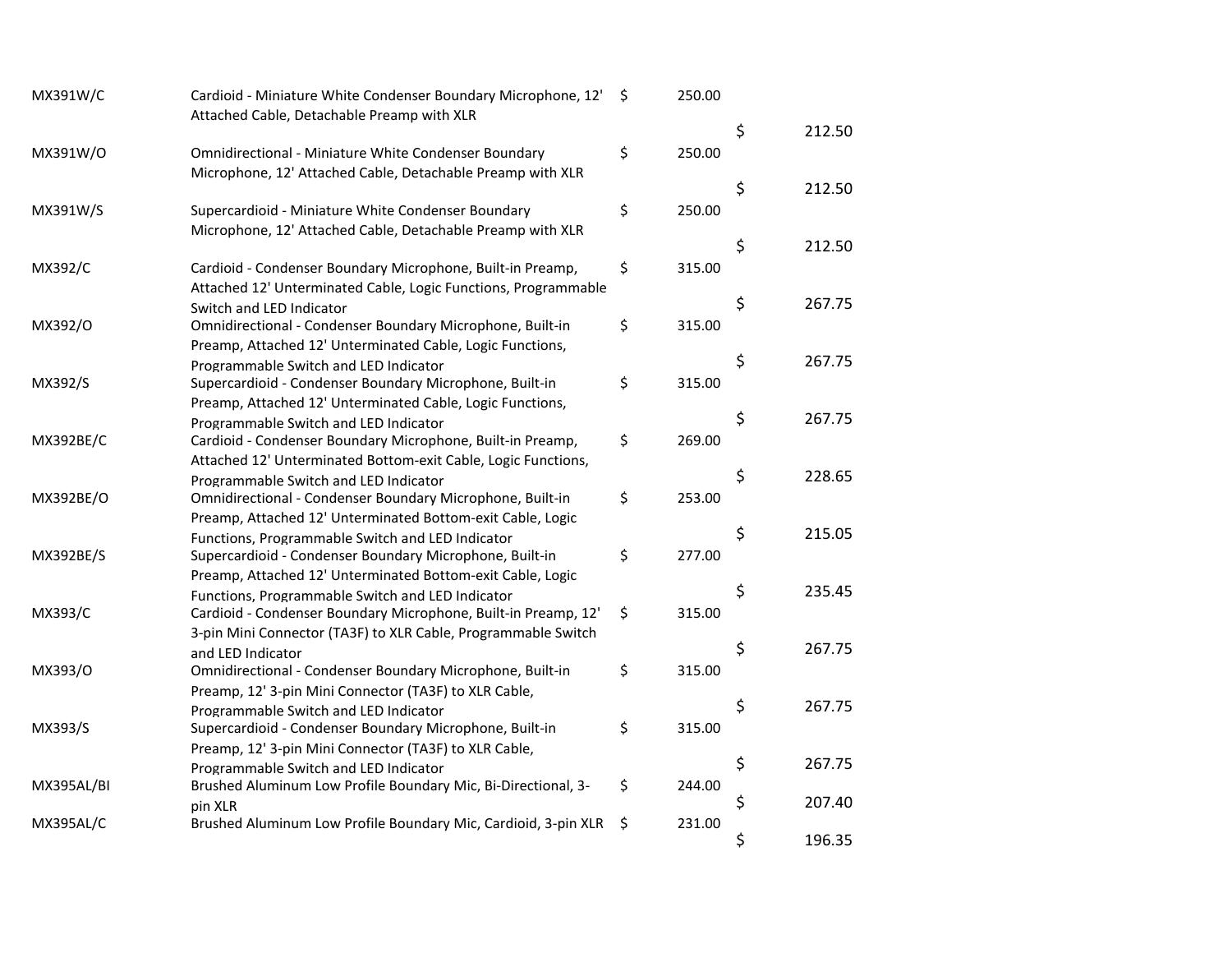| \$<br>231.00                                                         |                                                                                                                                                                                            |                                                                                              |
|----------------------------------------------------------------------|--------------------------------------------------------------------------------------------------------------------------------------------------------------------------------------------|----------------------------------------------------------------------------------------------|
|                                                                      | Ś                                                                                                                                                                                          | 196.35                                                                                       |
| \$                                                                   |                                                                                                                                                                                            | 207.40                                                                                       |
| \$                                                                   |                                                                                                                                                                                            |                                                                                              |
|                                                                      |                                                                                                                                                                                            | 232.05                                                                                       |
|                                                                      |                                                                                                                                                                                            | 196.35                                                                                       |
| \$                                                                   |                                                                                                                                                                                            |                                                                                              |
|                                                                      |                                                                                                                                                                                            | 207.40                                                                                       |
|                                                                      |                                                                                                                                                                                            | 196.35                                                                                       |
|                                                                      |                                                                                                                                                                                            |                                                                                              |
|                                                                      |                                                                                                                                                                                            | 207.40                                                                                       |
|                                                                      |                                                                                                                                                                                            | 196.35                                                                                       |
|                                                                      |                                                                                                                                                                                            |                                                                                              |
|                                                                      |                                                                                                                                                                                            | 467.50                                                                                       |
|                                                                      |                                                                                                                                                                                            |                                                                                              |
|                                                                      |                                                                                                                                                                                            | 573.75                                                                                       |
|                                                                      |                                                                                                                                                                                            |                                                                                              |
|                                                                      | \$                                                                                                                                                                                         | 317.90                                                                                       |
|                                                                      |                                                                                                                                                                                            |                                                                                              |
|                                                                      | \$                                                                                                                                                                                         | 317.90                                                                                       |
| \$                                                                   |                                                                                                                                                                                            | 234.60                                                                                       |
| \$                                                                   |                                                                                                                                                                                            |                                                                                              |
|                                                                      |                                                                                                                                                                                            | 234.60                                                                                       |
| \$                                                                   |                                                                                                                                                                                            |                                                                                              |
|                                                                      |                                                                                                                                                                                            | 261.80                                                                                       |
|                                                                      |                                                                                                                                                                                            |                                                                                              |
|                                                                      |                                                                                                                                                                                            | 181.05                                                                                       |
|                                                                      |                                                                                                                                                                                            | 317.90                                                                                       |
|                                                                      |                                                                                                                                                                                            |                                                                                              |
|                                                                      |                                                                                                                                                                                            | 317.90                                                                                       |
|                                                                      |                                                                                                                                                                                            |                                                                                              |
|                                                                      |                                                                                                                                                                                            |                                                                                              |
|                                                                      | \$                                                                                                                                                                                         | 249.90                                                                                       |
| \$                                                                   |                                                                                                                                                                                            |                                                                                              |
|                                                                      |                                                                                                                                                                                            |                                                                                              |
|                                                                      |                                                                                                                                                                                            | 188.70                                                                                       |
| \$<br>\$<br>\$<br>\$<br>\$<br>\$<br>\$<br>\$<br>\$<br>\$<br>\$<br>\$ | 244.00<br>273.00<br>231.00<br>244.00<br>231.00<br>244.00<br>231.00<br>550.00<br>675.00<br>374.00<br>374.00<br>276.00<br>276.00<br>308.00<br>213.00<br>374.00<br>374.00<br>294.00<br>222.00 | \$<br>\$<br>\$<br>\$<br>\$<br>\$<br>\$<br>\$<br>\$<br>\$<br>\$<br>\$<br>\$<br>\$<br>\$<br>\$ |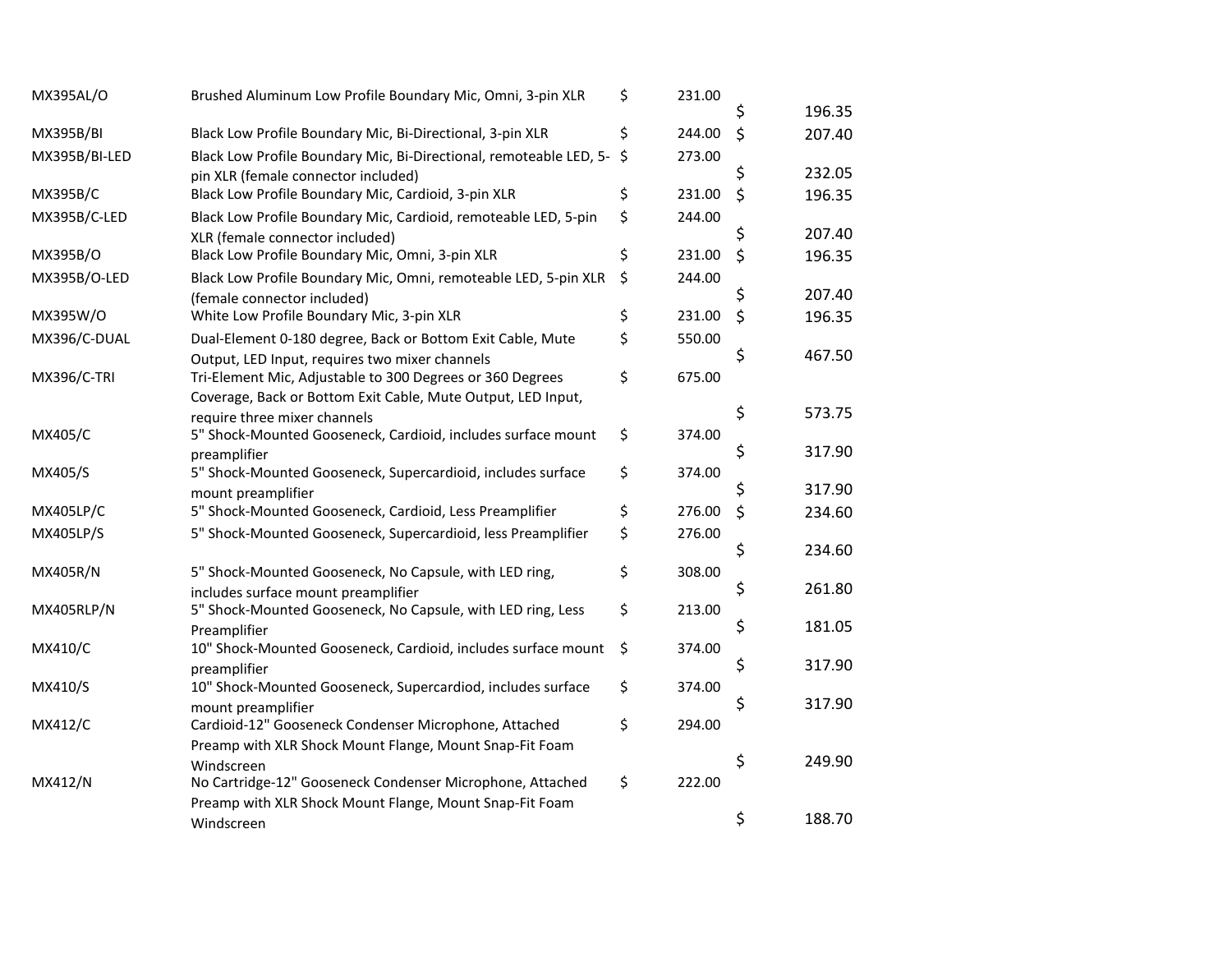| MX412/S          | Supercardioid-12" Gooseneck Condenser Microphone, Attached                                         | \$<br>294.00 |              |
|------------------|----------------------------------------------------------------------------------------------------|--------------|--------------|
|                  | Preamp with XLR Shock Mount Flange, Mount Snap-Fit Foam                                            |              |              |
|                  | Windscreen                                                                                         |              | \$<br>249.90 |
| <b>MX412D/C</b>  | Cardioid-12" Desktop Gooseneck Condenser Microphone,                                               | \$<br>374.00 |              |
|                  | Attached 10' XLR Cable, Logic Functions, Programmable Switch                                       |              |              |
|                  | and LED Indicator, Attached Desktop Base                                                           |              | \$<br>317.90 |
| MX412D/N         | No Cartridge-12" Desktop Gooseneck Condenser Microphone                                            | \$<br>308.00 |              |
|                  | Attached 10' XLR Cable, Logic Functions, Programmable Switch                                       |              |              |
|                  | and LED Indicator, Attached Desktop Base                                                           |              |              |
|                  |                                                                                                    |              | \$<br>261.80 |
| MX412D/S         | Supercardioid-12" Desktop Gooseneck Condenser Microphone                                           | \$<br>374.00 |              |
|                  | Attached 10' XLR Cable, Logic Functions, Programmable Switch                                       |              |              |
|                  | and LED Indicator, Attached Desktop Base                                                           |              | \$<br>317.90 |
|                  | Cardioid-12" Gooseneck Condenser Microphone, Attached                                              | \$<br>294.00 |              |
| MX412S/C         |                                                                                                    |              |              |
|                  | Preamp with XLR, Shock Mount, Flange Mount, Snap-Fit Foam                                          |              | \$<br>249.90 |
| MX412S/N         | Windscreen, Mute Switch, LED Indicator<br>12" Gooseneck Condenser Microphone, Attached Preamp with | \$<br>222.00 |              |
|                  | XLR, Shock Mount, Flange Mount, Snap-Fit Foam Windscreen,                                          |              |              |
|                  | Mute Switch, LED Indicator (NO CARTRIDGE)                                                          |              | \$<br>188.70 |
| MX412S/S         | Supercardioid-12" Gooseneck Condenser Microphone, Attached                                         | \$<br>294.00 |              |
|                  | Preamp with XLR, Shock Mount, Flange Mount, Snap-Fit Foam                                          |              |              |
|                  | Windscreen, Mute Switch, LED Indicator                                                             |              | \$<br>249.90 |
| <b>MX412SE/C</b> | Cardioid-12" Gooseneck Condenser Microphone, Shock Mount,                                          | \$<br>294.00 |              |
|                  | Flange Mount, 10' Side-Exit Cable (or Bottom-Exit) Cable, Snap-Fit                                 |              |              |
|                  | Foam Windscreen, In-Line Preamp                                                                    |              | \$<br>249.90 |
| <b>MX412SE/N</b> | No Cartridge-12" Gooseneck Condenser Microphone, Shock                                             | \$<br>222.00 |              |
|                  | Mount, Flange Mount, 10' Side-Exit Cable (or Bottom-Exit) Cable,                                   |              |              |
|                  | Snap-Fit Foam Windscreen, In-Line Preamp                                                           |              | \$<br>188.70 |
| <b>MX412SE/S</b> | Supercardioid-12" Gooseneck Condenser Microphone, Shock                                            | \$<br>294.00 |              |
|                  | Mount, Flange Mount, 10' Side-Exit Cable (or Bottom-Exit) Cable,                                   |              |              |
|                  | Snap-Fit Foam Windscreen, In-Line Preamp                                                           |              | \$<br>249.90 |
| MX415/C          | 15" Shock-Mounted Gooseneck, Cardioid, includes surface mount                                      | \$<br>374.00 |              |
|                  | Preamplifier                                                                                       |              | \$<br>317.90 |
| MX415/S          | 15" Shock-Mounted Gooseneck, Supercardioid, includes surface                                       | \$<br>374.00 |              |
|                  | mount Preamplifier                                                                                 |              | \$<br>317.90 |
| <b>MX418/C</b>   | Cardioid-18" Gooseneck Condenser Microphone, Attached                                              | \$<br>294.00 |              |
|                  | Preamp with XLR, Shock Mount, Flange Mount, Snap-Fit Foam                                          |              |              |
|                  | Windscreen                                                                                         |              | \$<br>249.90 |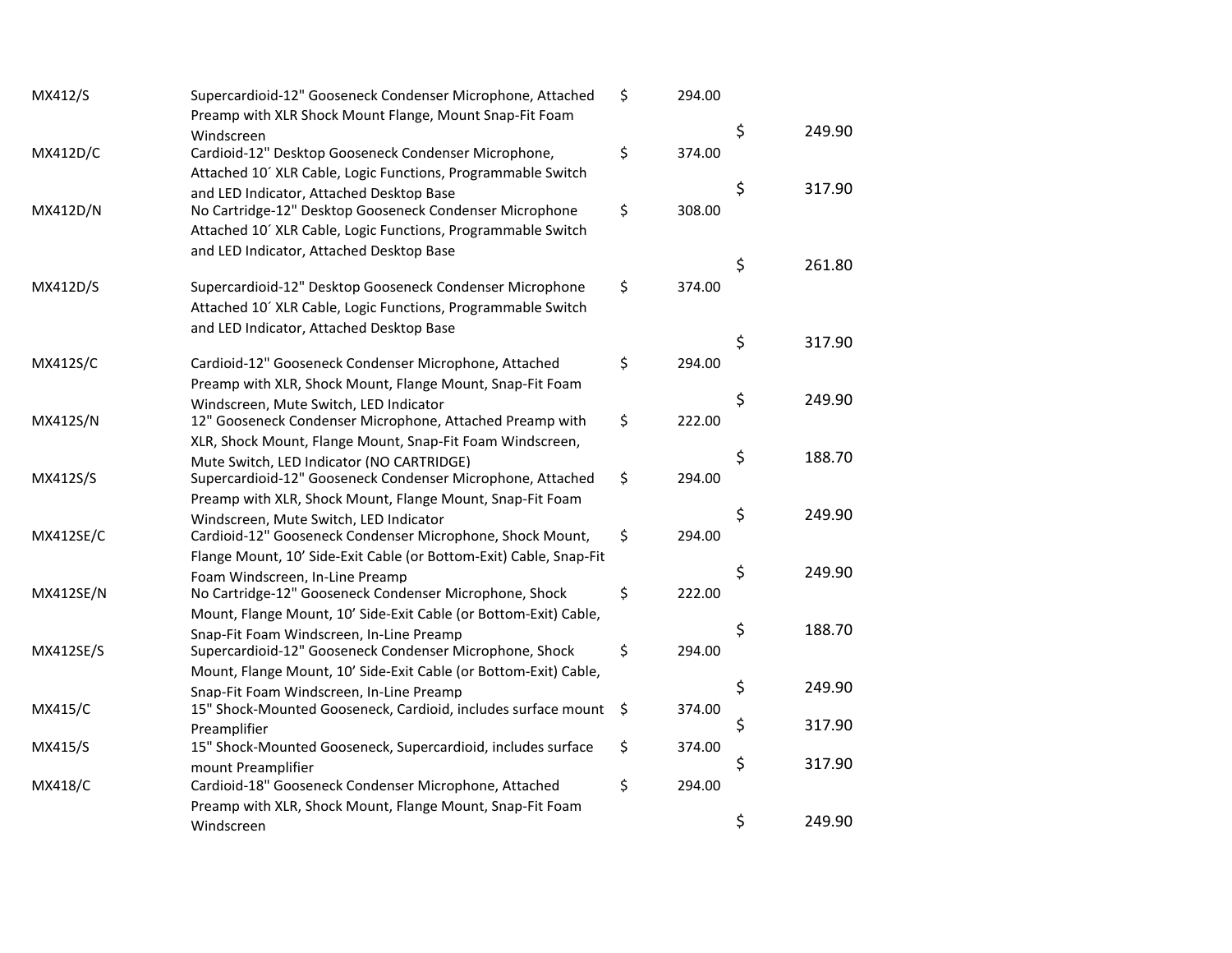| MX418/N          | No Cartridge-18" Gooseneck Condenser Microphone, Attached        | \$<br>222.00 |         |        |
|------------------|------------------------------------------------------------------|--------------|---------|--------|
|                  | Preamp with XLR, Shock Mount, Flange Mount, Snap-Fit Foam        |              |         |        |
|                  | Windscreen                                                       |              | \$      | 188.70 |
| MX418/S          | Supercardioid-18" Gooseneck Condenser Microphone, Attached       | \$<br>294.00 |         |        |
|                  | Preamp with XLR, Shock Mount, Flange Mount, Snap-Fit Foam        |              | \$      | 249.90 |
|                  | Windscreen                                                       | \$<br>374.00 |         |        |
| MX418D/C         | Cardioid-18" Desktop Gooseneck Condenser Microphone,             |              |         |        |
|                  | Attached 10' XLR Cable, Logic Functions, Programmable Switch     |              | \$      | 317.90 |
|                  | and LED Indicator, Attached Desktop Base                         | \$<br>308.00 |         |        |
| MX418D/N         | No Cartridge-18" Desktop Gooseneck Condenser Microphone,         |              |         |        |
|                  | Attached 10' XLR Cable, Logic Functions, Programmable Switch     |              |         |        |
|                  | and LED Indicator, Attached Desktop Base                         |              | \$      | 261.80 |
| MX418D/S         | Supercardioid-18" Desktop Gooseneck Condenser Microphone,        | \$<br>374.00 |         |        |
|                  | Attached 10' XLR Cable, Logic Functions, Programmable Switch     |              |         |        |
|                  | and LED Indicator, Attached Desktop Base                         |              |         |        |
|                  |                                                                  |              | \$      | 317.90 |
| <b>MX418S/C</b>  | Cardioid-18" Gooseneck Condenser Microphone, Attached            | \$<br>294.00 |         |        |
|                  | Preamp with XLR, Shock Mount, Flange Mount, Snap-Fit Foam        |              |         |        |
|                  | Windscreen, Mute Switch, LED Indicator                           |              | \$      | 249.90 |
| MX418S/N         | No Cartridge-18" Gooseneck Condenser Microphone, Attached        | \$<br>222.00 |         |        |
|                  | Preamp with XLR, Shock Mount, Flange Mount, Snap-Fit Foam        |              |         |        |
|                  | Windscreen, Mute Switch, LED Indicator                           |              | \$      | 188.70 |
| MX418S/S         | Supercardioid-18" Gooseneck Condenser Microphone, Attached       | \$<br>294.00 |         |        |
|                  | Preamp with XLR, Shock Mount, Flange Mount, Snap-Fit Foam        |              |         |        |
|                  | Windscreen, Mute Switch, LED Indicator                           |              | \$      | 249.90 |
| <b>MX418SE/C</b> | Cardioid-18" Gooseneck Condenser Microphone, Shock Mount,        | \$<br>294.00 |         |        |
|                  | Flange Mount, 10 Side-Exit (or Bottom-Exit) Cable, Snap-Fit Foam |              |         |        |
|                  | Windscreen, In-Line Preamp                                       |              | \$      | 249.90 |
| <b>MX418SE/N</b> | No Cartridge-18" Gooseneck Condenser Microphone, Shock           | \$<br>222.00 |         |        |
|                  | Mount, Flange Mount, 10 Side-Exit (or Bottom-Exit) Cable, Snap-  |              |         |        |
|                  | Fit Foam Windscreen, In-Line Preamp                              |              | \$      | 188.70 |
| <b>MX418SE/S</b> | Supercardioid-18" Gooseneck Condenser Microphone, Shock          | \$<br>294.00 |         |        |
|                  | Mount, Flange Mount, 10 Side-Exit (or Bottom-Exit) Cable, Snap-  |              |         |        |
|                  | Fit Foam Windscreen, In-Line Preamp                              |              | \$      | 249.90 |
| PGA181-LC        | Side-address cardioid condenser microphone - less cable          | \$<br>118.00 | $\zeta$ | 100.30 |
| PGA181-XLR       | Side-address cardioid condenser microphone - XLR-XLR cable       | \$<br>124.00 |         |        |
|                  |                                                                  |              | \$      | 105.40 |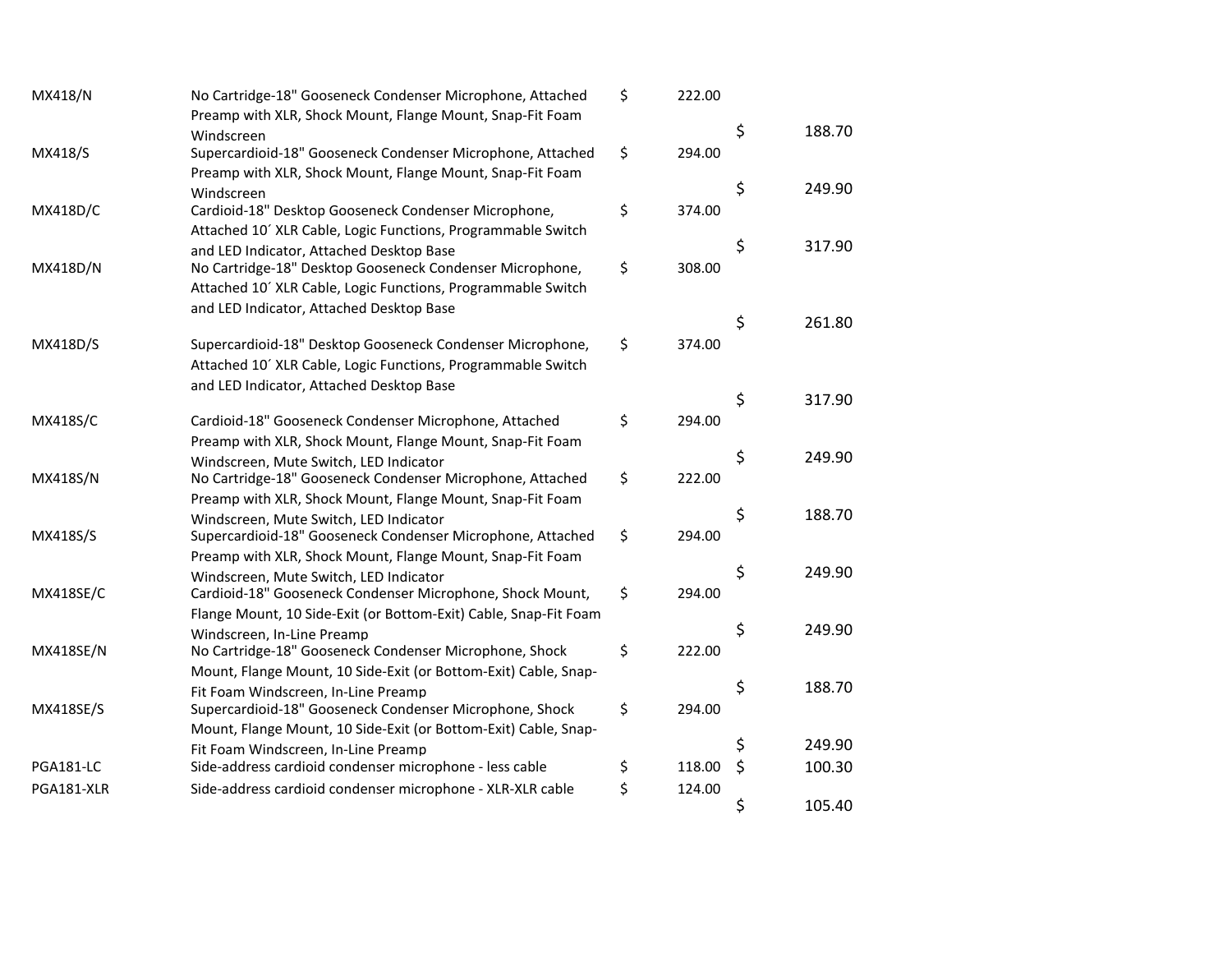| PGA27-LC    | Large-diaphragm side-address cardioid condenser microphone                                              | \$      | 249.00 |              |
|-------------|---------------------------------------------------------------------------------------------------------|---------|--------|--------------|
|             | with shock-mount and carrying case - less cable                                                         |         |        | 211.65       |
| PGA31-TQG   | PGA31 Performance Headset Condenser Microphone                                                          | \$      | 49.00  | \$<br>41.65  |
| PGA48-LC    | Cardioid dynamic vocal microphone - less cable                                                          | \$      | 43.00  | \$<br>36.55  |
| PGA48-QTR   | Cardioid dynamic vocal microphone - XLR-QTR cable                                                       | \$      | 49.00  | \$<br>41.65  |
| PGA48-XLR   | Cardioid dynamic vocal microphone - XLR-XLR cable                                                       | \$      | 49.00  | \$<br>41.65  |
| PGA52-LC    | Cardioid swivel-mount dynamic kick-drum microphone - less cable                                         | \$      | 143.00 |              |
|             |                                                                                                         |         |        | \$<br>121.55 |
| PGA52-XLR   | Cardioid swivel-mount dynamic kick-drum microphone - XLR-XLR<br>cable                                   | \$      | 149.00 | \$<br>126.65 |
| PGA56-LC    | Cardioid swivel-mount dynamic snare/tom microphone - AP56DM                                             | \$      | 80.00  |              |
|             | drum mount, less cable                                                                                  |         |        | \$<br>68.00  |
| PGA56-XLR   | Cardioid swivel-mount dynamic snare/tom microphone - AP56DM                                             | \$      | 86.00  |              |
|             | drum mount, XLR-XLR cable                                                                               |         |        | \$<br>73.10  |
| PGA57-LC    | Cardioid dynamic instrument microphone - less cable                                                     | \$      | 68.00  | \$<br>57.80  |
| PGA57-XLR   | Cardioid dynamic instrument microphone - XLR-XLR cable                                                  | \$      | 74.00  | \$<br>62.90  |
| PGA58-LC    | Cardioid dynamic vocal microphone - less cable                                                          | \$      | 68.00  | \$<br>57.80  |
| PGA58-QTR   | Cardioid dynamic vocal microphone - XLR-QTR cable                                                       | \$      | 74.00  | \$<br>62.90  |
| PGA58-XLR   | Cardioid dynamic vocal microphone - XLR-XLR cable                                                       | \$      | 74.00  | \$<br>62.90  |
| PGA81-LC    | Cardioid dynamic instrument microphone - less cable                                                     | \$      | 155.00 | \$<br>131.75 |
| PGA81-XLR   | Cardioid dynamic instrument microphone - XLR-XLR cable                                                  | \$      | 161.00 | \$<br>136.85 |
| PGA98D-LC   | Cardioid condenser gooseneck drum microphone - AP98DM drum                                              | \$      | 155.00 |              |
|             | mount, less cable                                                                                       |         |        | \$<br>131.75 |
| PGA98D-XLR  | Cardioid condenser gooseneck drum microphone - AP98DM drum                                              | $\zeta$ | 161.00 |              |
|             | mount, XLR-XLR cable                                                                                    |         |        | \$<br>136.85 |
| PGA98H-TQG  | Cardioid condenser gooseneck instrument microphone - TA4F                                               | \$      | 124.00 | \$<br>105.40 |
| PGA98H-XLR  | connector for use with wireless systems<br>Cardioid condenser gooseneck instrument microphone - XLR-XLR | \$      | 161.00 |              |
|             | cable                                                                                                   |         |        | \$<br>136.85 |
| PGADRUMKIT5 | 5-piece drum mic kit including 1-PGA52, 3-PGA56, 1-PGA57, 1-                                            | \$      | 374.00 |              |
|             | A25D stand adapter, 3-AP56DM drum mounts, 5 XLR-XLR cables,                                             |         |        |              |
|             | case                                                                                                    |         |        | \$<br>317.90 |
| PGADRUMKIT7 | 7-piece drum mic kit including 1-PGA52, 3-PGA56, 1-PGA57, 2-                                            | \$      | 624.00 |              |
|             | PGA81, 3-A25D stand adapters, 3-AP56DM drum mounts, 7 XLR-                                              |         |        |              |
|             | XLR cables, case                                                                                        |         |        | \$<br>530.40 |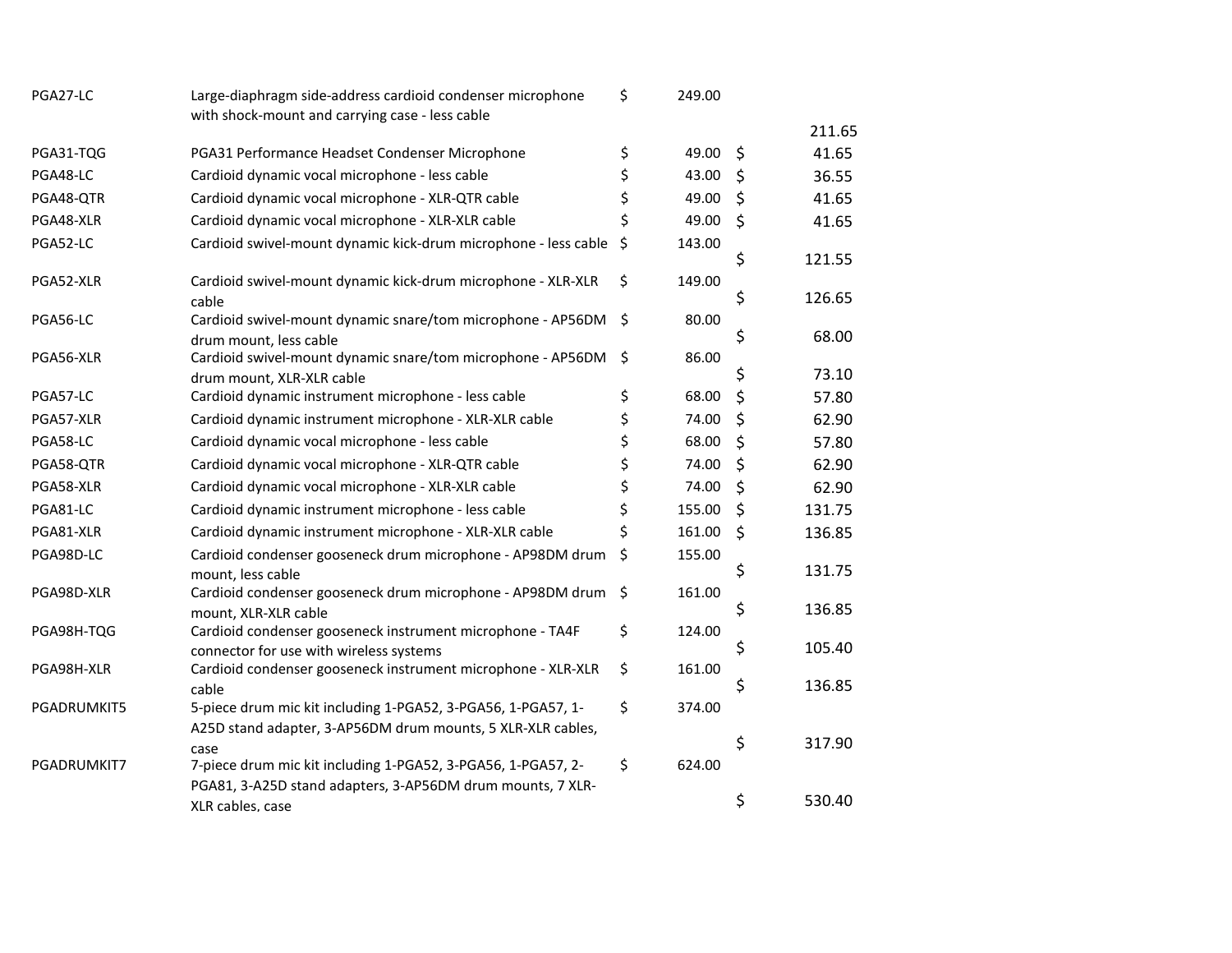| stand adapter, 2-WA371 stand adapters, 4-XLR-XLR cables, case<br>\$<br>317.90<br>\$<br>536.00<br>PGXD14/85-X8<br>Digital Wireless System with WL185 Omnidirectional Micro-<br>\$<br>455.60<br>Lavalier Condenser Microphone<br>PGXD14/93-X8<br>Digital Wireless System with WL93 Omnidirectional Micro-Lavalier<br>\$<br>499.00<br>\$<br>424.15<br><b>Condenser Microphone</b><br>\$<br>Digital Wireless System with Beta 98H/C Clip On Condenser<br>599.00<br>PGXD14/BETA98H-X8<br>\$<br>509.15<br>Instrument Microphone<br>\$<br>\$<br>499.00<br>PGXD14/PGA31-X8<br>PGX-D Digital Wireless Headset System<br>424.15<br>\$<br>\$<br><b>PGXD14-X8</b><br>Digital Wireless System for Guitar/Bass<br>436.00<br>370.60<br>\$<br>\$<br>Handheld Transmitter with BETA58 Microphone<br>319.00<br>PGXD2/BETA58=-X8<br>271.15<br>\$<br>\$<br>Handheld Transmitter with PG58 Microphone<br>213.00<br>PGXD2/PG58=-X8<br>181.05<br>\$<br>Handheld Transmitter with SM58 <sup>®</sup> Microphone<br>\$<br>PGXD2/SM58=-X8<br>231.00<br>196.35<br>\$<br>\$<br>PGXD2/SM86=-X8<br>Handheld Transmitter with SM86 Microphone<br>319.00<br>271.15<br>\$<br>Digital Wireless System with Beta 58A® Handheld Transmitter<br>PGXD24/BETA58-X8<br>536.00<br>\$<br>455.60<br>\$<br>\$<br>PGXD24/PG58-X8<br>436.00<br>Digital Wireless System with PG58 Handheld Transmitter<br>370.60<br>\$<br>\$<br>PGXD24/SM58-X8<br>Digital Wireless System with SM58 <sup>®</sup> Handheld Transmitter<br>474.00<br>402.90<br>\$<br>\$<br>PGXD24/SM86-X8<br>536.00<br>Digital Wireless System with SM86 Handheld Transmitter<br>455.60<br>\$<br>QLXD124/85-G50<br>Bodypack and Vocal Combo System with WL185 and SM58 <sup>®</sup><br>1,799.00<br>\$<br>1,529.15<br>\$<br>\$<br>QLXD124/85-H50<br>1,799.00<br>Bodypack and Vocal Combo System with WL185 and SM58 <sup>®</sup><br>1,529.15<br>\$<br>\$<br>QLXD124/85-J50<br>Bodypack and Vocal Combo System with WL185 and SM58 <sup>®</sup><br>1,799.00<br>1,529.15<br>\$<br>\$<br>QLXD124/85-L50<br>Bodypack and Vocal Combo System with WL185 and SM58 <sup>®</sup><br>1,799.00<br>1,529.15<br>\$<br>\$<br>QLXD124/85-X52<br>Bodypack and Vocal Combo System with WL185 and SM58 <sup>®</sup><br>1,799.00<br>1,529.15<br>\$<br>\$<br>QLXD14/83-G50<br>WL183 Lavalier Microphone System<br>1,316.00<br>1,118.60<br>\$<br>\$<br>QLXD14/83-H50<br>1,316.00<br>WL183 Lavalier Microphone System<br>1,118.60<br>\$<br>QLXD14/83-J50<br>\$<br>WL183 Lavalier Microphone System<br>1,316.00<br>1,118.60<br>\$<br>QLXD14/83-L50<br>1,316.00<br>\$<br>WL183 Lavalier Microphone System<br>1,118.60<br>\$<br>QLXD14/83-X52<br>1,316.00<br>\$<br>WL183 Lavalier Microphone System<br>1,118.60<br>\$<br>QLXD14/84-G50<br>\$<br>WL184 Lavalier Microphone System<br>1,354.00<br>1,150.90<br>\$<br>QLXD14/84-H50<br>1,354.00<br>\$<br>WL184 Lavalier Microphone System<br>1,150.90<br>\$<br>QLXD14/84-J50<br>WL184 Lavalier Microphone System<br>1,354.00<br>\$<br>1,150.90<br>\$<br>\$<br>QLXD14/84-L50<br>WL184 Lavalier Microphone System<br>1,354.00<br>1,150.90<br>\$<br>\$<br>QLXD14/84-X52<br>WL184 Lavalier Microphone System<br>1,354.00<br>1,150.90 | PGASTUDIOKIT4 | 4-piece studio kid including 1-PGA52, 1-PGA57, 2-PGA181, 1-A25D \$ | 374.00         |                |
|-------------------------------------------------------------------------------------------------------------------------------------------------------------------------------------------------------------------------------------------------------------------------------------------------------------------------------------------------------------------------------------------------------------------------------------------------------------------------------------------------------------------------------------------------------------------------------------------------------------------------------------------------------------------------------------------------------------------------------------------------------------------------------------------------------------------------------------------------------------------------------------------------------------------------------------------------------------------------------------------------------------------------------------------------------------------------------------------------------------------------------------------------------------------------------------------------------------------------------------------------------------------------------------------------------------------------------------------------------------------------------------------------------------------------------------------------------------------------------------------------------------------------------------------------------------------------------------------------------------------------------------------------------------------------------------------------------------------------------------------------------------------------------------------------------------------------------------------------------------------------------------------------------------------------------------------------------------------------------------------------------------------------------------------------------------------------------------------------------------------------------------------------------------------------------------------------------------------------------------------------------------------------------------------------------------------------------------------------------------------------------------------------------------------------------------------------------------------------------------------------------------------------------------------------------------------------------------------------------------------------------------------------------------------------------------------------------------------------------------------------------------------------------------------------------------------------------------------------------------------------------------------------------------------------------------------------------------------------------------------------------------------------------------------------------------------------------------------------------------------------------------------------------------------|---------------|--------------------------------------------------------------------|----------------|----------------|
|                                                                                                                                                                                                                                                                                                                                                                                                                                                                                                                                                                                                                                                                                                                                                                                                                                                                                                                                                                                                                                                                                                                                                                                                                                                                                                                                                                                                                                                                                                                                                                                                                                                                                                                                                                                                                                                                                                                                                                                                                                                                                                                                                                                                                                                                                                                                                                                                                                                                                                                                                                                                                                                                                                                                                                                                                                                                                                                                                                                                                                                                                                                                                                   |               |                                                                    |                |                |
|                                                                                                                                                                                                                                                                                                                                                                                                                                                                                                                                                                                                                                                                                                                                                                                                                                                                                                                                                                                                                                                                                                                                                                                                                                                                                                                                                                                                                                                                                                                                                                                                                                                                                                                                                                                                                                                                                                                                                                                                                                                                                                                                                                                                                                                                                                                                                                                                                                                                                                                                                                                                                                                                                                                                                                                                                                                                                                                                                                                                                                                                                                                                                                   |               |                                                                    |                |                |
|                                                                                                                                                                                                                                                                                                                                                                                                                                                                                                                                                                                                                                                                                                                                                                                                                                                                                                                                                                                                                                                                                                                                                                                                                                                                                                                                                                                                                                                                                                                                                                                                                                                                                                                                                                                                                                                                                                                                                                                                                                                                                                                                                                                                                                                                                                                                                                                                                                                                                                                                                                                                                                                                                                                                                                                                                                                                                                                                                                                                                                                                                                                                                                   |               |                                                                    |                |                |
|                                                                                                                                                                                                                                                                                                                                                                                                                                                                                                                                                                                                                                                                                                                                                                                                                                                                                                                                                                                                                                                                                                                                                                                                                                                                                                                                                                                                                                                                                                                                                                                                                                                                                                                                                                                                                                                                                                                                                                                                                                                                                                                                                                                                                                                                                                                                                                                                                                                                                                                                                                                                                                                                                                                                                                                                                                                                                                                                                                                                                                                                                                                                                                   |               |                                                                    |                |                |
|                                                                                                                                                                                                                                                                                                                                                                                                                                                                                                                                                                                                                                                                                                                                                                                                                                                                                                                                                                                                                                                                                                                                                                                                                                                                                                                                                                                                                                                                                                                                                                                                                                                                                                                                                                                                                                                                                                                                                                                                                                                                                                                                                                                                                                                                                                                                                                                                                                                                                                                                                                                                                                                                                                                                                                                                                                                                                                                                                                                                                                                                                                                                                                   |               |                                                                    |                |                |
|                                                                                                                                                                                                                                                                                                                                                                                                                                                                                                                                                                                                                                                                                                                                                                                                                                                                                                                                                                                                                                                                                                                                                                                                                                                                                                                                                                                                                                                                                                                                                                                                                                                                                                                                                                                                                                                                                                                                                                                                                                                                                                                                                                                                                                                                                                                                                                                                                                                                                                                                                                                                                                                                                                                                                                                                                                                                                                                                                                                                                                                                                                                                                                   |               |                                                                    |                |                |
|                                                                                                                                                                                                                                                                                                                                                                                                                                                                                                                                                                                                                                                                                                                                                                                                                                                                                                                                                                                                                                                                                                                                                                                                                                                                                                                                                                                                                                                                                                                                                                                                                                                                                                                                                                                                                                                                                                                                                                                                                                                                                                                                                                                                                                                                                                                                                                                                                                                                                                                                                                                                                                                                                                                                                                                                                                                                                                                                                                                                                                                                                                                                                                   |               |                                                                    |                |                |
|                                                                                                                                                                                                                                                                                                                                                                                                                                                                                                                                                                                                                                                                                                                                                                                                                                                                                                                                                                                                                                                                                                                                                                                                                                                                                                                                                                                                                                                                                                                                                                                                                                                                                                                                                                                                                                                                                                                                                                                                                                                                                                                                                                                                                                                                                                                                                                                                                                                                                                                                                                                                                                                                                                                                                                                                                                                                                                                                                                                                                                                                                                                                                                   |               |                                                                    |                |                |
|                                                                                                                                                                                                                                                                                                                                                                                                                                                                                                                                                                                                                                                                                                                                                                                                                                                                                                                                                                                                                                                                                                                                                                                                                                                                                                                                                                                                                                                                                                                                                                                                                                                                                                                                                                                                                                                                                                                                                                                                                                                                                                                                                                                                                                                                                                                                                                                                                                                                                                                                                                                                                                                                                                                                                                                                                                                                                                                                                                                                                                                                                                                                                                   |               |                                                                    |                |                |
|                                                                                                                                                                                                                                                                                                                                                                                                                                                                                                                                                                                                                                                                                                                                                                                                                                                                                                                                                                                                                                                                                                                                                                                                                                                                                                                                                                                                                                                                                                                                                                                                                                                                                                                                                                                                                                                                                                                                                                                                                                                                                                                                                                                                                                                                                                                                                                                                                                                                                                                                                                                                                                                                                                                                                                                                                                                                                                                                                                                                                                                                                                                                                                   |               |                                                                    |                |                |
|                                                                                                                                                                                                                                                                                                                                                                                                                                                                                                                                                                                                                                                                                                                                                                                                                                                                                                                                                                                                                                                                                                                                                                                                                                                                                                                                                                                                                                                                                                                                                                                                                                                                                                                                                                                                                                                                                                                                                                                                                                                                                                                                                                                                                                                                                                                                                                                                                                                                                                                                                                                                                                                                                                                                                                                                                                                                                                                                                                                                                                                                                                                                                                   |               |                                                                    |                |                |
|                                                                                                                                                                                                                                                                                                                                                                                                                                                                                                                                                                                                                                                                                                                                                                                                                                                                                                                                                                                                                                                                                                                                                                                                                                                                                                                                                                                                                                                                                                                                                                                                                                                                                                                                                                                                                                                                                                                                                                                                                                                                                                                                                                                                                                                                                                                                                                                                                                                                                                                                                                                                                                                                                                                                                                                                                                                                                                                                                                                                                                                                                                                                                                   |               |                                                                    |                |                |
|                                                                                                                                                                                                                                                                                                                                                                                                                                                                                                                                                                                                                                                                                                                                                                                                                                                                                                                                                                                                                                                                                                                                                                                                                                                                                                                                                                                                                                                                                                                                                                                                                                                                                                                                                                                                                                                                                                                                                                                                                                                                                                                                                                                                                                                                                                                                                                                                                                                                                                                                                                                                                                                                                                                                                                                                                                                                                                                                                                                                                                                                                                                                                                   |               |                                                                    |                |                |
|                                                                                                                                                                                                                                                                                                                                                                                                                                                                                                                                                                                                                                                                                                                                                                                                                                                                                                                                                                                                                                                                                                                                                                                                                                                                                                                                                                                                                                                                                                                                                                                                                                                                                                                                                                                                                                                                                                                                                                                                                                                                                                                                                                                                                                                                                                                                                                                                                                                                                                                                                                                                                                                                                                                                                                                                                                                                                                                                                                                                                                                                                                                                                                   |               |                                                                    |                |                |
|                                                                                                                                                                                                                                                                                                                                                                                                                                                                                                                                                                                                                                                                                                                                                                                                                                                                                                                                                                                                                                                                                                                                                                                                                                                                                                                                                                                                                                                                                                                                                                                                                                                                                                                                                                                                                                                                                                                                                                                                                                                                                                                                                                                                                                                                                                                                                                                                                                                                                                                                                                                                                                                                                                                                                                                                                                                                                                                                                                                                                                                                                                                                                                   |               |                                                                    |                |                |
|                                                                                                                                                                                                                                                                                                                                                                                                                                                                                                                                                                                                                                                                                                                                                                                                                                                                                                                                                                                                                                                                                                                                                                                                                                                                                                                                                                                                                                                                                                                                                                                                                                                                                                                                                                                                                                                                                                                                                                                                                                                                                                                                                                                                                                                                                                                                                                                                                                                                                                                                                                                                                                                                                                                                                                                                                                                                                                                                                                                                                                                                                                                                                                   |               |                                                                    |                |                |
|                                                                                                                                                                                                                                                                                                                                                                                                                                                                                                                                                                                                                                                                                                                                                                                                                                                                                                                                                                                                                                                                                                                                                                                                                                                                                                                                                                                                                                                                                                                                                                                                                                                                                                                                                                                                                                                                                                                                                                                                                                                                                                                                                                                                                                                                                                                                                                                                                                                                                                                                                                                                                                                                                                                                                                                                                                                                                                                                                                                                                                                                                                                                                                   |               |                                                                    |                |                |
|                                                                                                                                                                                                                                                                                                                                                                                                                                                                                                                                                                                                                                                                                                                                                                                                                                                                                                                                                                                                                                                                                                                                                                                                                                                                                                                                                                                                                                                                                                                                                                                                                                                                                                                                                                                                                                                                                                                                                                                                                                                                                                                                                                                                                                                                                                                                                                                                                                                                                                                                                                                                                                                                                                                                                                                                                                                                                                                                                                                                                                                                                                                                                                   |               |                                                                    |                |                |
|                                                                                                                                                                                                                                                                                                                                                                                                                                                                                                                                                                                                                                                                                                                                                                                                                                                                                                                                                                                                                                                                                                                                                                                                                                                                                                                                                                                                                                                                                                                                                                                                                                                                                                                                                                                                                                                                                                                                                                                                                                                                                                                                                                                                                                                                                                                                                                                                                                                                                                                                                                                                                                                                                                                                                                                                                                                                                                                                                                                                                                                                                                                                                                   |               |                                                                    |                |                |
|                                                                                                                                                                                                                                                                                                                                                                                                                                                                                                                                                                                                                                                                                                                                                                                                                                                                                                                                                                                                                                                                                                                                                                                                                                                                                                                                                                                                                                                                                                                                                                                                                                                                                                                                                                                                                                                                                                                                                                                                                                                                                                                                                                                                                                                                                                                                                                                                                                                                                                                                                                                                                                                                                                                                                                                                                                                                                                                                                                                                                                                                                                                                                                   |               |                                                                    |                |                |
|                                                                                                                                                                                                                                                                                                                                                                                                                                                                                                                                                                                                                                                                                                                                                                                                                                                                                                                                                                                                                                                                                                                                                                                                                                                                                                                                                                                                                                                                                                                                                                                                                                                                                                                                                                                                                                                                                                                                                                                                                                                                                                                                                                                                                                                                                                                                                                                                                                                                                                                                                                                                                                                                                                                                                                                                                                                                                                                                                                                                                                                                                                                                                                   |               |                                                                    |                |                |
|                                                                                                                                                                                                                                                                                                                                                                                                                                                                                                                                                                                                                                                                                                                                                                                                                                                                                                                                                                                                                                                                                                                                                                                                                                                                                                                                                                                                                                                                                                                                                                                                                                                                                                                                                                                                                                                                                                                                                                                                                                                                                                                                                                                                                                                                                                                                                                                                                                                                                                                                                                                                                                                                                                                                                                                                                                                                                                                                                                                                                                                                                                                                                                   |               |                                                                    |                |                |
|                                                                                                                                                                                                                                                                                                                                                                                                                                                                                                                                                                                                                                                                                                                                                                                                                                                                                                                                                                                                                                                                                                                                                                                                                                                                                                                                                                                                                                                                                                                                                                                                                                                                                                                                                                                                                                                                                                                                                                                                                                                                                                                                                                                                                                                                                                                                                                                                                                                                                                                                                                                                                                                                                                                                                                                                                                                                                                                                                                                                                                                                                                                                                                   |               |                                                                    |                |                |
|                                                                                                                                                                                                                                                                                                                                                                                                                                                                                                                                                                                                                                                                                                                                                                                                                                                                                                                                                                                                                                                                                                                                                                                                                                                                                                                                                                                                                                                                                                                                                                                                                                                                                                                                                                                                                                                                                                                                                                                                                                                                                                                                                                                                                                                                                                                                                                                                                                                                                                                                                                                                                                                                                                                                                                                                                                                                                                                                                                                                                                                                                                                                                                   |               |                                                                    |                |                |
|                                                                                                                                                                                                                                                                                                                                                                                                                                                                                                                                                                                                                                                                                                                                                                                                                                                                                                                                                                                                                                                                                                                                                                                                                                                                                                                                                                                                                                                                                                                                                                                                                                                                                                                                                                                                                                                                                                                                                                                                                                                                                                                                                                                                                                                                                                                                                                                                                                                                                                                                                                                                                                                                                                                                                                                                                                                                                                                                                                                                                                                                                                                                                                   |               |                                                                    |                |                |
|                                                                                                                                                                                                                                                                                                                                                                                                                                                                                                                                                                                                                                                                                                                                                                                                                                                                                                                                                                                                                                                                                                                                                                                                                                                                                                                                                                                                                                                                                                                                                                                                                                                                                                                                                                                                                                                                                                                                                                                                                                                                                                                                                                                                                                                                                                                                                                                                                                                                                                                                                                                                                                                                                                                                                                                                                                                                                                                                                                                                                                                                                                                                                                   |               |                                                                    |                |                |
|                                                                                                                                                                                                                                                                                                                                                                                                                                                                                                                                                                                                                                                                                                                                                                                                                                                                                                                                                                                                                                                                                                                                                                                                                                                                                                                                                                                                                                                                                                                                                                                                                                                                                                                                                                                                                                                                                                                                                                                                                                                                                                                                                                                                                                                                                                                                                                                                                                                                                                                                                                                                                                                                                                                                                                                                                                                                                                                                                                                                                                                                                                                                                                   |               |                                                                    |                |                |
|                                                                                                                                                                                                                                                                                                                                                                                                                                                                                                                                                                                                                                                                                                                                                                                                                                                                                                                                                                                                                                                                                                                                                                                                                                                                                                                                                                                                                                                                                                                                                                                                                                                                                                                                                                                                                                                                                                                                                                                                                                                                                                                                                                                                                                                                                                                                                                                                                                                                                                                                                                                                                                                                                                                                                                                                                                                                                                                                                                                                                                                                                                                                                                   |               |                                                                    |                |                |
|                                                                                                                                                                                                                                                                                                                                                                                                                                                                                                                                                                                                                                                                                                                                                                                                                                                                                                                                                                                                                                                                                                                                                                                                                                                                                                                                                                                                                                                                                                                                                                                                                                                                                                                                                                                                                                                                                                                                                                                                                                                                                                                                                                                                                                                                                                                                                                                                                                                                                                                                                                                                                                                                                                                                                                                                                                                                                                                                                                                                                                                                                                                                                                   |               |                                                                    |                |                |
|                                                                                                                                                                                                                                                                                                                                                                                                                                                                                                                                                                                                                                                                                                                                                                                                                                                                                                                                                                                                                                                                                                                                                                                                                                                                                                                                                                                                                                                                                                                                                                                                                                                                                                                                                                                                                                                                                                                                                                                                                                                                                                                                                                                                                                                                                                                                                                                                                                                                                                                                                                                                                                                                                                                                                                                                                                                                                                                                                                                                                                                                                                                                                                   |               |                                                                    |                |                |
|                                                                                                                                                                                                                                                                                                                                                                                                                                                                                                                                                                                                                                                                                                                                                                                                                                                                                                                                                                                                                                                                                                                                                                                                                                                                                                                                                                                                                                                                                                                                                                                                                                                                                                                                                                                                                                                                                                                                                                                                                                                                                                                                                                                                                                                                                                                                                                                                                                                                                                                                                                                                                                                                                                                                                                                                                                                                                                                                                                                                                                                                                                                                                                   |               |                                                                    |                |                |
|                                                                                                                                                                                                                                                                                                                                                                                                                                                                                                                                                                                                                                                                                                                                                                                                                                                                                                                                                                                                                                                                                                                                                                                                                                                                                                                                                                                                                                                                                                                                                                                                                                                                                                                                                                                                                                                                                                                                                                                                                                                                                                                                                                                                                                                                                                                                                                                                                                                                                                                                                                                                                                                                                                                                                                                                                                                                                                                                                                                                                                                                                                                                                                   |               |                                                                    |                |                |
|                                                                                                                                                                                                                                                                                                                                                                                                                                                                                                                                                                                                                                                                                                                                                                                                                                                                                                                                                                                                                                                                                                                                                                                                                                                                                                                                                                                                                                                                                                                                                                                                                                                                                                                                                                                                                                                                                                                                                                                                                                                                                                                                                                                                                                                                                                                                                                                                                                                                                                                                                                                                                                                                                                                                                                                                                                                                                                                                                                                                                                                                                                                                                                   |               |                                                                    |                |                |
|                                                                                                                                                                                                                                                                                                                                                                                                                                                                                                                                                                                                                                                                                                                                                                                                                                                                                                                                                                                                                                                                                                                                                                                                                                                                                                                                                                                                                                                                                                                                                                                                                                                                                                                                                                                                                                                                                                                                                                                                                                                                                                                                                                                                                                                                                                                                                                                                                                                                                                                                                                                                                                                                                                                                                                                                                                                                                                                                                                                                                                                                                                                                                                   | QLXD14/85-G50 | WL185 Lavalier Microphone System                                   | \$<br>1,345.00 | \$<br>1,143.25 |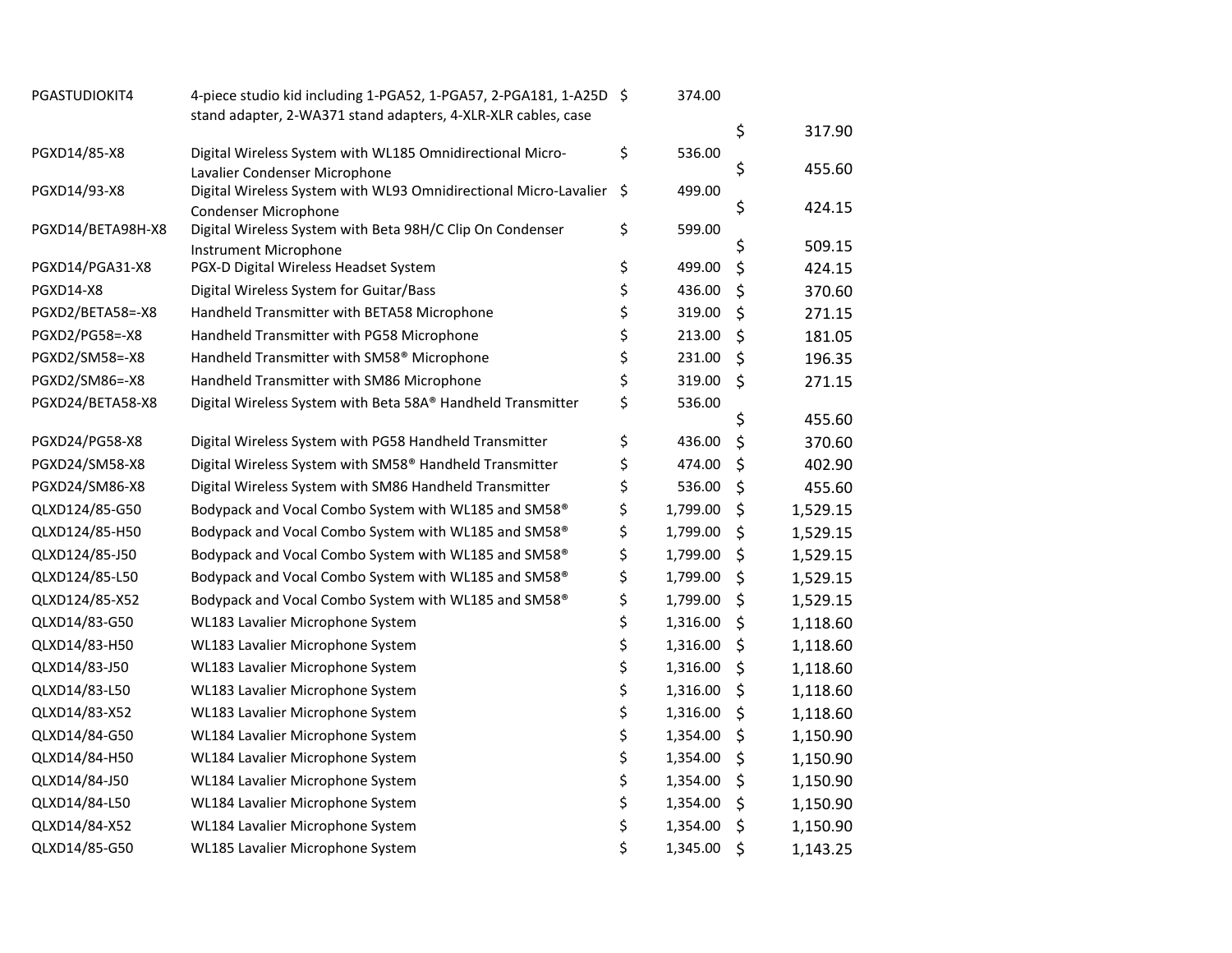| QLXD14/85-H50   | WL185 Lavalier Microphone System  | \$<br>1,345.00 | \$<br>1,143.25 |
|-----------------|-----------------------------------|----------------|----------------|
| QLXD14/85-J50   | WL185 Lavalier Microphone System  | \$<br>1,345.00 | \$<br>1,143.25 |
| QLXD14/85-L50   | WL185 Lavalier Microphone System  | \$<br>1,345.00 | \$<br>1,143.25 |
| QLXD14/85-X52   | WL185 Lavalier Microphone System  | \$<br>1,345.00 | \$<br>1,143.25 |
| QLXD14/93-G50   | WL93 Lavalier Microphone System   | \$<br>1,310.00 | \$<br>1,113.50 |
| QLXD14/93-H50   | WL93 Lavalier Microphone System   | \$<br>1,310.00 | \$<br>1,113.50 |
| QLXD14/93-J50   | WL93 Lavalier Microphone System   | \$<br>1,310.00 | \$<br>1,113.50 |
| QLXD14/93-L50   | WL93 Lavalier Microphone System   | \$<br>1,310.00 | \$<br>1,113.50 |
| QLXD14/93-X52   | WL93 Lavalier Microphone System   | \$<br>1,310.00 | \$<br>1,113.50 |
| QLXD14/SM35-G50 | QLX-D Headworn Microphone System  | \$<br>1,341.00 | \$<br>1,139.85 |
| QLXD14/SM35-H50 | QLX-D Headworn Microphone System  | \$<br>1,341.00 | \$<br>1,139.85 |
| QLXD14/SM35-J50 | QLX-D Headworn Microphone System  | \$<br>1,341.00 | \$<br>1,139.85 |
| QLXD14/SM35-L50 | QLX-D Headworn Microphone System  | \$<br>1,341.00 | \$<br>1,139.85 |
| QLXD14/SM35-X52 | QLX-D Headworn Microphone System  | \$<br>1,341.00 | \$<br>1,139.85 |
| QLXD14-G50      | QLX-D Bodypack System             | \$<br>1,216.00 | \$<br>1,033.60 |
| QLXD14-H50      | QLX-D Bodypack System             | \$<br>1,216.00 | \$<br>1,033.60 |
| QLXD14-J50      | QLX-D Bodypack System             | \$<br>1,216.00 | \$<br>1,033.60 |
| QLXD14-L50      | QLX-D Bodypack System             | \$<br>1,216.00 | \$<br>1,033.60 |
| QLXD14-X52      | QLX-D Bodypack System             | \$<br>1,216.00 | \$<br>1,033.60 |
| QLXD24/B58-G50  | Beta 58 <sup>®</sup> Vocal System | \$<br>1,319.00 | \$<br>1,121.15 |
| QLXD24/B58-H50  | Beta 58 <sup>®</sup> Vocal System | \$<br>1,319.00 | \$<br>1,121.15 |
| QLXD24/B58-J50  | Beta 58 <sup>®</sup> Vocal System | \$<br>1,319.00 | \$<br>1,121.15 |
| QLXD24/B58-L50  | Beta 58 <sup>®</sup> Vocal System | \$<br>1,319.00 | \$<br>1,121.15 |
| QLXD24/B58-X52  | Beta 58 <sup>®</sup> Vocal System | \$<br>1,319.00 | \$<br>1,121.15 |
| QLXD24/B87A-G50 | Beta 87A Vocal System             | \$<br>1,420.00 | \$<br>1,207.00 |
| QLXD24/B87A-H50 | Beta 87A Vocal System             | \$<br>1,420.00 | \$<br>1,207.00 |
| QLXD24/B87A-J50 | Beta 87A Vocal System             | \$<br>1,420.00 | \$<br>1,207.00 |
| QLXD24/B87A-L50 | Beta 87A Vocal System             | \$<br>1,420.00 | \$<br>1,207.00 |
| QLXD24/B87A-X52 | Beta 87A Vocal System             | \$<br>1,420.00 | \$<br>1,207.00 |
| QLXD24/SM58-G50 | SM58 <sup>®</sup> Vocal System    | \$<br>1,249.00 | \$<br>1,061.65 |
| QLXD24/SM58-H50 | SM58 <sup>®</sup> Vocal System    | \$<br>1,249.00 | \$<br>1,061.65 |
| QLXD24/SM58-J50 | SM58 <sup>®</sup> Vocal System    | \$<br>1,249.00 | \$<br>1,061.65 |
| QLXD24/SM58-L50 | SM58 <sup>®</sup> Vocal System    | \$<br>1,249.00 | \$<br>1,061.65 |
| QLXD24/SM58-X52 | SM58 <sup>®</sup> Vocal System    | \$<br>1,249.00 | \$<br>1,061.65 |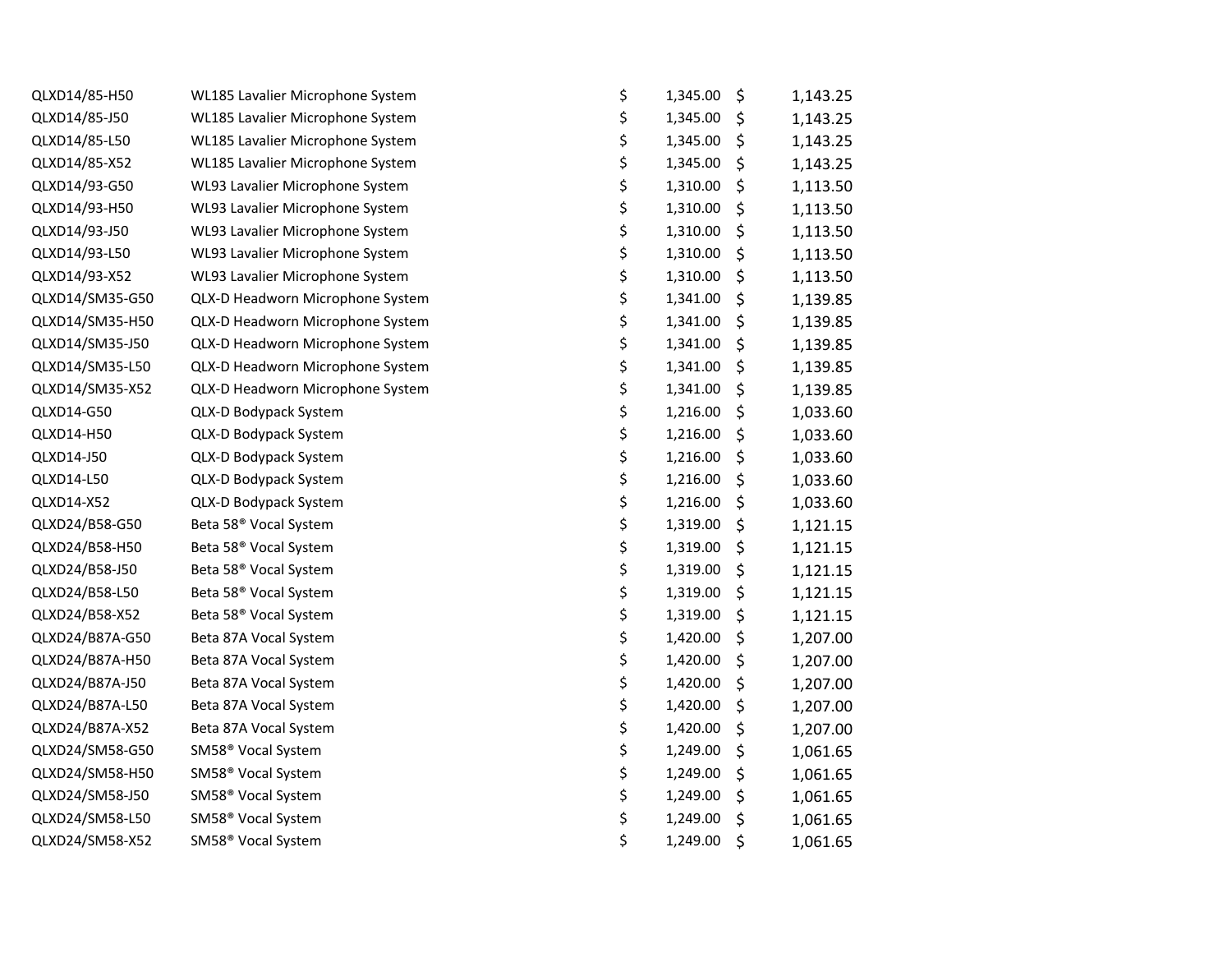| SLX124/85/SM58-G4 | Includes SLX4 Diversity Receiver, SLX1 Bodypack Transmitter,<br>Microflex®WL185 Cardioid Lavalier Microphone, SLX2/SM58<br>Handheld Transmitter with SM58 Microphone | \$<br>1,111.00 | \$<br>944.35 |
|-------------------|----------------------------------------------------------------------------------------------------------------------------------------------------------------------|----------------|--------------|
| SLX124/85/SM58-G5 | Includes SLX4 Diversity Receiver, SLX1 Bodypack Transmitter,<br>Microflex®WL185 Cardioid Lavalier Microphone, SLX2/SM58<br>Handheld Transmitter with SM58 Microphone | \$<br>1,111.00 |              |
| SLX124/85/SM58-H5 | Includes SLX4 Diversity Receiver, SLX1 Bodypack Transmitter,<br>Microflex®WL185 Cardioid Lavalier Microphone, SLX2/SM58<br>Handheld Transmitter with SM58 Microphone | \$<br>1,111.00 | \$<br>944.35 |
| SLX124/85/SM58-J3 | Includes SLX4 Diversity Receiver, SLX1 Bodypack Transmitter,<br>Microflex®WL185 Cardioid Lavalier Microphone, SLX2/SM58<br>Handheld Transmitter with SM58 Microphone | \$<br>1,111.00 | \$<br>944.35 |
|                   |                                                                                                                                                                      |                | \$<br>944.35 |
| SLX14/84-G4       | Includes SLX1 and WL184 Microflex® Supercardioid Lavalier<br>Microphone                                                                                              | \$<br>824.00   | \$<br>700.40 |
| SLX14/84-G5       | Includes SLX1 and WL184 Microflex® Supercardioid Lavalier<br>Microphone                                                                                              | \$<br>824.00   | \$<br>700.40 |
| SLX14/84-H5       | Includes SLX1 and WL184 Microflex® Supercardioid Lavalier                                                                                                            | \$<br>824.00   | \$<br>700.40 |
| SLX14/84-J3       | Microphone<br>Includes SLX1 and WL184 Microflex® Supercardioid Lavalier<br>Microphone                                                                                | \$<br>824.00   | \$<br>700.40 |
| SLX14/85-G4       | Includes SLX1 and WL185 Microflex® Cardioid Lavalier<br>Microphone                                                                                                   | \$<br>824.00   | \$<br>700.40 |
| SLX14/85-G5       | Includes SLX1 and WL185 Microflex® Cardioid Lavalier<br>Microphone                                                                                                   | \$<br>824.00   | \$<br>700.40 |
| SLX14/85-H5       | Includes SLX1 and WL185 Microflex® Cardioid Lavalier<br>Microphone                                                                                                   | \$<br>824.00   | \$<br>700.40 |
| SLX14/85-J3       | Includes SLX1 and WL185 Microflex® Cardioid Lavalier<br>Microphone                                                                                                   | \$<br>824.00   | \$<br>700.40 |
| SLX14/93-G4       | Includes SLX1 and WL93 Omnidirectional Micro-Lavalier<br>Microphone                                                                                                  | \$<br>749.00   | \$<br>636.65 |
| SLX14/93-G5       | Includes SLX1 and WL93 Omnidirectional Micro-Lavalier<br>Microphone                                                                                                  | \$<br>749.00   | \$<br>636.65 |
| SLX14/93-H5       | Includes SLX1 and WL93 Omnidirectional Micro-Lavalier                                                                                                                | \$<br>749.00   | \$<br>636.65 |
| SLX14/93-J3       | Microphone<br>Includes SLX1 and WL93 Omnidirectional Micro-Lavalier<br>Microphone                                                                                    | \$<br>749.00   | \$<br>636.65 |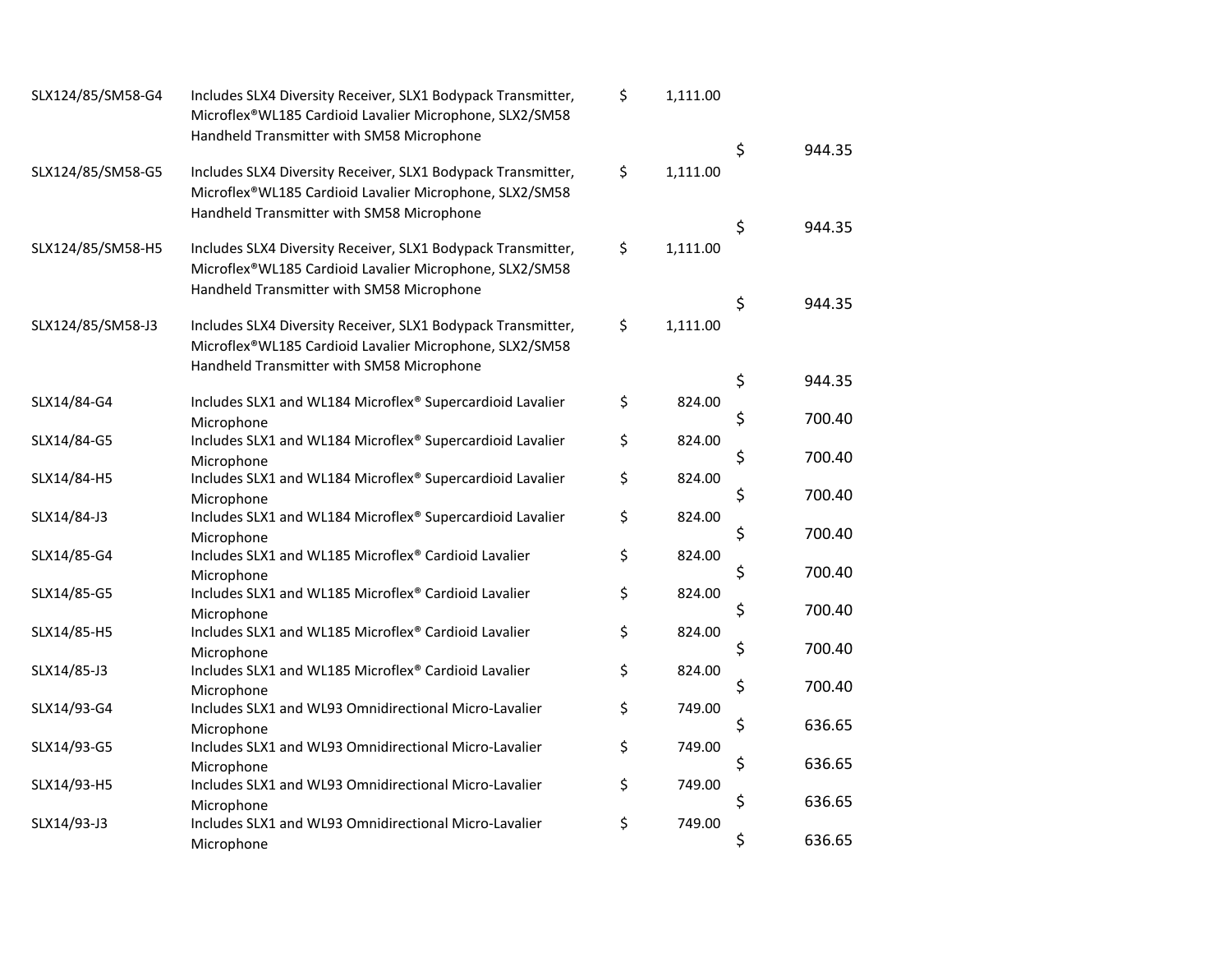| SLX14-G4         | Includes SLX1 and WA302 Instrument Cable                              | \$<br>699.00 | \$<br>594.15 |
|------------------|-----------------------------------------------------------------------|--------------|--------------|
| SLX14-G5         | Includes SLX1 and WA302 Instrument Cable                              | \$<br>699.00 | \$<br>594.15 |
| SLX14-H5         | Includes SLX1 and WA302 Instrument Cable                              | \$<br>699.00 | \$<br>594.15 |
| SLX14-J3         | Includes SLX1 and WA302 Instrument Cable                              | \$<br>699.00 | \$<br>594.15 |
| SLX24/BETA58-G4  | Includes SLX2/BETA58 Handheld Transmitter with BETA58                 | \$<br>799.00 |              |
|                  | Microphone                                                            |              | \$<br>679.15 |
| SLX24/BETA58-G5  | Includes SLX2/BETA58 Handheld Transmitter with BETA58                 | \$<br>799.00 |              |
|                  | Microphone                                                            |              | \$<br>679.15 |
| SLX24/BETA58-H5  | Includes SLX2/BETA58 Handheld Transmitter with BETA58                 | \$<br>799.00 | \$<br>679.15 |
| SLX24/BETA58-J3  | Microphone<br>Includes SLX2/BETA58 Handheld Transmitter with BETA58   | \$<br>799.00 |              |
|                  | Microphone                                                            |              | \$<br>679.15 |
| SLX24/BETA87A-G4 | Includes SLX2/BETA87A Handheld Transmitter with BETA87A               | \$<br>911.00 |              |
|                  | Microphone                                                            |              | \$<br>774.35 |
| SLX24/BETA87A-G5 | Includes SLX2/BETA87A Handheld Transmitter with BETA87A               | \$<br>911.00 |              |
|                  | Microphone                                                            |              | \$<br>774.35 |
| SLX24/BETA87A-H5 | Includes SLX2/BETA87A Handheld Transmitter with BETA87A               | \$<br>911.00 | 774.35       |
|                  | Microphone                                                            | 911.00       | \$           |
| SLX24/BETA87A-J3 | Includes SLX2/BETA87A Handheld Transmitter with BETA87A<br>Microphone | \$           | \$<br>774.35 |
| SLX24/BETA87C-G4 | Includes SLX2/BETA87C Handheld Transmitter with BETA87C               | \$<br>911.00 |              |
|                  | Microphone                                                            |              | \$<br>774.35 |
| SLX24/BETA87C-G5 | Includes SLX2/BETA87C Handheld Transmitter with BETA87C               | \$<br>911.00 |              |
|                  | Microphone                                                            |              | \$<br>774.35 |
| SLX24/BETA87C-H5 | Includes SLX2/BETA87C Handheld Transmitter with BETA87C               | \$<br>911.00 |              |
|                  | Microphone                                                            |              | \$<br>774.35 |
| SLX24/BETA87C-J3 | Includes SLX2/BETA87C Handheld Transmitter with BETA87C               | \$<br>911.00 | \$<br>774.35 |
| SLX24/SM58-G4    | Microphone<br>Includes SLX2/SM58 Handheld Transmitter with SM58       | \$<br>749.00 |              |
|                  | Microphone                                                            |              | \$<br>636.65 |
| SLX24/SM58-G5    | Includes SLX2/SM58 Handheld Transmitter with SM58                     | \$<br>749.00 |              |
|                  | Microphone                                                            |              | \$<br>636.65 |
| SLX24/SM58-H5    | Includes SLX2/SM58 Handheld Transmitter with SM58                     | \$<br>749.00 |              |
|                  | Microphone                                                            |              | \$<br>636.65 |
| SLX24/SM58-J3    | Includes SLX2/SM58 Handheld Transmitter with SM58                     | \$<br>749.00 | \$<br>636.65 |
| SLX24/SM86-G4    | Microphone<br>Includes SLX2/SM86 Handheld Transmitter with SM86       | \$<br>799.00 |              |
|                  | Microphone                                                            |              | \$<br>679.15 |
| SLX24/SM86-G5    | Includes SLX2/SM86 Handheld Transmitter with SM86                     | \$<br>799.00 |              |
|                  | Microphone                                                            |              | \$<br>679.15 |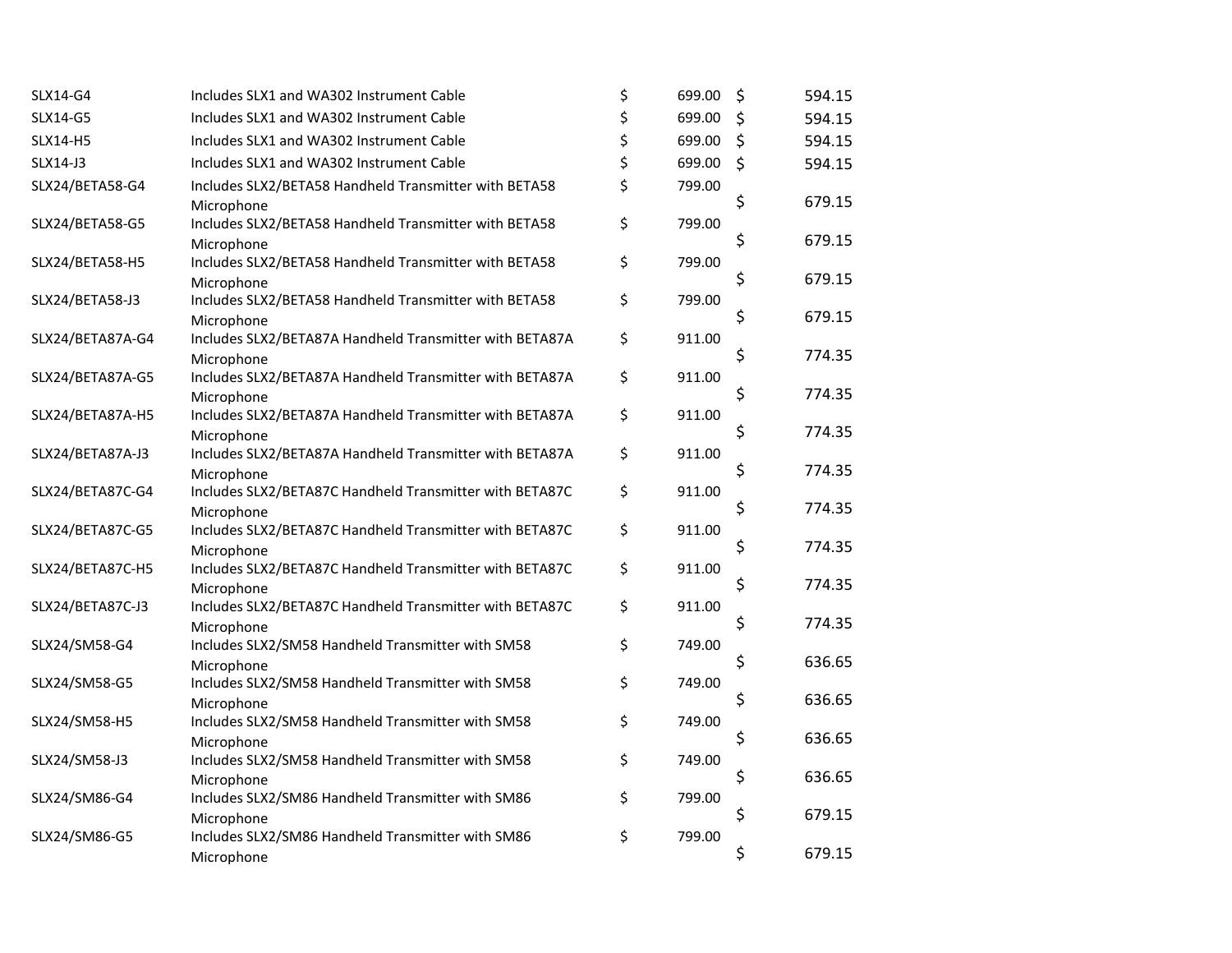| SLX24/SM86-H5   | Includes SLX2/SM86 Handheld Transmitter with SM86                     | \$<br>799.00 |                    |        |
|-----------------|-----------------------------------------------------------------------|--------------|--------------------|--------|
|                 | Microphone                                                            |              | \$                 | 679.15 |
| SLX24/SM86-J3   | Includes SLX2/SM86 Handheld Transmitter with SM86                     | \$<br>799.00 |                    |        |
|                 | Microphone                                                            |              | \$                 | 679.15 |
| SM10A-CN        | Cardioid Dynamic, Headworn, includes 5' attached cable with XLR       | \$<br>173.00 |                    |        |
|                 | Connector and belt clip                                               |              | \$                 | 147.05 |
| SM11-CN         | Omnidirectional Dynamic, Lavalier, with 4' Cable with XLR             | \$<br>144.00 | \$                 | 122.40 |
| <b>SM137-LC</b> | Connector<br>Cardioid Condenser Microphone, includes zipper pouch and | \$<br>224.00 |                    |        |
|                 | microphone clip                                                       |              | \$                 | 190.40 |
| SM27-SC         | Cardiod Side-Address Condenser Microphone, includes Velveteen         | \$<br>374.00 |                    |        |
|                 | Pouch and Shock Mount                                                 |              |                    | 317.90 |
| SM31FH-TQG      | SM31FH Fitness Headset Condenser Microphone                           | \$<br>124.00 | \$                 | 105.40 |
| SM35-TQG        | Headset Cardioid Condenser Mic with Snap-fit Windscreen and           | \$<br>124.00 |                    |        |
|                 | TA4F (TQG) Connector                                                  |              | \$                 | 105.40 |
| SM35-XLR        | Headset Cardioid Condenser Mic with Snap-fit Windscreen and           | \$<br>186.00 |                    |        |
|                 | Inline XLR Preamp                                                     |              | \$                 | 158.10 |
| SM48-LC         | Cardioid Dynamic                                                      | \$<br>62.00  | \$                 | 52.70  |
| SM48S-LC        | Cardioid Dynamic, On-Off Switch                                       | \$<br>66.00  | \$                 | 56.10  |
| SM57-LC         | Cardioid Dynamic                                                      | \$<br>124.00 | \$                 | 105.40 |
| SM57-X2U        | Cardioid Dynamic Microphone with X2U XLR-to-USB Signal                | \$<br>249.00 |                    |        |
|                 | Adapter                                                               |              | \$                 | 211.65 |
| SM58-CN         | Cardioid Dynamic, Includes 25' XLR to XLR Cable                       | \$<br>136.00 | \$                 | 115.60 |
| SM58-LC         | Cardioid Dynamic                                                      | \$<br>124.00 | \$                 | 105.40 |
| <b>SM58S</b>    | Cardioid Dynamic, On-Off Switch                                       | \$<br>130.00 | $\mathsf{\dot{S}}$ | 110.50 |
| SM58-X2U        | Cardioid Dynamic Microphone with X2U XLR-to-USB Signal                | \$<br>249.00 |                    |        |
|                 | Adapter                                                               |              | \$                 | 211.65 |
| SM63            | <b>Omnidirectional Dynamic</b>                                        | \$<br>149.00 | \$                 | 126.65 |
| SM63L           | Omnidirectional Dynamic, Champagne Finish with Extended               | \$<br>180.00 |                    |        |
|                 | Handle for Interviewing                                               |              | \$                 | 153.00 |
| SM63LB          | Omnidirectional Dynamic, Black Finish with Extended Handle for        | \$<br>180.00 |                    |        |
|                 | Interviewing                                                          |              | \$                 | 153.00 |
| SM7B            | Cardioid Dynamic Studio Vocal Microphone, includes standard           | \$<br>499.00 |                    |        |
|                 | and close-talk windscreens                                            |              | \$                 | 424.15 |
| SM81-LC         | Cardioid Condenser with 10dB Attenuator and 3 Position Low-Cut        | \$<br>436.00 |                    |        |
|                 | Filter, with Foam Windscreen                                          |              | S                  | 370.60 |
| <b>SM86</b>     | Cardioid Condenser Handheld Vocal Microphone                          | \$<br>224.00 | \$                 | 190.40 |
| <b>SM87A</b>    | Supercardioid Condenser Handheld Vocal Microphone                     | \$<br>279.00 | \$                 | 237.15 |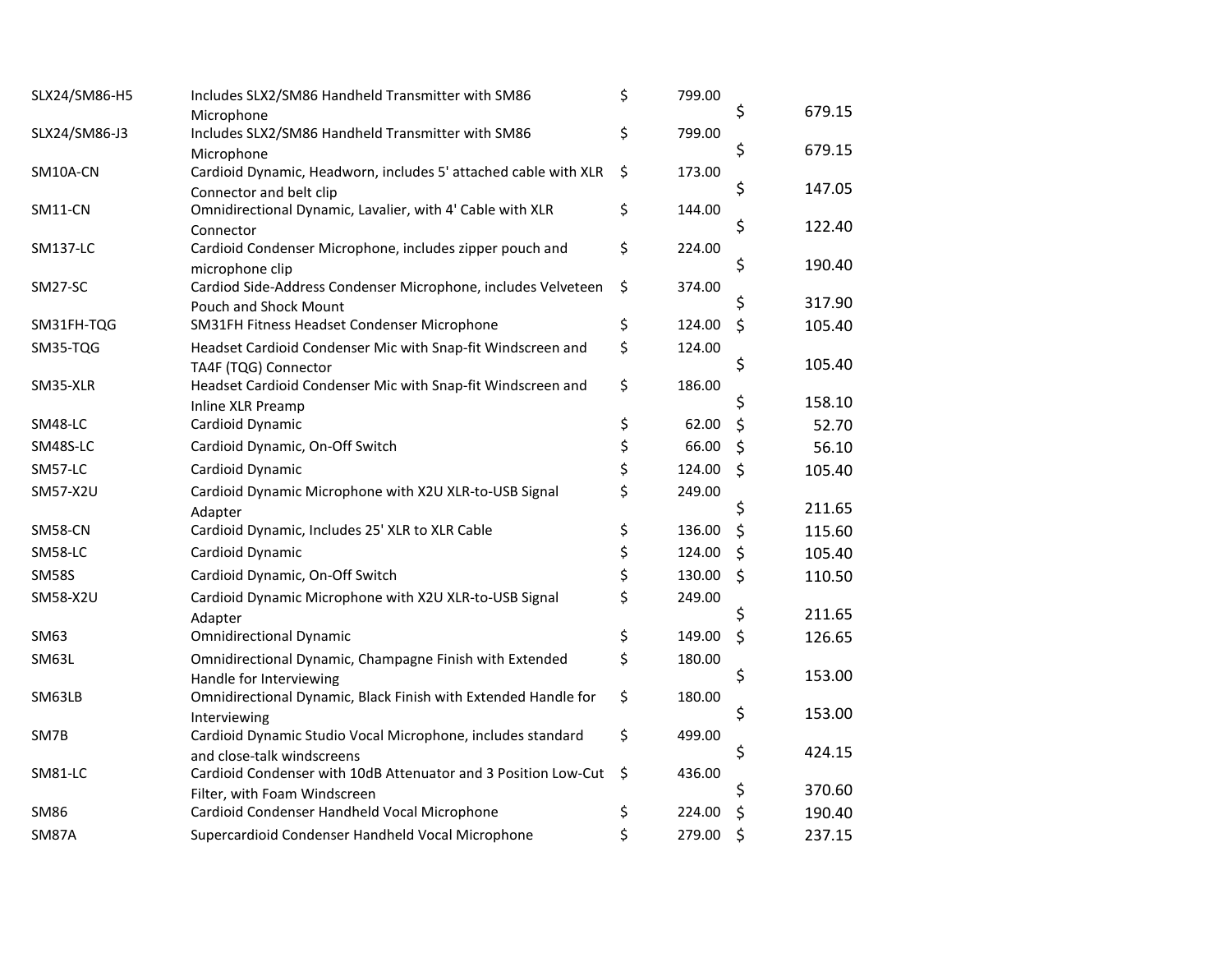| Super 55         | Deluxe Vocal Microphone                                                                   | \$      | 311.00   | \$ | 264.35   |
|------------------|-------------------------------------------------------------------------------------------|---------|----------|----|----------|
| SV100-W          | Cardioid Dynamic, On-Off Switch, XLR-1/4" Cable, 1/4" Adapter,<br><b>Window Packaging</b> | \$      | 29.99    | \$ | 25.49    |
| SV100-WA         | Cardioid Dynamic, On-Off Switch, XLR-1/4" Cable, Mic Clip, Thread                         | $\zeta$ | 34.99    |    |          |
|                  | Adapter, Zippered Pouch, Window Packaging                                                 |         |          | \$ | 29.74    |
| SV200-W          | Cardioid Dynamic, On-Off Switch, XLR-XLR Cable, Dent Resist                               | \$      | 34.99    |    |          |
|                  | Grille, Window Packaging                                                                  |         |          | \$ | 29.74    |
| SV200-WA         | Cardioid Dynamic, On-Off Switch, XLR-XLR Cable, Thread Adapter,                           | \$      | 39.99    |    |          |
|                  | Zippered Pouch, Dent Resist Grille, Window Packaging                                      |         |          | \$ | 33.99    |
| ULXS124/85-G3    | Includes ULXS4 Diversity Receiver, ULX1 Bodypack Transmitter,                             | \$      | 1,236.00 |    |          |
|                  | Microflex WL185 Cardioid Lavalier Microphone, and ULX2/58                                 |         |          |    |          |
|                  | Handheld Transmitter with SM58 Microphone (Note: Bodypack                                 |         |          |    |          |
|                  | and Handheld Transmitters cannot be used simultaneously)                                  |         |          |    |          |
|                  |                                                                                           |         |          | \$ | 1,050.60 |
| ULXS124/85-J1    | Includes ULXS4 Diversity Receiver, ULX1 Bodypack Transmitter,                             | \$      | 1,236.00 |    |          |
|                  | Microflex WL185 Cardioid Lavalier Microphone, and ULX2/58                                 |         |          |    |          |
|                  | Handheld Transmitter with SM58 Microphone (Note: Bodypack                                 |         |          |    |          |
|                  | and Handheld Transmitters cannot be used simultaneously)                                  |         |          | \$ | 1,050.60 |
| ULXS14/85-G3     | Includes WL185 Microflex® Cardioid Lavalier Microphone                                    | \$      | 899.00   | \$ | 764.15   |
| ULXS14/85-J1     | Includes WL185 Microflex® Cardioid Lavalier Microphone                                    | \$      | 899.00   | \$ | 764.15   |
|                  |                                                                                           |         |          |    |          |
| ULXS24/58-G3     | Includes ULX2/58 Handheld Transmitter with SM58 Microphone                                | \$      | 861.00   | \$ | 731.85   |
| ULXS24/58-J1     | Includes ULX2/58 Handheld Transmitter with SM58 Microphone                                | \$      | 861.00   |    |          |
|                  |                                                                                           |         |          | \$ | 731.85   |
| ULXS24/BETA58-G3 | Includes ULX2/BETA58 Handheld Transmitter with BETA58                                     | \$      | 924.00   |    |          |
|                  | Microphone                                                                                |         |          | \$ | 785.40   |
| ULXS24/BETA58-J1 | Includes ULX2/BETA58 Handheld Transmitter with BETA58                                     | \$      | 924.00   |    |          |
|                  | Microphone                                                                                |         |          | \$ | 785.40   |
| VP64A            | Omnidirectional Dynamic Microphone, Black                                                 | \$      | 94.00    | \$ | 79.90    |
| VP64AL           | Omnidirectional Dynamic Microphone with Extended Handle for                               | \$      | 110.00   |    |          |
|                  | Interviewing, Black                                                                       |         |          | \$ | 93.50    |
| <b>VP82</b>      | Short Integrated Shotgun Microphone with Pouch and Foam                                   | \$      | 374.00   |    |          |
|                  | Windscreen                                                                                |         |          | \$ | 317.90   |
| <b>VP82</b>      | Short Integrated Shotgun Microphone with Pouch and Foam                                   | \$      | 374.00   |    |          |
|                  | Windscreen                                                                                |         |          | S  | 317.90   |
| <b>VP83</b>      | Camera-mount shotgun microphone                                                           | \$      | 286.00   | \$ | 243.10   |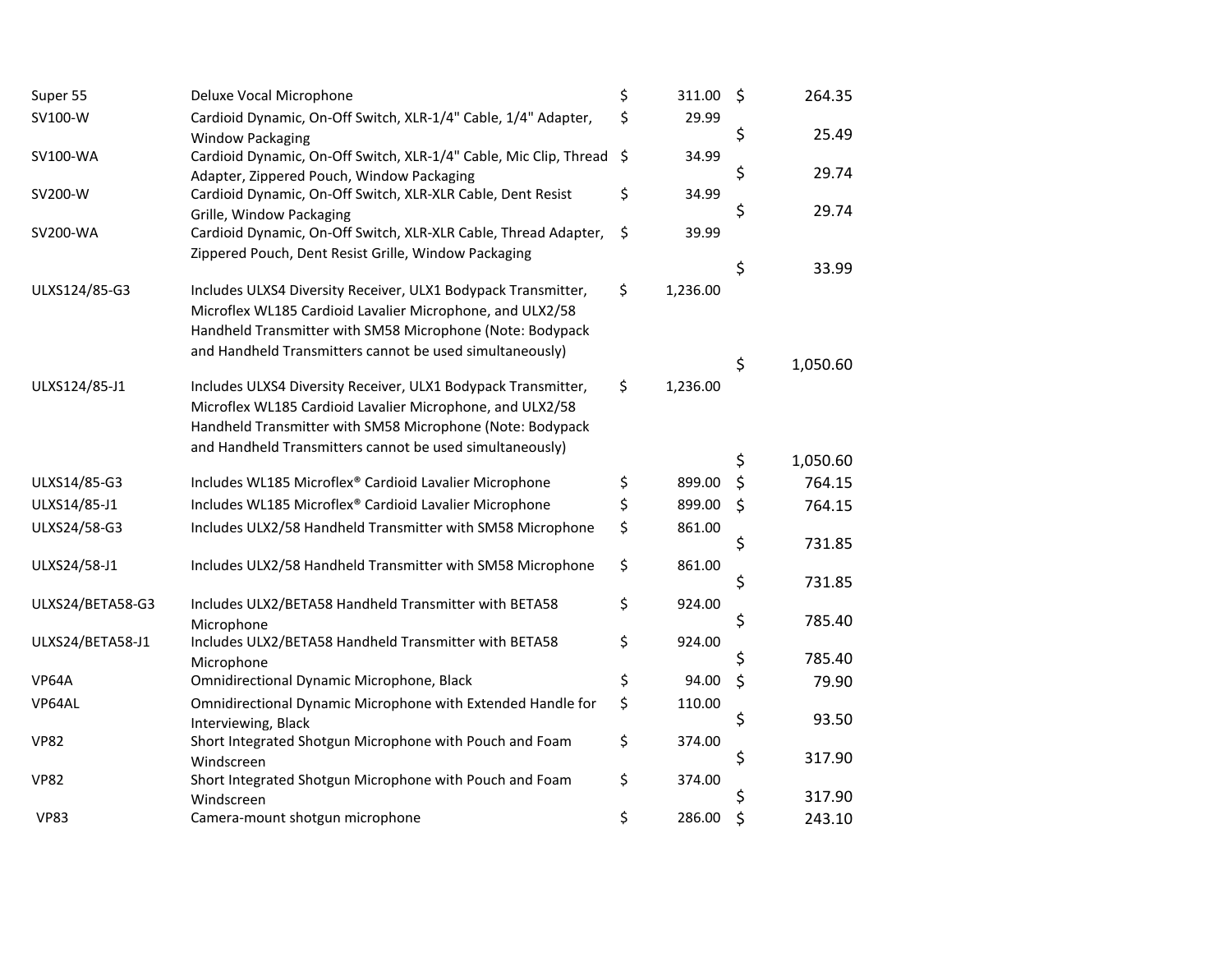| VP83F        | Camera-mount shotgun microphone w/integrated flash recording                                             | \$<br>436.00   | \$<br>370.60   |
|--------------|----------------------------------------------------------------------------------------------------------|----------------|----------------|
| <b>VP88</b>  | M-S Stereo Microphone with Internal Matrix, Battery Included                                             | \$<br>950.00   |                |
|              |                                                                                                          |                | \$<br>807.50   |
| <b>VP89L</b> | Long Condenser Shotgun Microphone with Case and Foam                                                     | \$<br>1,249.00 |                |
|              | Windscreen                                                                                               |                | \$<br>1,061.65 |
| <b>VP89L</b> | Long Condenser Shotgun Microphone with Case and Foam                                                     | \$<br>1,249.00 |                |
|              | Windscreen                                                                                               |                | \$<br>1,061.65 |
| <b>VP89M</b> | Medium Condenser Shotgun Microphone with Case and Foam                                                   | \$<br>1,124.00 | \$<br>955.40   |
|              | Windscreen                                                                                               |                |                |
| <b>VP89M</b> | Medium Condenser Shotgun Microphone with Case and Foam                                                   | \$<br>1,124.00 | \$<br>955.40   |
| <b>VP89S</b> | Windscreen<br>Short Condenser Shotgun Microphone with Case and Foam                                      | \$<br>874.00   |                |
|              | Windscreen                                                                                               |                | \$<br>742.90   |
| <b>VP89S</b> | Short Condenser Shotgun Microphone with Case and Foam                                                    | \$<br>874.00   |                |
|              | Windscreen                                                                                               |                | \$<br>742.90   |
| WB98H/C      | BETA 98H/C Clip-on Condenser Instrument Microphone                                                       | \$<br>173.00   |                |
|              | Terminated to 4-Pin Mini-connector (TA4F)                                                                |                | \$<br>147.05   |
| WBH53B       | BETA 53 Omnidirectional Condenser Headworn Microphone,                                                   | \$<br>374.00   |                |
|              | Black, 5' Attached Cable with 4-Pin Mini Connector (TA4F), Foam                                          |                |                |
|              | Windscreen, Clothing Clip, Carrying Case                                                                 |                |                |
|              |                                                                                                          |                | \$<br>317.90   |
| WBH53T       | BETA 53 Omnidirectional Condenser Headworn Microphone, Tan,                                              | \$<br>374.00   |                |
|              | 5' Attached Cable with 4-Pin Mini Connector (TA4F), Foam                                                 |                |                |
|              | Windscreen, Clothing Clip, Carrying Case                                                                 |                | \$<br>317.90   |
|              |                                                                                                          |                |                |
| WBH54B       | BETA 54 Supercardioid Condenser Headworn Microphone, Black,                                              | \$<br>374.00   |                |
|              | 5' Attached Cable with 4-Pin Mini Connector (TA4F), Foam                                                 |                | \$<br>317.90   |
| WBH54T       | Windscreen, Clothing Clip, Carrying Case<br>BETA 54 Supercardioid Condenser Headworn Microphone, Tan, 5' | \$<br>374.00   |                |
|              | Attached Cable with 4-Pin Mini Connector (TA4F), Foam                                                    |                |                |
|              | Windscreen, Clothing Clip, Carrying Case                                                                 |                | \$<br>317.90   |
| WCB2DB       | Countryman B2D Directional Lavalier Microphone, TA4F, Black                                              | \$<br>650.00   |                |
|              |                                                                                                          |                | \$<br>552.50   |
| WCB2DT       | Countryman B2D Directional Lavalier Microphone, TA4F, Tan                                                | \$<br>650.00   |                |
|              |                                                                                                          |                | \$<br>552.50   |
| WCB6B        | Omnidirectional Lavalier Microphone, TA4F, Black                                                         | \$<br>408.50   | \$<br>347.23   |
| WCB6B-LEMO3  | Omnidirectional Lavalier Microphone, LEMO3, Black                                                        | \$<br>431.00   | \$<br>366.35   |
| WCB6C        | Omnidirectional Lavalier Microphone, TA4F, Cocoa                                                         | \$<br>408.50   | \$<br>347.23   |
| WCB6C-LEMO3  | Omnidirectional Lavalier Microphone, LEMO3, Cocoa                                                        | \$<br>431.00   | \$<br>366.35   |
|              |                                                                                                          |                |                |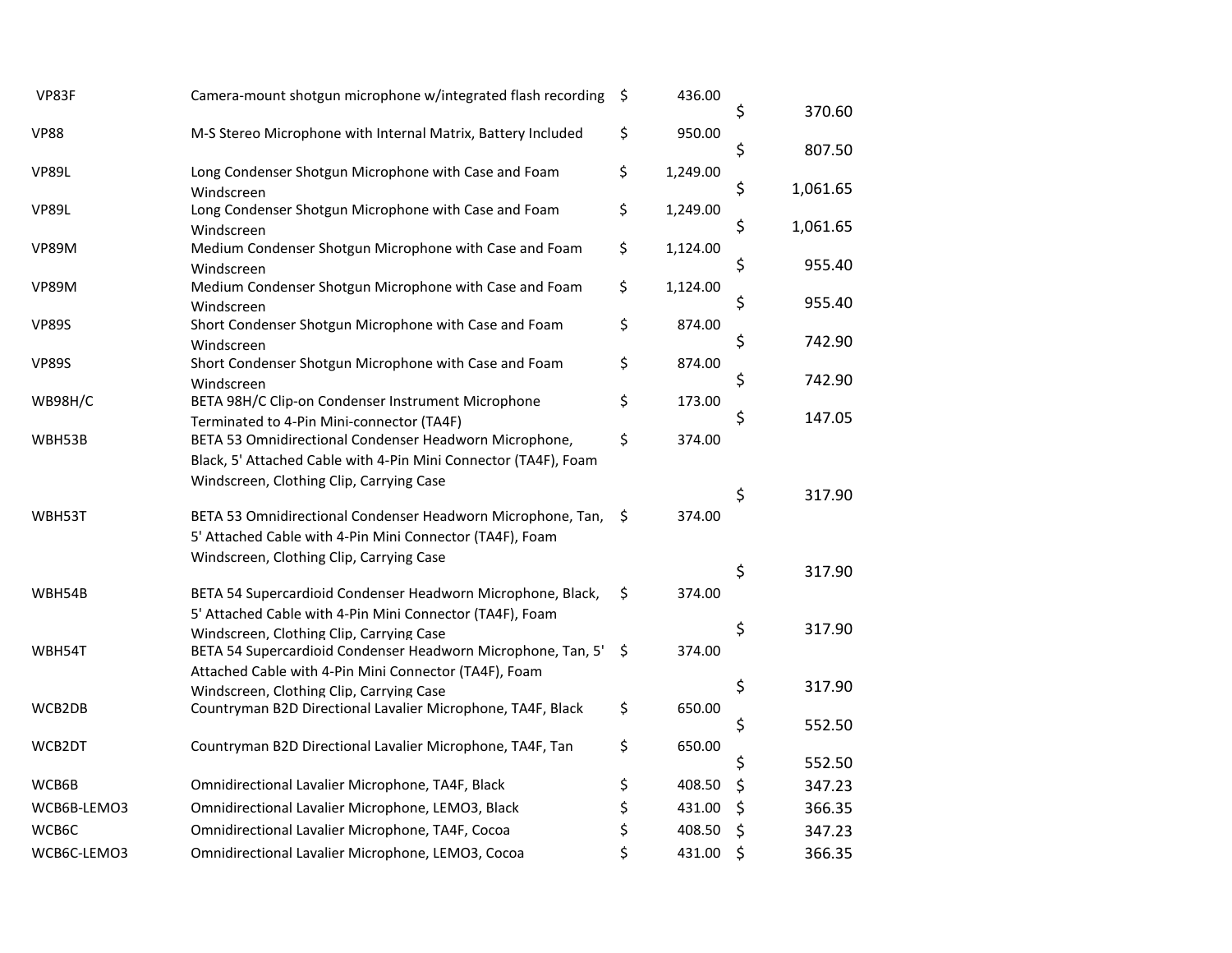| WCB6LT        | Omnidirectional Lavalier Microphone, TA4F, Lt. Tan                           | \$<br>408.50 | \$      | 347.23 |
|---------------|------------------------------------------------------------------------------|--------------|---------|--------|
| WCB6LT-LEMO3  | Omnidirectional Lavalier Microphone, LEMO3, Lt. Tan                          | \$<br>431.00 | \$      | 366.35 |
| WCB6T         | Omnidirectional Lavalier Microphone, TA4F, Tan                               | \$<br>408.50 | \$      | 347.23 |
| WCB6T-LEMO3   | Omnidirectional Lavalier Microphone, LEMO3, Tan                              | \$<br>431.00 | \$      | 366.35 |
| WCE2B         | Countryman E2 Directional Earset Microphone, TA4F, Black                     | \$<br>635.00 | \$      | 539.75 |
| WCE2LT        | Countryman E2 Directional Earset Microphone, TA4F, Light Tan                 | \$<br>635.00 | \$      | 539.75 |
| WCE2T         | Countryman E2 Directional Earset Microphone, TA4F, Tan                       | \$<br>635.00 | $\zeta$ | 539.75 |
| WCE6B         | Omnidirectional Condenser Rigid Earset Microphone, Black                     | \$<br>488.50 | \$      | 415.23 |
| WCE6BD        | Directional Earset Microphone, TA4F, Black                                   | \$<br>571.85 | $\zeta$ | 486.07 |
| WCE6BD-LEMO3  | Directional Earset Microphone, LEMO3, Black                                  | \$<br>594.35 | \$      | 505.20 |
| WCE6B-LEMO3   | Omnidirectional Condenser Rigid Earset Microphone, Black,<br>LEMO3, Black    | \$<br>511.00 | \$      | 434.35 |
| WCE6C         | Omnidirectional Condenser Rigid Earset Microphone, TA4F, Cocoa               | \$<br>488.50 | \$      | 415.23 |
| WCE6CD        | Directional Earset Microphone, TA4F, Cocoa                                   | \$<br>571.85 | \$      | 486.07 |
| WCE6CD-LEMO3  | Directional Earset Microphone, LEMO3, Cocoa                                  | \$<br>594.35 | \$      | 505.20 |
| WCE6C-LEMO3   | Omnidirectional Condenser Rigid Earset Microphone, Black,<br>LEMO3, Cocoa    | \$<br>511.00 | \$      | 434.35 |
| WCE6iB        | Omnidirectional Condenser Flexible Earset Microphone, Black                  | \$<br>513.50 | \$      | 436.48 |
| WCE6iB-LEMO3  | Omnidirectional Condenser Flexible Earset Microphone, LEMO3,<br><b>Black</b> | \$<br>536.50 | \$      | 456.03 |
| WCE6iC        | Omnidirectional Condenser Flexible Earset Microphone, TA4F,<br>Cocoa         | \$<br>513.50 | \$      | 436.48 |
| WCE6iC-LEMO3  | Omnidirectional Condenser Flexible Earset Microphone, LEMO3,<br>Cocoa        | \$<br>536.50 | \$      | 456.03 |
| WCE6iLT       | Omnidirectional Condenser Flexible Earset Microphone, Lt. Tan                | \$<br>513.50 | \$      | 436.48 |
| WCE6iLT-LEMO3 | Omnidirectional Condenser Flexible Earset Microphone, LEMO3,<br>Lt. Tan      | \$<br>536.50 | \$      | 456.03 |
| WCE6iT        | Omnidirectional Condenser Flexible Earset Microphone, Tan                    | \$<br>513.50 | \$      | 436.48 |
| WCE6iT-LEMO3  | Omnidirectional Condenser Flexible Earset Microphone, LEMO3,                 | \$<br>536.50 | \$      | 456.03 |
| WCE6LT        | Tan<br>Omnidirectional Condenser Rigid Earset Microphone, TA4F, Lt.          | \$<br>488.50 | \$      | 415.23 |
|               | Tan                                                                          |              |         |        |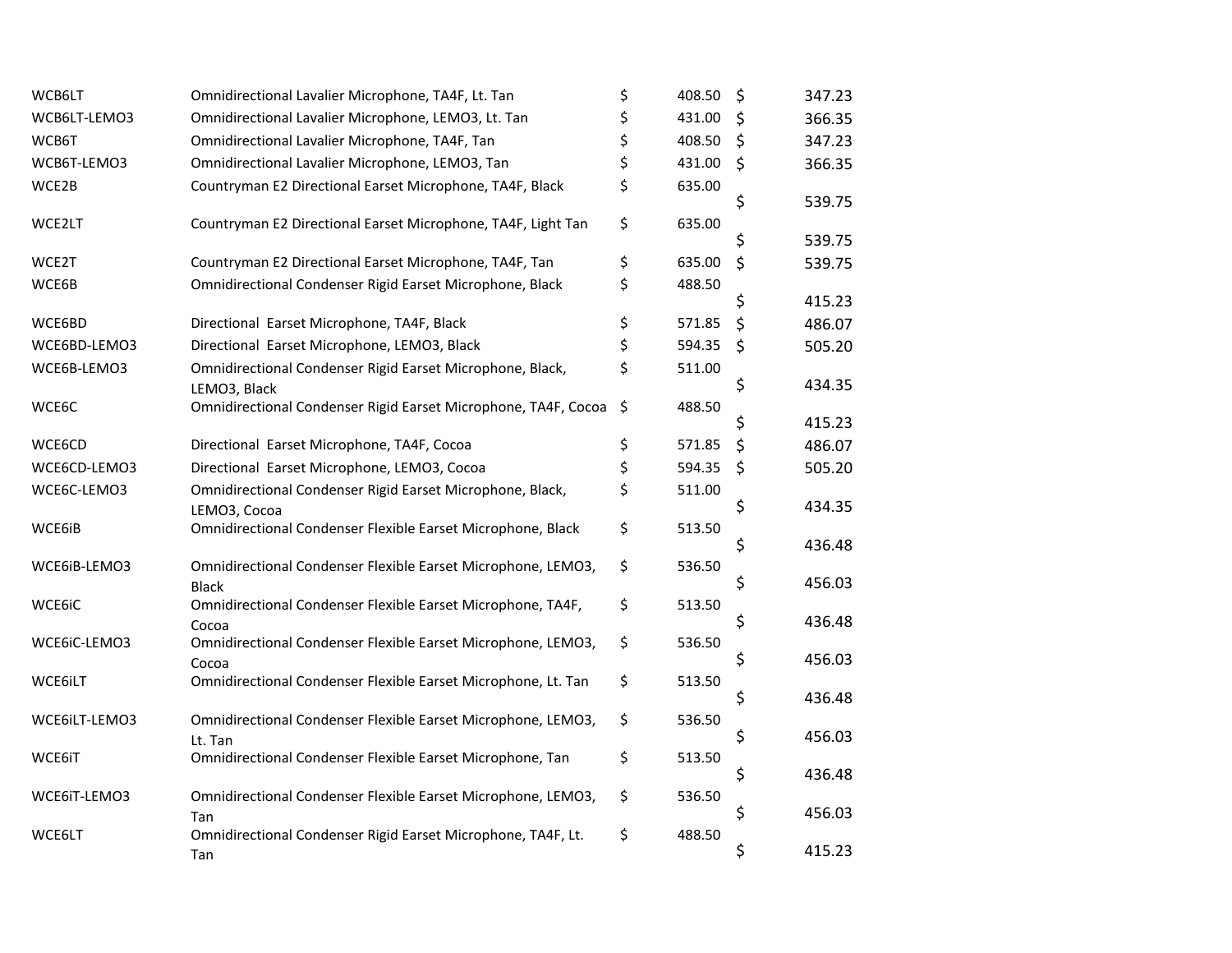| WCE6LTD          | Directional Earset Microphone, TA4F, Tan                                                   | \$ | 571.85 | - \$ | 486.07 |
|------------------|--------------------------------------------------------------------------------------------|----|--------|------|--------|
| WCE6LTD-LEMO3    | Directional Earset Microphone, LEMO3, Lt. Tan                                              | Ś  | 594.35 | Ŝ.   | 505.20 |
| WCE6LT-LEMO3     | Omnidirectional Condenser Rigid Earset Microphone, Black,                                  | \$ | 511.00 |      |        |
|                  | LEMO3, Lt. Tan                                                                             |    |        | S    | 434.35 |
| WCE6T            | Omnidirectional Condenser Rigid Earset Microphone, Tan                                     | \$ | 488.50 | \$   | 415.23 |
| WCE6TD           | Directional Earset Microphone, TA4F, Tan                                                   | \$ | 571.85 | \$   | 486.07 |
| WCE6TD-LEMO3     | Directional Earset Microphone, LEMO3, Tan                                                  | \$ | 594.35 | \$   | 505.20 |
| WCE6T-LEMO3      | Omnidirectional Condenser Rigid Earset Microphone, Black,                                  | \$ | 511.00 |      |        |
|                  | LEMO3, Tan                                                                                 |    |        | S    | 434.35 |
| WCM16            | Hyper-cardioid Headworn Condenser Microphone                                               | \$ | 285.00 | \$   | 242.25 |
| WH20QTR          | Cardioid Headworn Dynamic Microphone with 1/4" Connector                                   | \$ | 95.00  |      |        |
|                  |                                                                                            |    |        | \$   | 80.75  |
| WH20TQG          | Cardioid Headworn Dynamic Microphone with 4-Pin Mini                                       | \$ | 95.00  |      |        |
|                  | Connector (TA4F)                                                                           |    |        | \$   | 80.75  |
| WH20XLR          | Headworn Cardioid Dynamic Microphone with 4' Cable and XLR                                 | \$ | 95.00  | S    | 80.75  |
| WHLB             | Connector with belt clip<br>DJ/TURNTABLIST, Integrated Phonograph Cartridge - "whitelabel" | \$ | 180.00 |      |        |
|                  |                                                                                            |    |        |      | 153.00 |
| <b>WL183</b>     | Microflex <sup>®</sup> Omnidirectional Lavalier Microphone                                 |    | 106.00 | \$   | 90.10  |
| <b>WL184</b>     | Microflex® Supercardioid Lavalier Microphone                                               |    | 133.00 | \$   | 113.05 |
| <b>WL185</b>     | Microflex <sup>®</sup> Cardioid Lavalier Microphone                                        | Ś. | 124.00 | \$   | 105.40 |
| <b>WL93</b>      | Omnidirectional Condenser Miniature-Lavalier Microphone-Black                              | Ś  | 90.00  |      |        |
|                  |                                                                                            |    |        |      | 76.50  |
| WL93-6           | WL93 Wireless Microphone with 6' of Cable-Black                                            | \$ | 95.00  | \$   | 80.75  |
| <b>WL93-6T</b>   | WL93 Wireless Microphone with 6' of Cable-Tan                                              | \$ | 95.00  | \$   | 80.75  |
| WL93T            | Omnidirectional Condenser Miniature-Lavalier Microphone-Tan                                | \$ | 90.00  |      |        |
|                  |                                                                                            |    |        | Ś    | 76.50  |
| X <sub>2</sub> U | XLR-to-USB Signal Adapter                                                                  | \$ | 161.00 | \$   | 136.85 |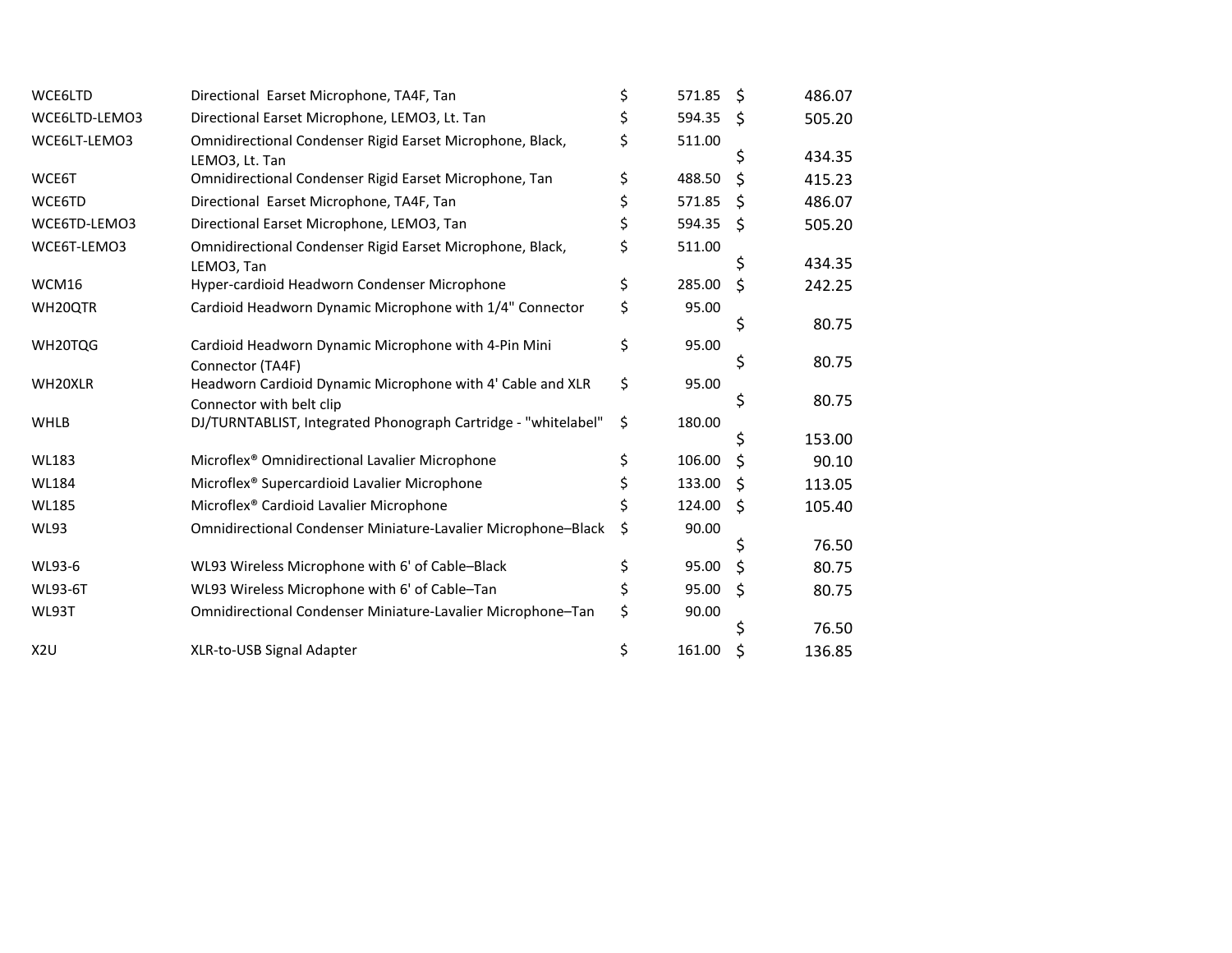| <b>Effective Date: Nov 11 2021</b><br><b>SHURE</b> |                                                                                                          |    |             |         |               |
|----------------------------------------------------|----------------------------------------------------------------------------------------------------------|----|-------------|---------|---------------|
| <b>Product</b>                                     | <b>Description</b>                                                                                       |    | <b>MSRP</b> |         | MSRP less 15% |
| <b>SE112-GR</b>                                    | SE112 Sound Isolating Earphones                                                                          | \$ | 69.00       | $\zeta$ | 58.65         |
| SE112m+-GR                                         | SE112m+ Sound Isolating Earphones with Remote + Mic                                                      | \$ | 79.00       | $\zeta$ | 67.15         |
| <b>SE215-CL</b>                                    | Sound Isolating™ Earphones with Dynamic MicroDriver and<br>Detachable Cable (Clear)                      | \$ | 119.00      | \$      | 101.15        |
| SE215-K                                            | Sound Isolating™ Earphones with Dynamic MicroDriver and<br>Detachable Cable (Black)                      | \$ | 119.00      | \$      | 101.15        |
| SE215LTD-EFS                                       | Limited Edition SE215 Sound Isolating™ Earphones with Dynamic<br>MicroDriver and Detachable Cable (Blue) | \$ | 149.99      | \$      | 127.49        |
| <b>SE315-CL</b>                                    | Sound Isolating™ Earphones with High-Definition MicroDriver +<br><b>Tuned BassPort</b>                   | \$ | 249.99      | \$      | 212.49        |
| SE315-K                                            | Sound Isolating™ Earphones with High-Definition MicroDriver +<br><b>Tuned BassPort</b>                   | \$ | 249.99      | \$      | 212.49        |
| <b>SE425-CL</b>                                    | Sound Isolating™ Dual Driver Earphone with Detachable Cable<br>and Formable Wire (Clear)                 | \$ | 349.99      | \$      | 297.49        |
| SE425-V                                            | Sound Isolating™ Dual Driver Earphone with Detachable Cable<br>and Formable Wire (Metallic Silver)       | \$ | 349.99      | \$      | 297.49        |
| <b>SE535-CL</b>                                    | Sound Isolating™ Triple Driver Earphone with Detachable Cable<br>(Clear)                                 | \$ | 549.99      | \$      | 467.49        |
| SE535LTD-EFS                                       | Limited Edition SE535 Sound Isolating Earphones with Remote +<br>Mic                                     | \$ | 599.00      | \$      | 509.15        |
| SE535-V                                            | Sound Isolating™ Triple Driver Earphone with Detachable Cable<br>(Metallic Bronze)                       | \$ | 549.99      | \$      | 467.49        |
| <b>SE846-BNZ</b>                                   | SE846 Sound Isolating Earphones - Bronze                                                                 | \$ | 1,250.00    | \$      | 1,062.50      |
| <b>SE846-CL</b>                                    | SE846 Sound Isolating Earphone, Clear                                                                    | \$ | 1,250.00    | \$      | 1,062.50      |
| <b>SRH144</b>                                      | SRH144 Portable Semi-Open Headphones                                                                     | \$ | 49.00       | \$      | 41.65         |
| SRH1440                                            | Professional Open Back Headphone                                                                         | \$ | 374.00      | \$      | 317.90        |
| <b>SRH145</b>                                      | SRH145 Portable Headphones                                                                               | \$ | 49.00       | \$      | 41.65         |
| SRH145m+                                           | SRH145m+ with Remote + Mic                                                                               | \$ | 61.00       | \$      | 51.85         |
| SRH1540                                            | Professional Closed-Back Headphones                                                                      | \$ | 624.00      | \$      | 530.40        |
| SRH1840                                            | Professional Open Back Headphone                                                                         | \$ | 624.00      | \$      | 530.40        |
| <b>SRH240A</b>                                     | Professional Quality Headphone                                                                           | \$ | 75.00       | \$      | 63.75         |
| <b>SRH440</b>                                      | Professional Studio Headphone                                                                            | \$ | 125.00      | \$      | 106.25        |
| SRH550DJ                                           | Professional Quality DJ Headphones                                                                       | \$ | 125.00      | \$      | 106.25        |
| SRH750DJ                                           | Professional DJ Headphone                                                                                | \$ | 188.00      | \$      | 159.80        |
| <b>SRH840</b>                                      | Professional Monitoring Headphone                                                                        | \$ | 250.00      | \$      | 212.50        |